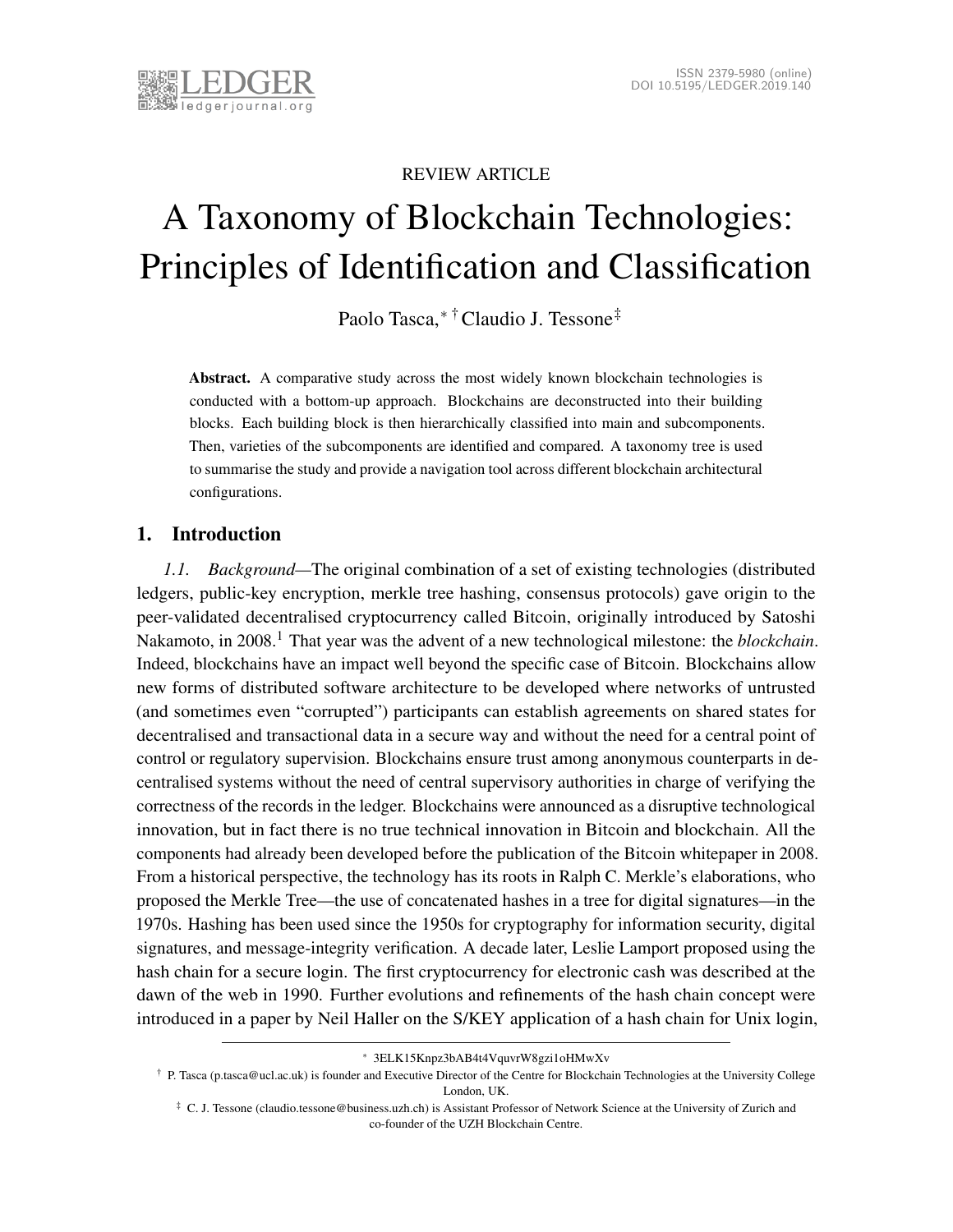#### LEDGER VOL 4 (2019) 1-39

in 1994. While Adam Back proposed hashcash in 2002, the first eletronic currency based on a blockchain with the Proof-of-Work (PoW) concept was proposed in Nakamoto's disruptive paper.<sup>[1](#page-31-0)</sup> While blockchains are still in their emergent technological phase, they are fast evolving with the potential to see applications in many sectors of our socio-economic systems. According to some statistics summarised by the World Economic Forum, the interest in blockchains has expanded globally.<sup>[2](#page-31-1)</sup> Almost thirty countries are currently investing in blockchain projects. In the finance sector, 80% of the banks predict to initiate blockchain-related projects by 2017. Additionally, venture capital investments with a focus on blockchain activities grew to over 1.4 billion USD from 2014 to 2016. Since blockchain-based digital currencies combine together features of money with those of a payment system, $3$  central banks have also started to look into the technology. Currently, over nineteen central banks worldwide do blockchain research and development. Some of them—*e.g.*, the Bank of England—have already commissioned studies on CBDCs (Central Bank Digital Currencies). From the industry side, over one hundred corporations have joined blockchain working groups or consortia and the number of patents filled has risen to more than three thousand at the time of writing. These figures show the importance and awareness of blockchain as one of the most promising emerging technologies that—together with Artificial Intelligence, Internet of Things, and nanotechnology—will have a pervasive impact on the future of our society.

*1.2. Problem Statement and Research Method—*At the time of writing, we may argue that according to the Technology Life Cycle theory—we are at the beginning of the so called phase of "fermentation" which is characterised by technological uncertainty due to the evolution of blockchains into alternative technological paths. The industry promotes different model designs favouring functional and performance aspects over others in order to meet specific business goals. At present, there are thousands of blockchain-based projects worldwide under development. Some of them are simple forks of successful technologies, such as Bitcoin or Ethereum; others propose completely new functionalities and architectures. It is for this reason that, instead of "the Blockchain," we refer to *blockchains* or *blockchain technologies*, that is, in order to encompass all the possible architectural configurations and, for the sake of simplicity, also the larger family of distributed ledger technologies (DLT) (*i.e.*, community consensus-based distributed ledgers where the storage of data is not based on chains of blocks). A heterogeneous development combined with a lack of interoperability may endanger a wide and uniform adoption of blockchains in our techno- and socio-economic systems. Moreover, the variations in blockchain designs and their possible configurations represent a hindrance for software architectures and developers. In fact, without the possibility to resort to a technical reference model, it is difficult to measure and compare the quality and performance of different blockchains and applications that sit atop them. To summarise, current variations in blockchain software architectures pose a number of concerns from different perspectives, specifically when it comes to heterogeneity. Heterogeneity is a problem for the future development of blockchain technologies, because it will prevent their development, adoption, and stimulation of innovation. Just a few of the problems it may create include:

- (1) Preventing consistency in the drafting of laws and policies related to the regulation of blockchains/DLT.
- (2) Increasing ambiguity in the application of consumer protection laws and regulations.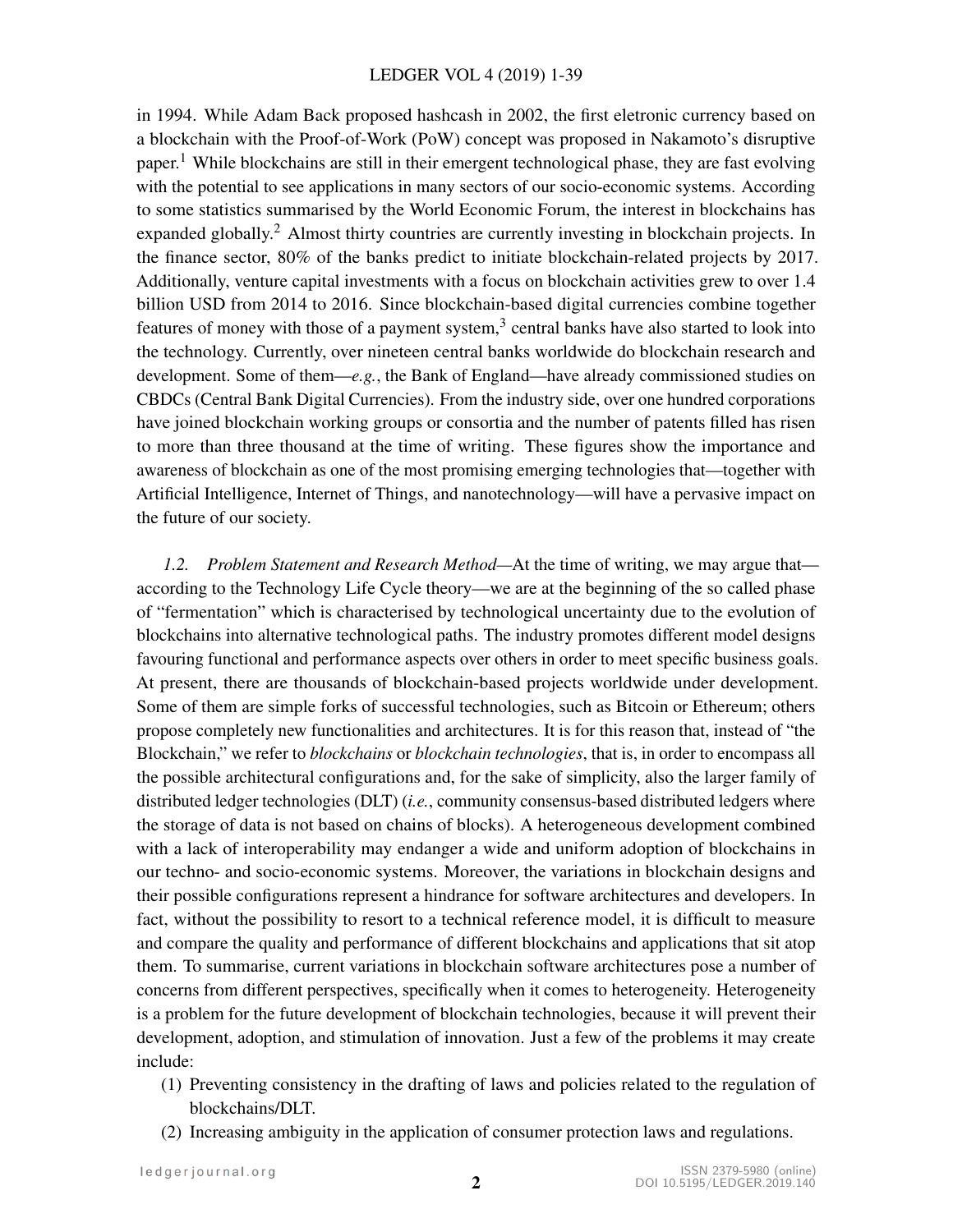- (3) Decreasing the predictability of how the workforce may be affected by blockchains/DLT.
- (4) Decreasing the accuracy of academic research into the concepts that underpin the development of new applications and solutions.
- (5) Hindering the development and use of solutions using blockchains and DLT for ISO, IEC, and other SDOs.
- (6) Increasing the complexity of understanding the uses of blockchains/DLT for NGOs and how these technologies may be applied in the relevant sectors to achieve social and economic goals

The solution to these problems is the setting up of software reference architectures where standardised structures and respective elements and relations can provide templates for concrete blockchain architectures. Standards can emerge naturally because of market adoption (industry-driven) or can be imposed by institutes and organisations. In the first group we may include initiatives like the Accord Project (https://www.accordproject.org/), the ChinaLedger (http://www.chinaledger.com/) or R3 (https://www.r3.com/). In the second group we may refer to the initiative conducted by the International Organization for Standardization (ISO) with the establishment of the technical committee ISO/TC 307 on Blockchain and Distributed Ledger Technologies. Several working groups have been set up with different topics to discuss. For just one example, the ISO/TC 307/WG1 working group is engaged with reference architecture, taxonomy, and ontology. Overall, a long-term standardisation of blockchain reference architecture will benefit every industry. A standard for software reference architecture is necessary in order to enable a level playing field where every industry player and community member can design and adopt blockchain-enabled products or services under the same conditions with possibility of data exchange. As it is for the Internet, several institutes of standardisations (*e.g.*, ETF in cooperation with the W3C, ISO/IEC, ITU) set a body of standards. Internet standards promote interoperability of systems on the Internet by defining precise protocols, message formats, schemas, and languages. As a result, different hardware and software can seamlessly interact and work together. Applied to the World Wide Web (as a layer on the top of the Internet), standards bring interoperability, accessibility and usability of web pages. Similarly, the adoption of blockchain standards will promote the blossoming and proliferation of interoperable blockchain-enabled applications. Thus, if we envisage a future in which blockchains will be one of the pillars of our societies' development, it is necessary to begin discussing and identifying standards for blockchain reference architectures. The aim of this study is to highlight the need for standard technical reference models of blockchain architectures. This is conveniently aligned with the industry sentiment which currently pushes organisations for standardisation to set industry standards. In order to support an appropriate co-regulatory framework for blockchain-related industries, a multi-party approach is necessary as it is for the Internet where both national standards, international standards, and a mixture of standards and regulation are in place. In the mid-to-long term, the lack of standards could bring risks related to privacy, security, governance, interoperability, and risk to users and market participants, which could appear in the form of blockchain-related cyber crimes. From a preliminary survey conducted in 2016 by Standards Australia, more than 88% of respondents supported a role for standards in supporting the roll out of blockchain technologies.<sup>[4](#page-31-3)</sup> Given the above problems, the goal of this research is to conduct a review of the blockchain literature. This will be a preparatory work in order to identify and logically group different blockchain (main and sub) components and their layouts. In order to achieve our goal we propose a blockchain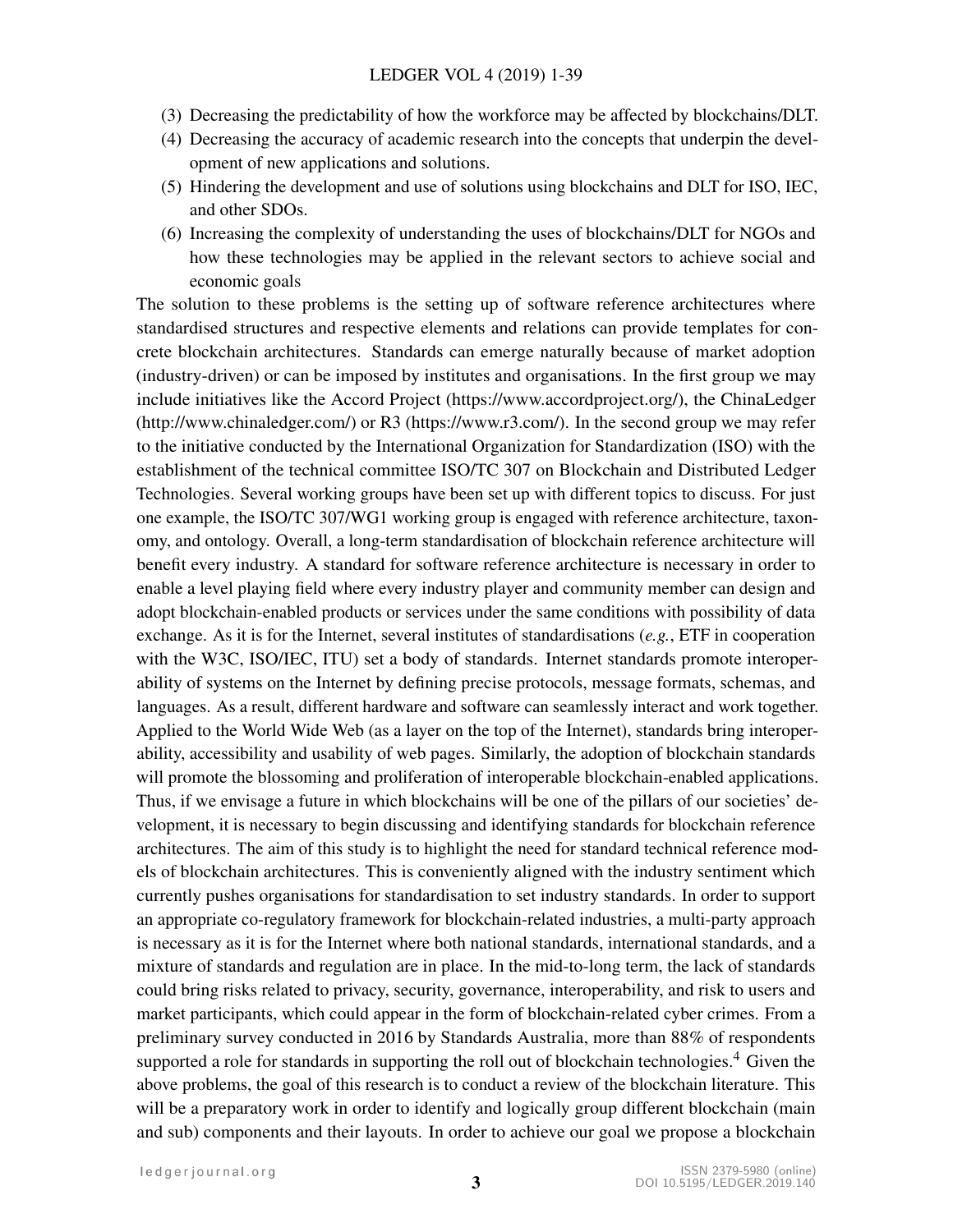taxonomy. Taxonomy comes from the term "taxon" which means a group of organisms. In our case, taxonomy encompasses the identification, description, nomenclature, and hierarchical classification of blockchain components. This is different from an ontology which would be more focused on the study of the types, properties, and interrelationships of the components and events that characterize a blockchain system. The methodological approach is composed of the following steps:

- (1) Analysis across blockchains. A precondition is the analysis of vocabulary and terms to sort out ambiguities and disagreements. A literature review of the existing technologies is the starting point to limit complexity and organise information in schematic order. To avoid ambiguities the analysis is supported by a merge of common blockchain terminologies developed so far in the literature and grouped in an online database.<sup>[5](#page-31-4)</sup> This brings together a vocabulary of key blockchain terms to provide readers with a foundation upon which to understand the classification and taxonomy developed in the rest of the analysis. The identification of the blockchain components is a crucial part of this analysis. In order to explore all the possible domains of blockchain components and their topological layout indicating their runtime interrelationships, we conduct a comparative study across different families of blockchain applications: digital currencies, application stacks, asset registry technologies, and asset-centric technologies. See Table [1](#page-38-0) in Appendix and Tasca, "Digital Currencies" (2015) for more information.<sup>[6](#page-31-5)</sup>
- (2) Framework setting. After the comparative study, a hierarchical taxonomy (a tree structure of classifications for a given set of components) has been defined and populated with *main*, *sub* and (when necessary) *sub-sub* components.
- (3) Layout categorisation. Finally, for the components in the lowest level of the hierarchical structure, different layouts are introduced and compared. However, as the technology keeps evolving, the layouts are increasing over time. Thus, for the sake of simplicity, we limit our study to two or three main layouts per each *sub* or *sub-sub* component.

*1.3. Results—*The result of the component-level analysis is a universal blockchain taxonomy tree that groups the major components in a hierarchical structure, and identifies their functional relation and possible design patterns.

In general, it is difficult to evaluate whether a taxonomy or an ontology is good or bad, especially if the domain is a moving target like blockchains. Taxonomies and ontologies are generally developed to limit complexity and organise information, but all serve different purposes and generally evolve over time (see *e.g.*, the evolution of the famous Linnaean taxonomy in biology). Thus, our taxonomy simply aims to contribute to set the foundations for classifying different kinds of blockchain components. Without claiming to represent the ultimate structure, the proposed taxonomy could be of practical importance in many cases. For example, it can:

- (1) support software architectures to explore different system designs and to evaluate and compare different design options;
- (2) be propaedeutic to the development of blockchain standards with the aim to increase the adoption at a large scale of blockchain-enabled solutions and services;
- (3) enable research into architectural frameworks for blockchain-based systems in order to boost the adoption of blockhain-enabled systems, through their interoperability and compatibility;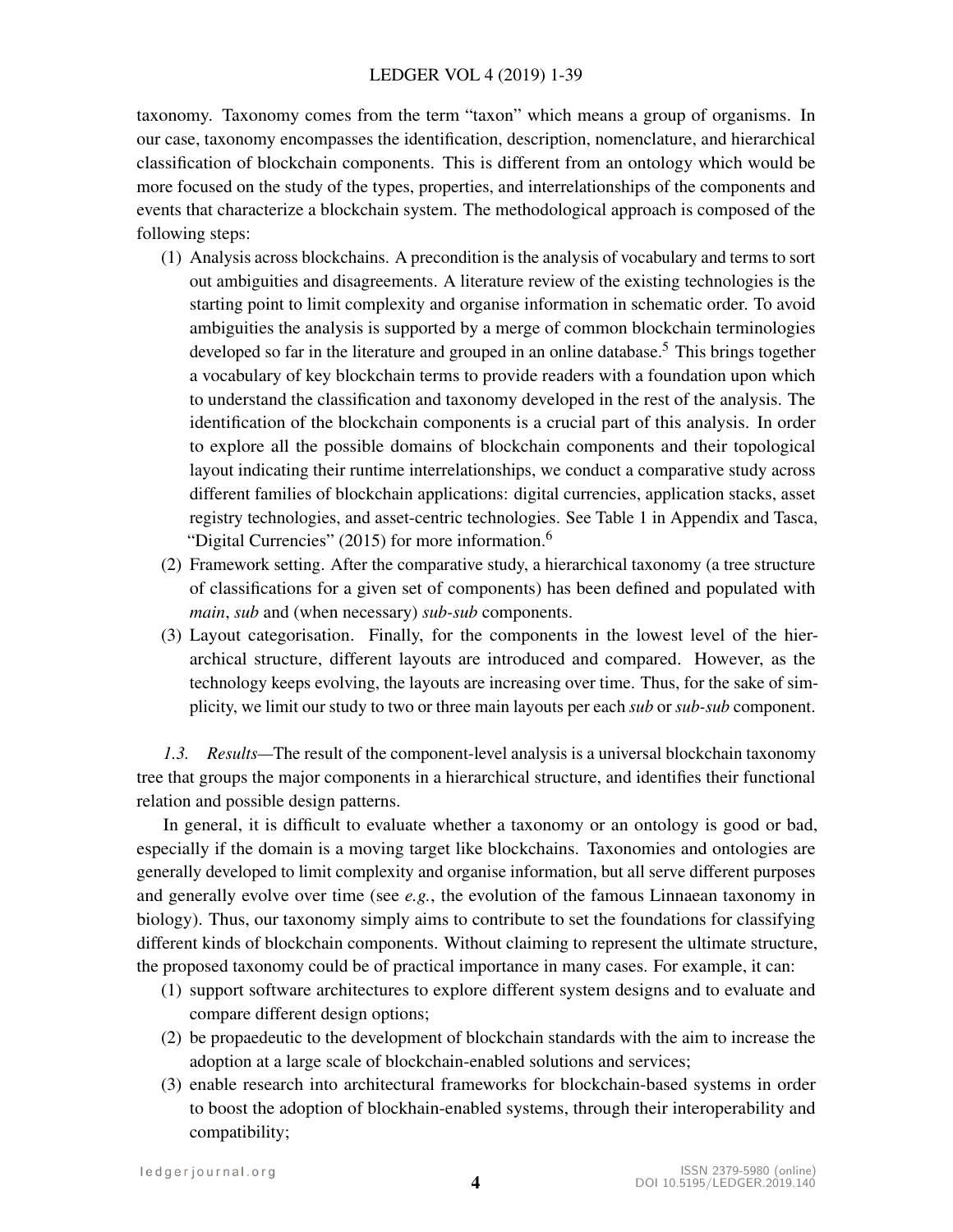- (4) create gateway models to multiple blockchains and design governance frameworks;
- (5) promote blockchain predictability;
- (6) aid the development of regulatory frameworks that could provide a mix of both legal and technical rules (*i.e.*, regetech for blockchain-based systems).[7](#page-31-6)

## 2. Background on Blockchain Technologies

Since Bitcoin's inception in 2009, many blockchain software architectures have been deployed to meet different technical, business, and legal design options. Given the current complex dynamic of blockchain architectural development, it would be neither exhaustive nor comprehensive to provide a picture of the existing blockchain technologies developed so far. Therefore, we take a bird's-eye view and describe blockchains by looking at their key driving principles, such as data decentralisation, transparency, security, immutability, and privacy.<sup>[8](#page-31-7)</sup>

Decentralisation of consensus. The distributed nature of the network requires untrusted participants to reach a consensus. In a blockchain, consensus can be based on "rules" (that determine, *e.g.*, which transactions are allowed and which are not, the amount of bitcoins included in the block reward, the mining difficulty, etc.) or on the history of "transactions" (which allows users to determine who owns what). The decentralised consensus on transactions governs the update of the ledger by transferring the responsibilities to local nodes which independently verify the transactions and add them to the most cumulative computation throughput (*i.e.*, the "longest chain" rule). There is no integration point or central authority required to approve transactions and set rules. No single point of trust and no single point of failure.

Transparency. Records are auditable by a predefined set of participants, although the set can be more or less open. For example, in public blockchains everyone with an Internet connection to the network holds equal rights and ability to access the ledger. The records are thus transparent and traceable. Moreover, network participants can exercise their individual (weighted) rights (*e.g.*, measured in CPU computing power) to update the ledger. Participants have also the option to pool together their individual weighted rights.

Security. Blockchains are shared, tamper-proof, replicated ledgers where records are irreversible and cannot be forged thanks to one-way cryptographic hash functions. Although security is a relative concept, we can say that blockchains are relatively secure because users can transfer data only if they posses a private key. Private keys are used to generate a signature for each blockchain transaction a user sends out. This signature is used to confirm that the transaction has come from the user, and also to prevent the transaction from being altered by anyone once it has been issued.

Immutability. Blockchains function under the principle of the non-repudiation and irreversibility of records. Blockchains are immutable because once data has been recorded in the ledger, it cannot be secretly altered ex-post without letting the network know it (*i.e.*, their data is tamper-resistant). In the blockchain context immutability is preserved thanks to the use of hashes (a type of a mathematical function which turns any type of input data into a fingerprint of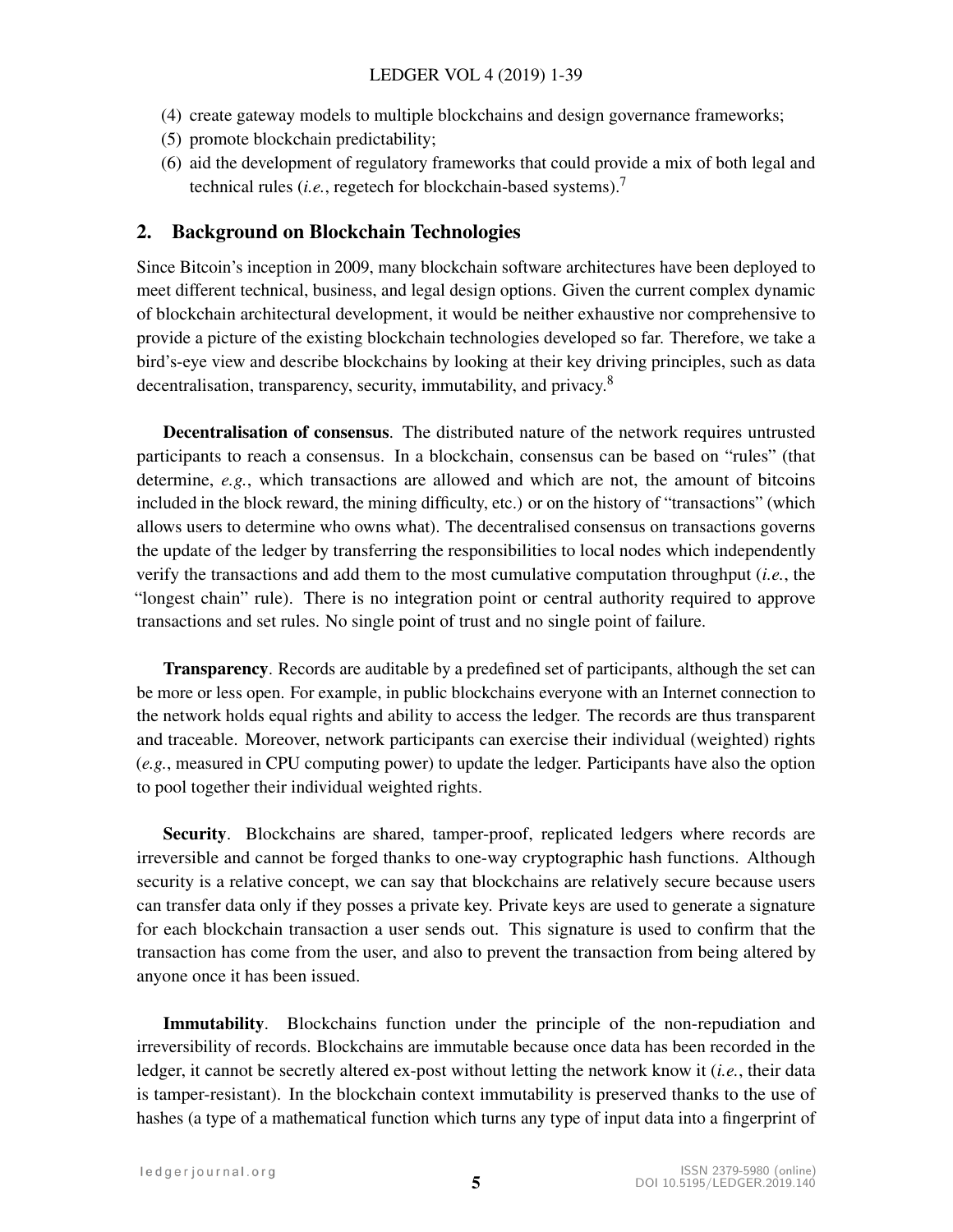fixed size, that data called a hash. If the input data changes even slightly, the hash changes in an unpredictable way) and often of blocks. Each block includes the previous block's hash as part of its data, creating a chain of blocks. The strength of a given blockchain's immutability is relative, and relates to how hard the history of transactions is to change. Indeed, it becomes very difficult for an individual or any group of individuals to tamper with the ledger, unless these individuals control the majority of "voters." For public proof-of-work blockchains such as Bitcoin, the immutability is related to the cost of implementing a so-called "51% attack." For private blockchains, the block-adding mechanism tends to be a little different, and instead of relying on expensive Proof-of-Work, the blockchain is only valid and accepted if the blocks are signed by a defined set of participants. This means that, in order to recreate the chain, one would need to know private keys from the other block-adders. A complete discussion of threats to the immutability of a given transaction history can be found in Barber (*et al.*) "Bitter to Better"  $(2012)$ .<sup>[9](#page-32-0)</sup> While blockchains are technically immutable, from a governance perspective, this immutability is never fully realised. There have been several examples where the Bitcoin community has reverted Bitcoin blocks based on community decisions. The division between Ethereum and Ethereum classic, and later between Bitcoin and Bitcoin Cash and Bitcoin Gold are not purely anecdotal evidence: they are strong indicators of the importance that governing bodies—even if informal—end up having on the information eventually stored in a blockchain.<sup>[10](#page-32-1)</sup>

Other non-fundamental properties of blockchains include data automation and data storage capacity.

Automation and smart contracts. Without the need for human interaction, verification, or arbitration, the software is written so that conflicting or double transactions are not permanently written in the blockchain. Any conflict is automatically reconciled and each valid transaction is added only once (no double entries). Moreover, automation regards also the development and deployment of smart legal contracts (or smart contract codes, see Clack, Bakshi, and Braine, "Smart Contract Templates"  $(2016)^{11}$  $(2016)^{11}$  $(2016)^{11}$ ) with payoff depending on algorithms which are self-executable, self-enforceable, self-verifiable, and self-constrained.

Storage. The storage space available on blockchain networks can be used for the storage and exchange of arbitrary data structures. The storage of the data can have some size limitations placed to avoid the "blockchain bloat" problem.<sup>[12](#page-32-3)</sup> For example, metadata can be used to issue meta-coins: second-layer systems that exploit the portability of the underlying coin used only as "fuel." Any transaction in the second layer represents a transaction in the underlying network. Alternatively, the storage of additional data can occur "off-chain" via a private cloud on the client's infrastructure or on public (P2P or third-party) storage. Some blockchains, like Ethereum, also allow the storage of data as a variable of smart contracts or as a smart contract log event.

## 3. Taxonomy of Blockchains

The diversity of blockchain research and development provides an opportunity for crossfertilisation of ideas and creativity, but it can also result in fragmentation of the field and duplication of efforts. One solution is to establish standardised architectures to map the field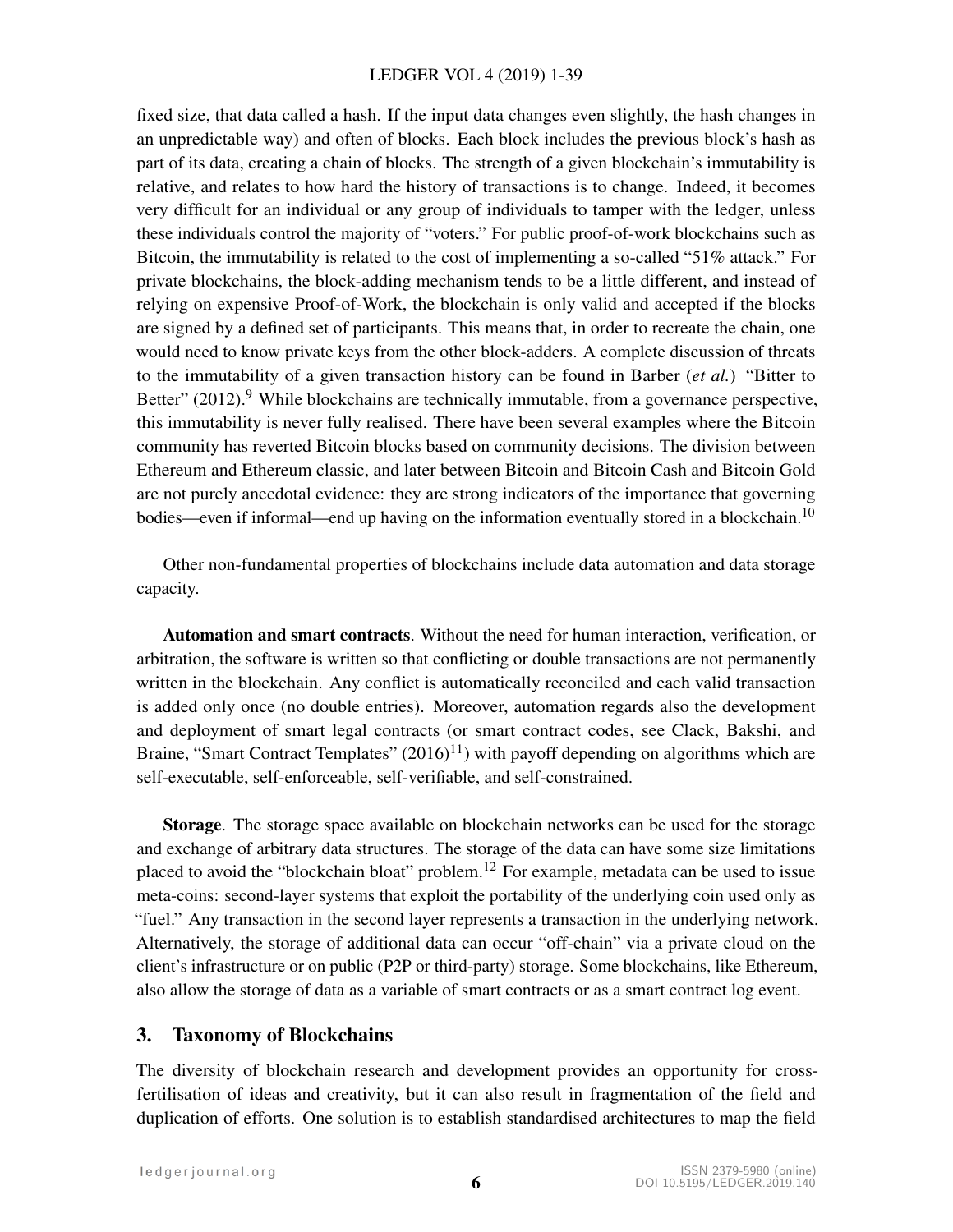and promote coordinated research and development initiatives. However, in terms of blockchain software architecture design, little has been proposed so  $far$ <sup>[13](#page-32-4)</sup> and the problem of consistently engineering large, complex blockchain systems remains largely unsolved. We approach this problem by proposing a component-based blockchain taxonomy starting from a coarse-grained connector–component analysis. The taxonomy compartmentalises the blockchain connectors/ components and establishes the relationships between them in a hierarchical manner. We adopt a reverse-engineering approach to unbundle the blockchains and divide them into *main* (coarsegrained) components. Each main component is then split into more (fine-grained) *sub* and *sub-sub* components (where necessary). For each of these sub (and/or sub-sub) components, different *layouts* (models) are identified and compared. By deriving the logical relation between (main, sub or sub-sub) components, the study helps to clarify the alternative *modus operandi* of the blockchains, and helps to develop the conceptual blockchain design and modelling.

Similarly to other fields, like electronics or mechanics,  $^{14}$  $^{14}$  $^{14}$  the software engineering approach used to derive the taxonomy treats blockchains as the result of gluing together prefabricated, well-defined, yet interdependent components. Although equivalent components provide similar services and functions, they can be of different importance and type, and the interconnection may work in different ways. Following this logic, each of the next seven sections will introduce a new blockchain main component and its sub (and eventually sub-sub) components by describing and comparing their layouts.

# 4. Consensus

The first identified main component is *Consensus*. It relates to the set of rules and mechanics that allows for the maintainance and updating of the ledger and guarantees the trustworthiness of the records in it, *i.e.*, their reliability, authenticity, and accuracy.[15](#page-32-6) Consensus varies across different blockchain technologies, with every consensus mechanism bringing advantages and disadvantages based on different characteristics *e.g.*, transaction speed, energy efficiency, scala-bility, censorship-resistence, and tamper resistance.<sup>[16](#page-32-7)</sup> The set of rules and mechanics compose the framework of the validation process that is necessary to overcome security issues during the validation. Figure [1](#page-7-0) illustrates the subcomponents forming the component Consensus:

- [1] Consensus Network Topology
- [2] Consensus Immutability and Failure Tolerance
- [3] Gossiping
- [4] Consensus Agreement
	- [4.1] Latency
	- [4.2] Finality

Those subcomponents and sub-subcomponents must be jointly considered when designing an active network consensus validation process, because not only their individual configuration but also their combination determine when and how the overall blockchain agreement is achieved and the ledger updated.

*4.1. Consensus Network Topology—Consensus Network Topology* describes the type of interconnection between the nodes and the type of information flow between them for transaction and/or for the purpose of validation. For efficiency reasons, systems have historically been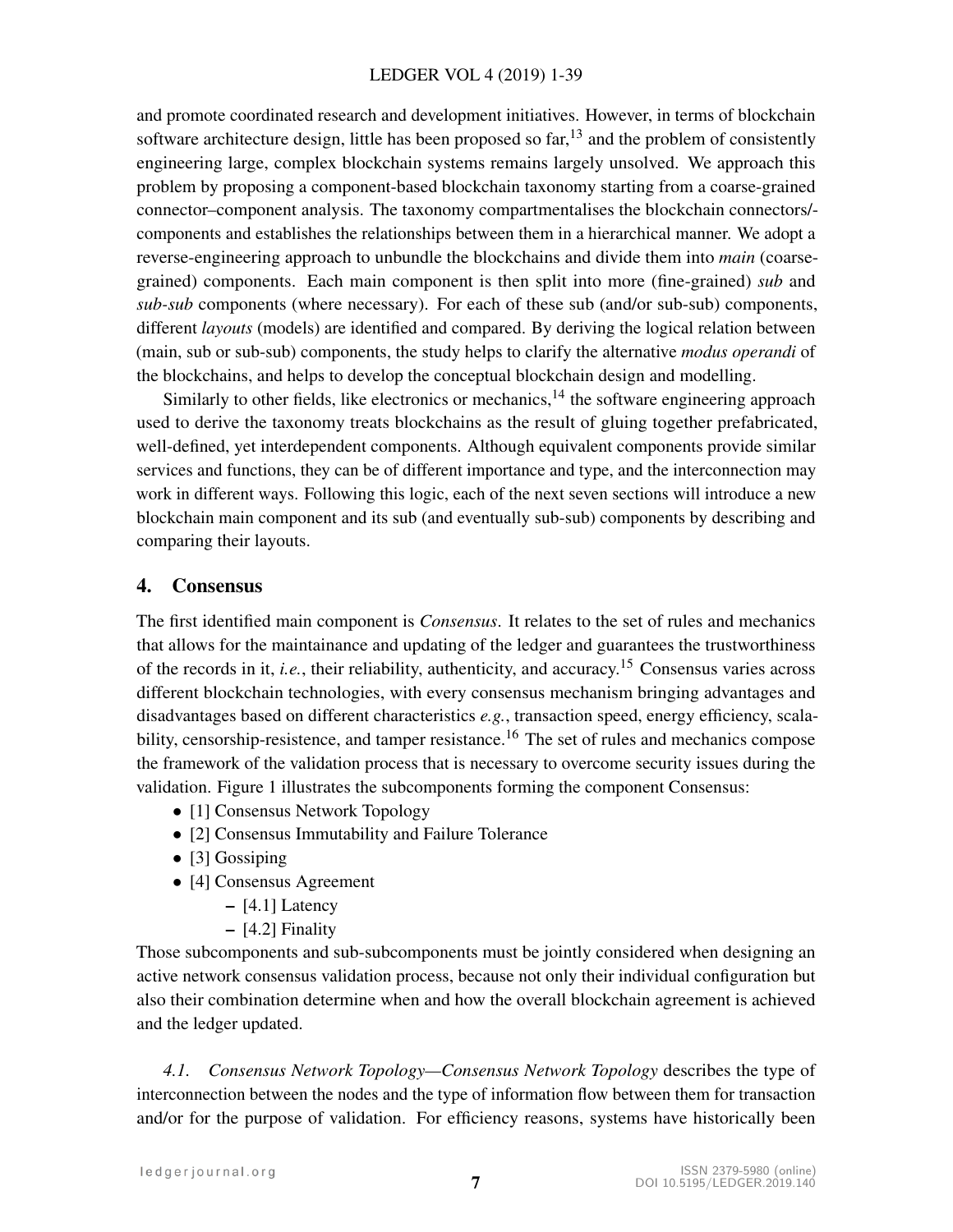

<span id="page-7-0"></span>Fig. 1. Blockchain Taxonomy Tree: A representation of the taxonomic deconstruction of blockchain-based technologies.

0.69841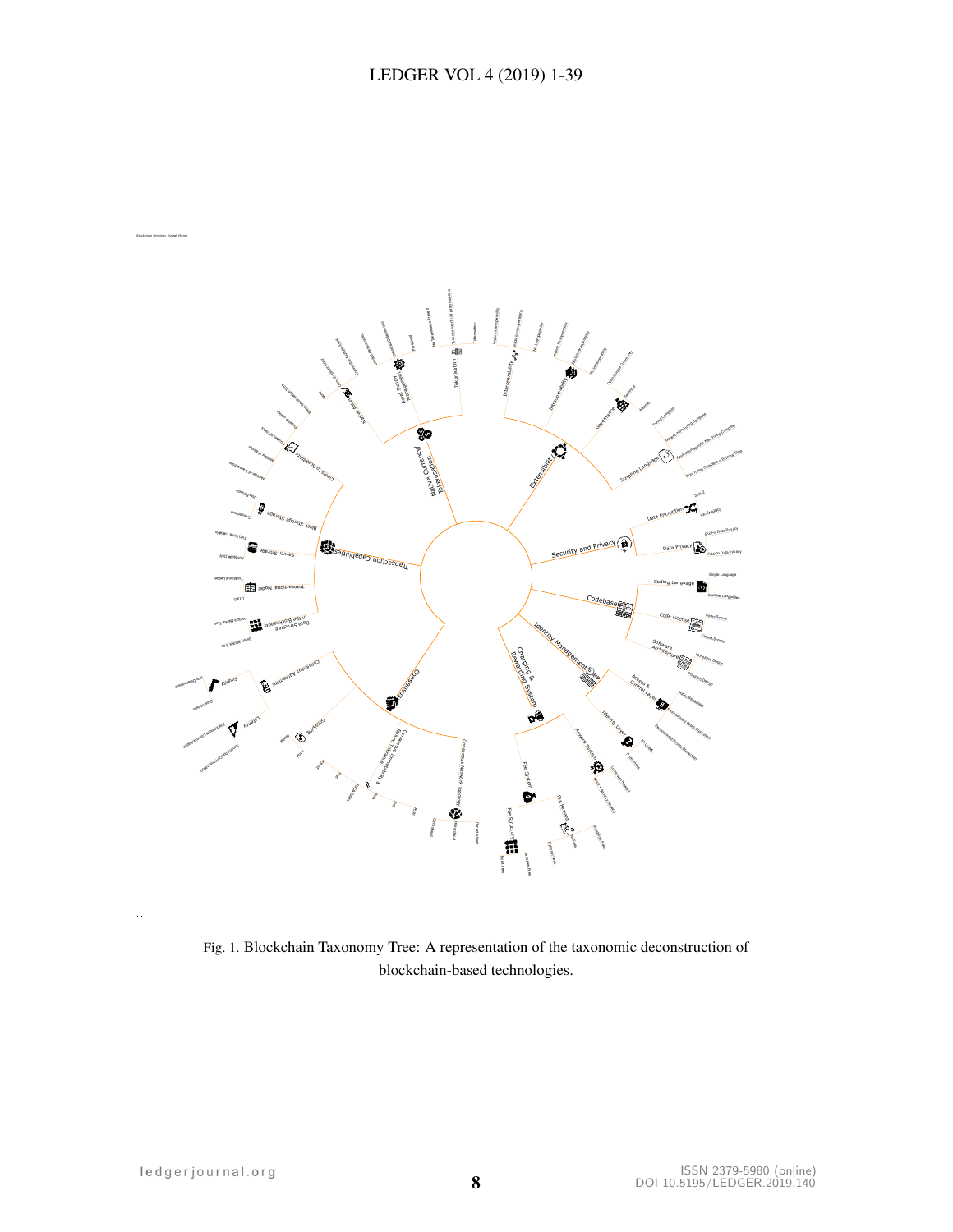designed in a centralised manner. This centralisation lowers dramatically the costs for system configuration, maintenance, and adjustment (and the costs of arbitration in case of conflict) as this work has to be performed only once in a central place. While highly efficient in many situations, this kind of system creates a single (or very limited set of) point(s) of failure and suffers from scalability issues. With respect to the network topology, this hierarchical arrangement is still present in most of our techno- and socio-economic systems (one example is the modern electronic payment system). To avoid the single point of failure, these centralised systems can be extended into hierarchical constructs which exhibit larger scalability and more redundancy, while keeping the communication efficient. Decentralised solutions have been proposed as a alternatives to those centralised topologies. Since the dawn of the Internet, technical systems have evinced a transition towards decentralised arrangements where all the nodes are equivalent to any other.<sup>[17](#page-32-8)</sup> For most applications, blockchain-based systems—with their federated sets of participants—are a clear example of this kind. Blockchain-based systems resort to specific topologies to create the peer network that ultimately determines how the validation process will evolve.

It is important to mention that Consensus Network Topology is linked to the level of (de)centralisation in the validation process, but this is not the only determinant. Also, other factors like the reward mechanism (see Section [11\)](#page-28-0) heavily influence the validation.<sup>[15](#page-32-6)</sup> As a matter of an example, Bitcoin has a decentralised validation process, which is still accompanied by an ever-increasing concentration of computational power devoted to the Proof-of-Work by network participants. Indeed, during the period 2013-2015, the cumulative market share of the largest ten pools relative to the total market hovered in the 70% to 80% range.<sup>[6](#page-31-5)</sup>

We identify three possible layouts for Consensus Network Topology:

- (1) Decentralised. There exist implementations that are decentralised. Bitcoin as the pioneer in digital currencies established a distributed P2P network, which enables direct transactions between every node within the network. The validation process within the Bitcoin network is decentralised through miners and full nodes who validate the transac-tions within the network connected in a random way, as provided by super-nodes.<sup>[1](#page-31-0)</sup> This network illustrates a decentralised Consensus Network Topology. Obviously, this layout is independent from the *Consensus Immutability* layout (Peercoin and NXT also show decentralised network topologies).
- (2) Hierarchical. There are other implementations that are not decentralised, and there exists differencces in the roles nodes have. For example, in Ripple the network topology is divided into tracking (or stock) and validating nodes.<sup>[18](#page-32-9)</sup> The tracking nodes are the gateway for submitting a transaction or executing queries for the ledger. They make also available the transactions to the broader network via history sharding.<sup>[19](#page-32-10)</sup> In addition to that the validating nodes have the same functions as tracking nodes, but they can also contribute additional sequences to the ledger by validation, vote on fees and amendments.<sup>[20](#page-32-11)</sup> This Kind of solution yields (or can be extrapolated to) a hierarchical network topology. In the community of developers these hierarchical topologies are also referred to as "Consortium blockchains."
- (3) Centralised. In some specific implementations, a central authority may need (or wish) to control what is added to the ledger. An example for this are digital versions of fiat currencies: the so-called Central Bank Digital Currencies (SBDCs). This kind of solution yields a third layer, "Centralised topology," which is intimately related to private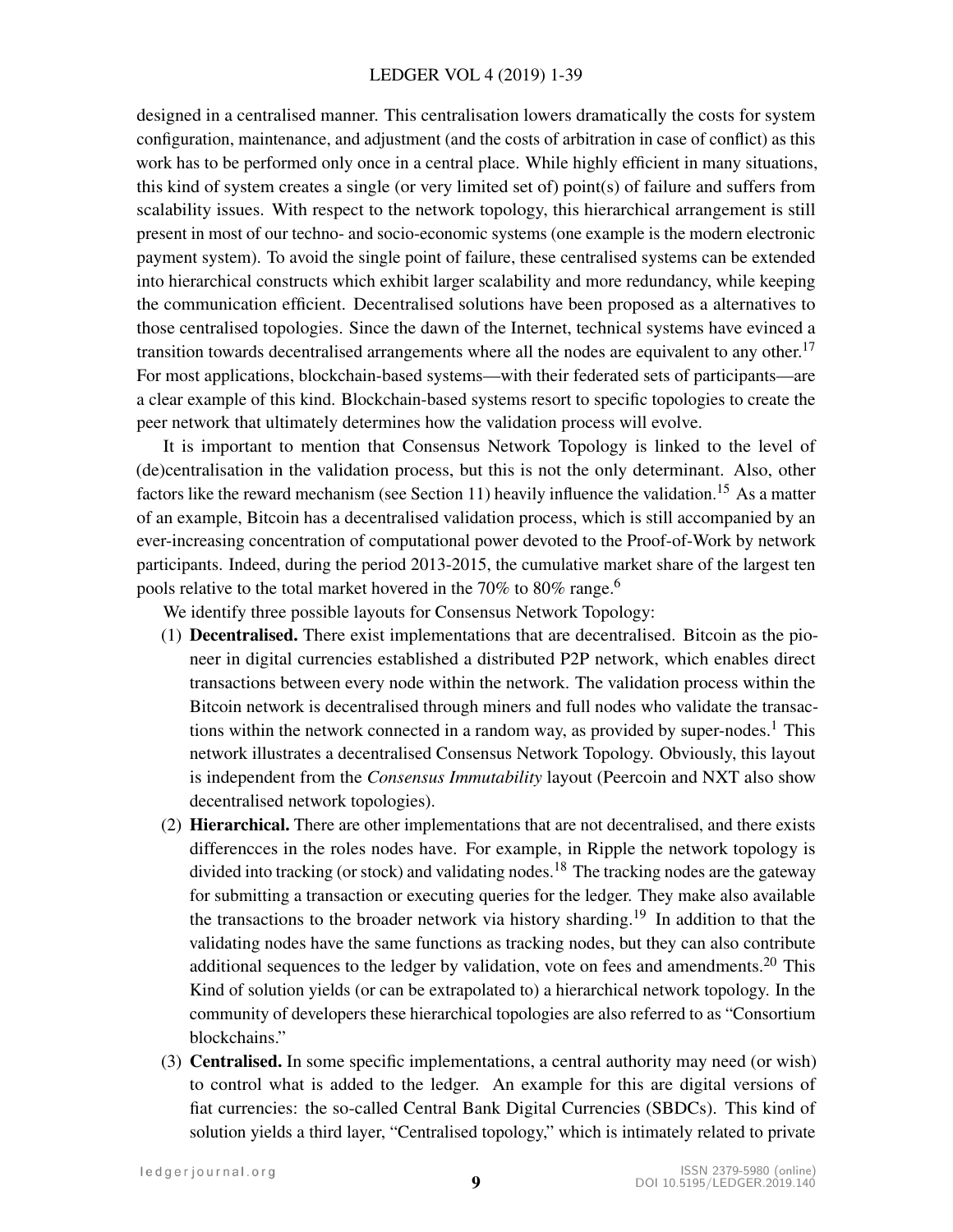#### LEDGER VOL 4 (2019) 1-39

blockchains. It is important to mention that a centralised solution would normally be considered a non-properly working design (or a non-solution) if implemented in terms of a blockchain, as it would have been implemented in a more transparent manner otherwise. Normally, some level of federation and redundancy are key to blockchain systems.

*4.2. Consensus Immutability and Failure Tolerance—*In general, the failure tolerance of a distributed system should be defined with respect to three interrelated issues: faults (*e.g.*, Byzantine faults), errors, and failures. See *e.g.*, Driscoll (*et al.*) "Byzantine Fault Tolerance" (2003) and Castro (*et al.*) "Practical Byzantine Fault Tolerance" (1999) for Byzantine fault tolerance in distributed systems.<sup>[21,](#page-32-12) [22](#page-32-13)</sup> There are different types of failures, and generally it is costly to implement a fault-tolerant system. Practically, it is not possible to devise an infallible, reliable system. For a literature review and deeper analysis of fault-tolerant distributed systems, we refer the reader to Cristian, "Understanding Fault-Tolerant Distributed Systems" (1991) and Fischer, "The Consensus Problem in Unreliable Distributed Systems" (1983).<sup>[23,](#page-32-14)24</sup> A blockchain, as a special kind of distributed system, is fault-tolerant when it shows the ability to continue functioning: *i.e.*, it must grant reliability, validity, and security of the information stored in the ledger. Indeed, blockchains represent a decentralised solution to the problem of information storage which requires no central database but rather many duplicates, such that each server holds a *replica* of the ledger. Any new record is costly (often measured in terms of computational power) to add to the ledger, but cheap to have verified by peers. Therefore, a blockchain system is in need of an efficient consensus mechanism to ensure that every node has its original version of the full transaction history which is kept consistent with the other peers over time. In this regard, the immutability of achieved consensus differs with respect to the resources required to maintain large network security. In the past years, the evolution of blockchain technologies has been accompanied by the development of different mechanisms that help to keep the information contained in the ledger reliable, valid, and secure. The mechanisms for *Consensus Immutability*, together with the subcomponents of *Consensus Agreement*, determine the failure tolerance of a blockchain. As of the time of writing, we have identified six main layouts for Consensus Immutability and Failure Tolerance:

(1) Proof-of-Work. The most widely used cryptocurrency, Bitcoin, uses Proof-of-Work (PoW) to ensure the immutability of transaction records. In this setup, computing devices, usually called *miners*, connected to a peer-to-peer network, perform the task of validating the transactions proposed for addition to the complete record of existing—valid transactions. The generation of a block that can be appended to the blockchain—rendering in this way valid all transactions included therein—requires solving the inversion of a cryptographic function, which can only be done by brute force. In PoW, the probability that a miner mines a new block depends on the ratio between the computational power he devotes to this task and the total instantaneous computational power by all miners connected to the network. Specifically, miners must find a solution to a one-way hash function by computing new hash values based on the combination of the previous hash values contained in the message, the new transactions in the block they create, and a nonce. The solution is such that the new hash value will start with a given number of zeros ≤ target. As of the time of writing, the mining process needs several requirements to be successful.<sup>[25](#page-32-16)</sup> These include specialised hardware, which is needed to perform the computational tasks, and ever-increasing amounts of electricity to power the hardware.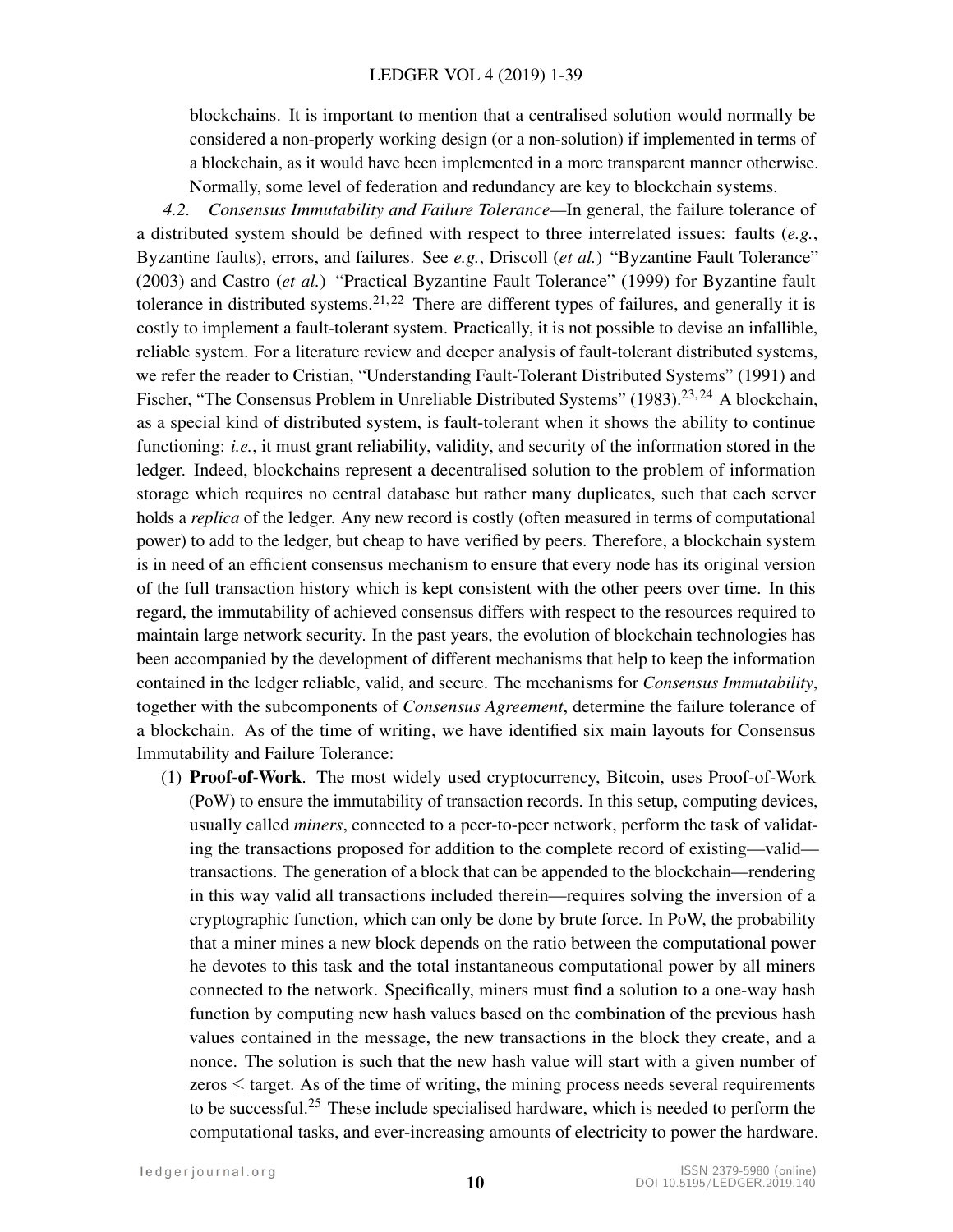These computations are run by dedicated machines (ASICs) which are very expensive as well as resource-intensive, contributing to a large electricity footprint for cryptocurrency miners.<sup>[26](#page-32-17)</sup> Due to this scheme, in the last years miners have agglomerated around mining pools.[27](#page-32-18) A clear drawback of the PoW mechanism, then, is that the inherent inefficiency in resource requirements, and the large-scale investments needed, have led to long-term centralisation of the mining power. In late 2017, almost five quadrillion SHA256 computations were performed each second in the Bitcoin mining process. Regretfully, these computations do not have any practical or scientific relevance apart from ensuring that the process of block creation is costly, while maintaining that the process of block verification remains simple for peers.

Interestingly, when two adversaries coordinate, it is sufficient that each hold only around 25% of the total computing power to mount an attack.<sup>[28](#page-33-0)</sup> In this layout, there exists the risk of monopoly mining, induced by large coordination of miners in a single mining pool, which continuously increases the expected payoff of others if they join said mining pool. In this hypothetical situation, said mining pool can censor specific transactions and dictate which transactions are accepted and which not.

In contrast, BFT consensus mechanisms tolerate at most *n*/3 corrupted nodes in the asynchronous communication protocol and even higher levels in the synchronicity case. Electricity consumption can be estimated around 0.1 to 1 W/GH corresponding to around 1GW of electricity consumed every second. For this reason, other developers within the area of blockchain technologies are continuously attempting to develop novel mechanisms to achieve an equivalent result. It is worth mentioning that some cryptocurrencies (*e.g.*, Primecoin) have tried to make the PoW a task that serves a useful aim (in said case, searching for long chains of prime numbers, or Cunningham chains).

(2) Proof-of-Stake. PoS links block generation to the proof of ownership of a certain amount of digital assets (*e.g.*, digital currencies) linked to the blockchain. The probability that a given *prover* is selected to verify the next block grows in relation to the share of assets that prover has within the system. The underlying assumption is that users with a large share of the system wealth are more likely to provide trustworthy information with respect to the verification process, and are therefore to be considered a more trustworthy validator.<sup>[16](#page-32-7)</sup> Two alternative PoS methods have been devised. The first one is based on randomised block selection (used in *e.g.*, NXT and BlackCoin); it uses a calculation searching for the lowest hash together with the stake size; it is therefore somewhat deterministic and each node can independently determine the likelihood of being selected in a future round. An alternative scheme is the *coin-age*-based selection (used by *e.g.*, Peercoin, being actually the first one to be implemented in real world conditions) which combines randomisation with coin-age (a number derived from multiplying the amount of assets held by the prover and the length of time those assets have been held). Although PoS has the chance to solve two issues with PoW (risk of monopoly mining and resources wasted in the mining process), it is affected by the "nothing at stake" issue. Because there is little cost in working on several chains (unlike in PoW), one could abuse the system by voting for multiple blockchain-histories which would prevent the consensus from ever resolving (double spending). This problem can be addressed by Delegated Proof-of-Stake (DPoS), a generic term describing an evolution of the basic PoS consensus (utilised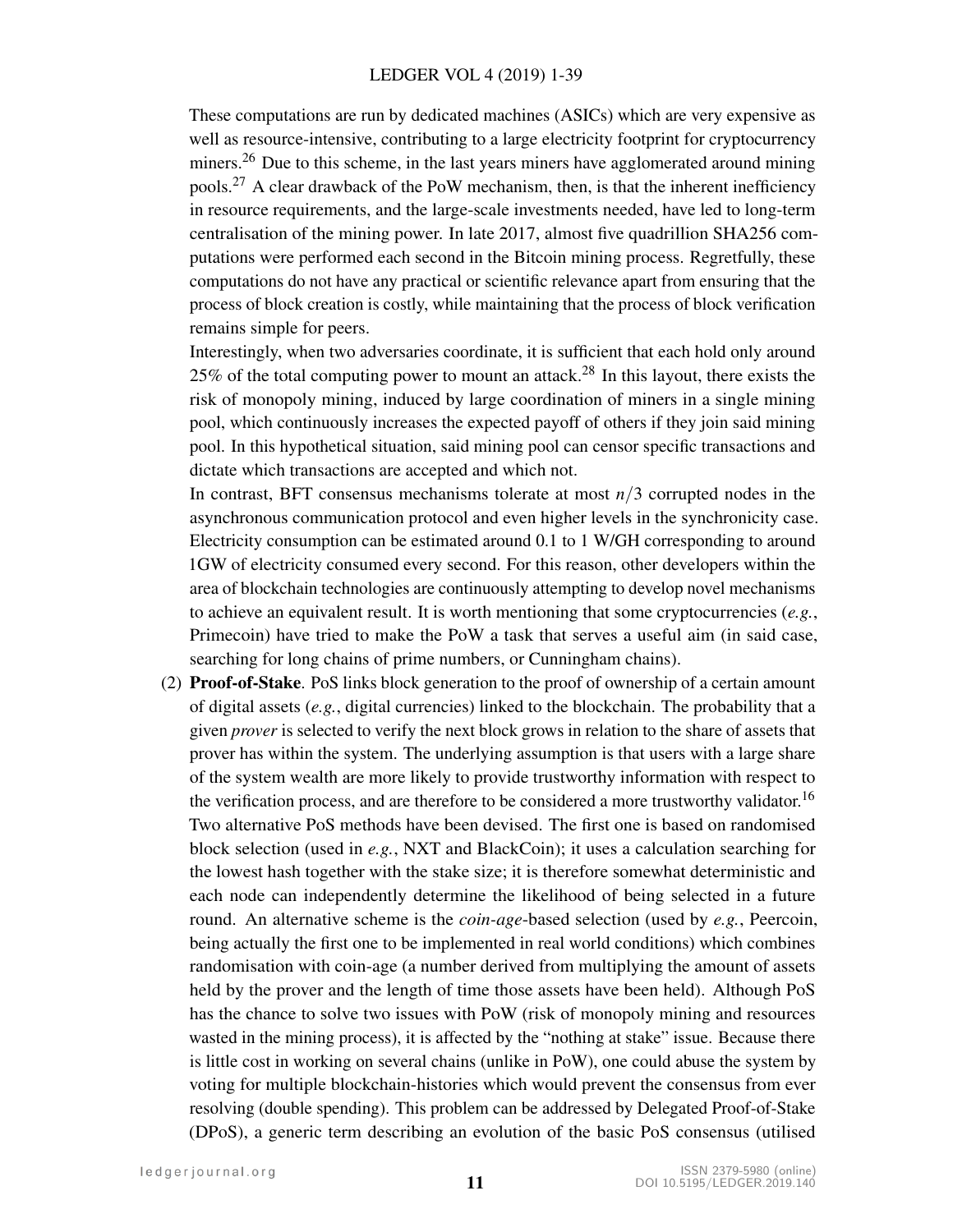in, *e.g.*, BitShares, Casper by Ethereum, and Tendermint) where blocks are forged by predetermined users delegated by the user who has the actual stake. These forgers are rewarded for their duty and are punished for malicious behaviour (such as participation in double-spending attacks). This principle of pre-authorised forgers is generalised by the Proof-of-Authority mechanism.

- (3) Proof-of-Authority. In this case, participants are not asked to solve arbitrarily difficult mathematical problems like in PoW, but instead are asked to use a hard-configured set of "authorities" empowered to collaborate "trustlessly." Namely, some nodes are exclusively allowed to create new blocks and secure the blockchain. Typically, Proof-of-Authority (PoA) mechanisms fit well for consortium private networks where some preselected real entities (*i.e.*, the *authorities*) are allowed to control the content that is added to the public registry. Those nodes will receive a set of private keys that will be used to "sign" the new blocks, acting as *trusted signers*. Thus, every block (or header) that a client sees can be matched against the list of trusted signers. The challenges brought by PoA are related to: control of mining frequency, distribution of mining load (and opportunity) between the various signers, and maintenance of the the list of signers so as to be robust from malicious attacks even in presence of dynamic mutation of the trusted signers.
- (4) Proof-of-Capacity/Proof-of-Space and Proof-of-Storage. PoC or PoSpace and PoStorage are implementations of the popular idea of "space as resource." Here the focus is not on the CPU cycles but on the amount of actual memory (non-volatile) space the prover must employ to compute the proof. Nodes are asked to allocate a significant volume of their hard drive space to mining instead of using CPU-bound space as in PoW. Miners are incentivised to devote hard-drive capacity as those who dedicate more disk space have a proportionally higher expectation of successfully mining a block and reaping the reward. The PoC makes use of hash trees to efficiently allow verification of a challenge without storing the tree. These schemes are more fair and green than PoW. The reason mainly comes from the lower variance of memory access times between machines and the lower energy cost achieved through the reduced number of computations required. Several practical implementations adopt the PoC consensus algorithm like Permacoin, SpaceMint, and Burstcoin, to cite just a few. PoC consists of an initialisation and subsequent execution between a prover *P* and a verifier *V*. [29](#page-33-1) Rather than *P* proving to *V* that some amount of work has been completed, *P* proves to *V* that she has allocated some number of bytes of storage. After the initialisation phase, *P* is supposed to store some data *F* of size *N*. Instead, *V* only holds some small piece of information. At any later point in time *V* can initialise a proof execution phase, and at the end *V* outputs reject or accept. The PoC is in general defined by three quantities:  $N_0$ ,  $N_1$ , and *T*; then, the miner shows that she either: 1) had access to at least  $N_0$  storage between the initialisation and execution phases and at least *N*<sup>1</sup> space during the execution phase; or 2) used more than *T* time during the execution phase. Solutions to the "mining multiple chains" and "grinding blocks" problems of PoC algorithms have been proposed by Park (*et al.*) "Spacecoin" (2015), among others.[30](#page-33-2) The Proof-of-Storage (PoS) mechanism is similar to PoC but the designated space in it is used by all participants as common cloud storage.<sup>[31](#page-33-3)</sup>
- (5) Proof-of-Burn. In Proof-of-Burn (PoB), miners must prove that they burned some digital assets. They do so by sending them (*e.g.*, digital currencies) to a verifiable unspendable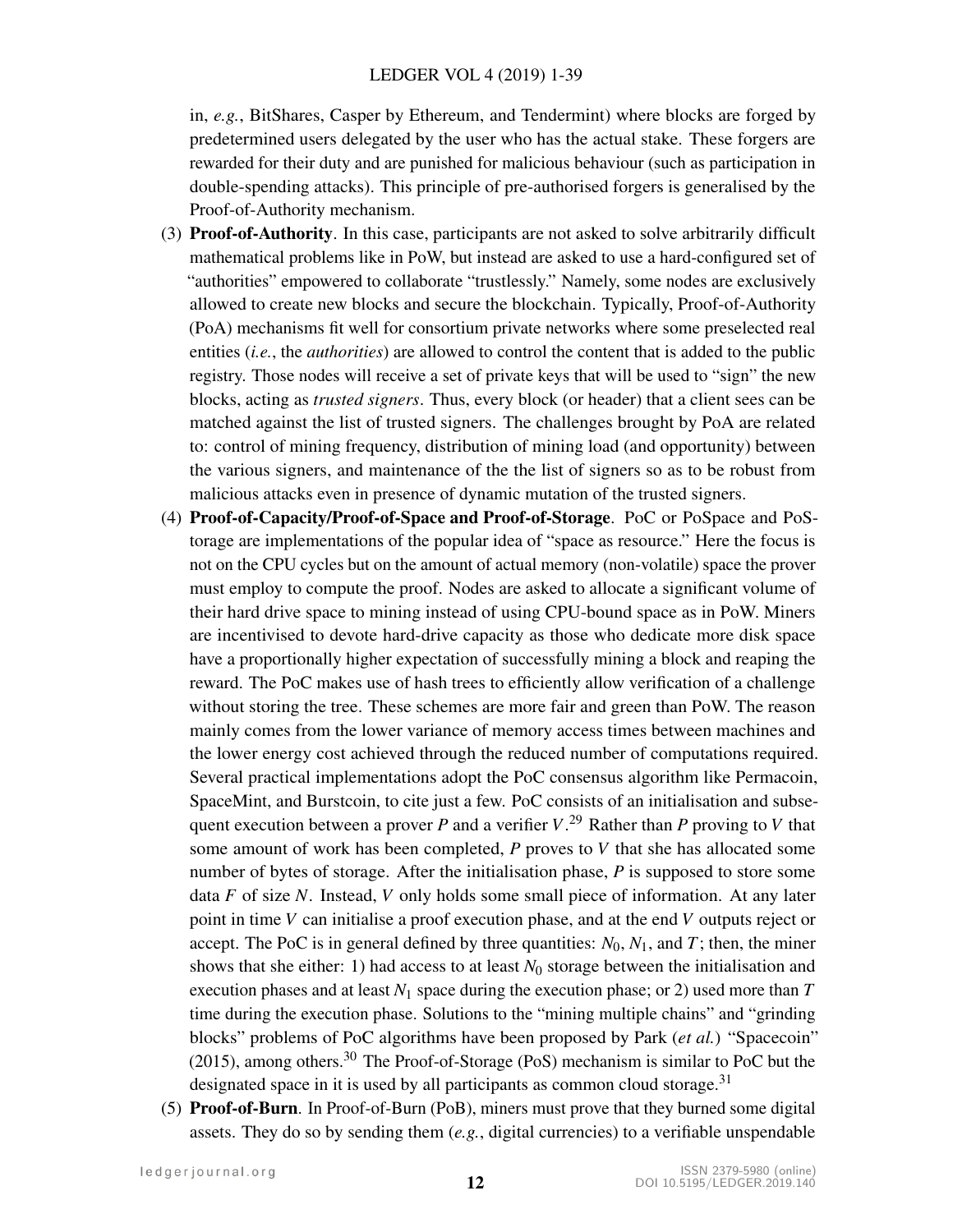#### LEDGER VOL 4 (2019) 1-39

address belonging to them. Similarly to the PoS, PoB is intended to minimise the waste of resources generated by PoW. However, at the current stage, all PoB mechanisms function by burning PoW-mined digital currencies. This is therefore an expensive activity as the digital currencies once required to work as "fuel" in a PoB system cannot be recovered.<sup>[15](#page-32-6)</sup> PoB can be used also to bootstrap a token off of another (see *e.g.*, Counterparty or Mastercoin).

(6) Hybrid. The more advanced hybrid consensus immutability and failure tolerance methods are "PoB and PoS," where Proof-of-Burn blocks act as checkpoints, and "PoW and PoS," where PoW blocks act as checkpoints containing no transactions, but anchor both to each other and to the PoS chain. Peercoin uses PoW/PoS consensus. To solve the "nothing at stake" issue, Peercoin uses centrally-broadcast checkpoints (signed under the developer's private key) according to which no blockchain reorganisation is allowed deeper than the last known checkpoints. Here the problem is that the developer becomes the central authority controlling the blockchain.

*4.3. Gossiping—*Blockchains are also decentralised, redundant storage systems. This redundancy makes it very difficult to hijack the information stored in them. How this information travels through the network of computers is a characteristic that varies from one blockchain system to another. Given the lack of a central routing authority (like it would exist, for example, in traditional electronic payment systems) nodes must transmit the information they possess—in general new blocks, but it may be also the full blockchain to new nodes that enter the network—to peers they know are participating in the system. To this aim, nodes possess a list of peer nodes. Whenever a new block is added to the local blockchain of a node, it passes the block to others in its peer list by *Gossiping*.

We identify two possible layouts for *Gossiping*:

- (1) Local. *Gossiping* occurs first in a local manner (through a local validation process) until consensus is reached. This is also called "federated consensus" used *e.g.*, in Ripple, in which nodes can share transaction records to another node and reach consensus without directly knowing all the nodes in the network.<sup>[32](#page-33-4)</sup> Therefore most information travels "locally"—in terms of the P2P network—such that a consensus is reached at this initial level. Only then is the information sent throughout all the other nodes. In this layout, the Gossiping can be termed "local."
- (2) Global. In most implementations—Bitcoin, Ethereum, etc.—Gossiping occurs to a list of peers that have been selected by what in the Bitcoin network are called fallback nodes. These fallback nodes maintain a list of all peers in the network. Upon connection of a new node, they submit a randomly chosen list of peers to the entrant one. The logical network topology is intended to be largely unstructured, similar to the Erdos-Renyi network.<sup>[33](#page-33-5)</sup> Such topology lacks a concept of vicinity or local neighbourhood, and therefore the Gossiping process can be termed *global*.

*4.4. Consensus Agreement—*A *consensus agreement* defines the set of rules under which records (like sets of transactions or any other atomic piece of information) are independently updated by the nodes of a distributed system. This is important to understand how a distributed system is able to handle the so-called Byzantine failures, *i.e.*, how the system composed of *n* nodes can achieve consensus on storing verified, trustworthy, information even in the presence of  $f$  malicious nodes or in presence of malicious participants launching sybil attacks.<sup>[34](#page-33-6)</sup> In this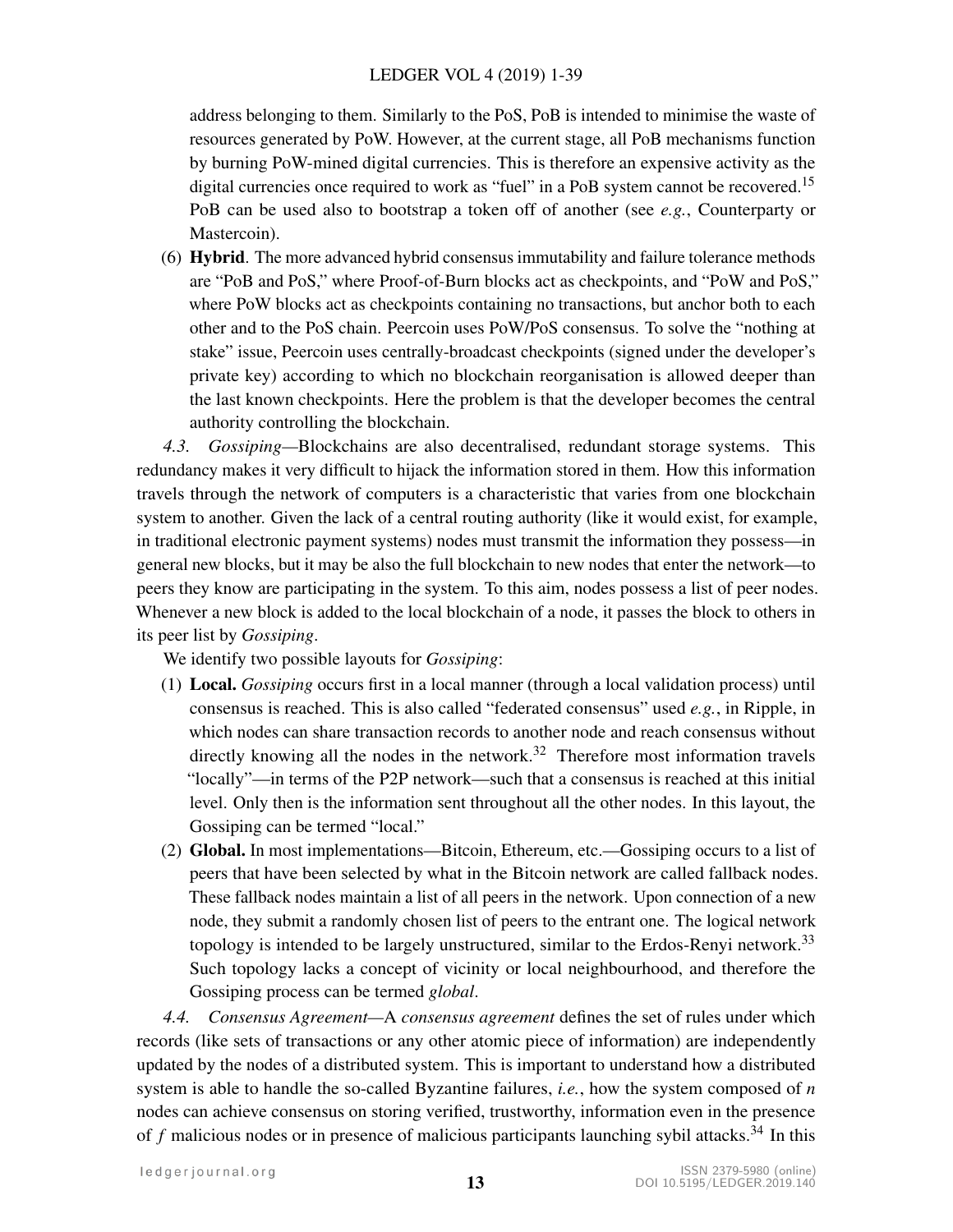regard, it is very important to understand how the nodes communicate between them.

# 4.4.1 Latency

*Latency* is a sub-subcomponent which describes the rule of message propagation in the networks.

- (1) Synchronous Communication. Systems which set upper bounds on "process speed interval" and "communication delay" such that every message arrives within a certain known, predefined, time-interval (∆) are called *synchronous*. This does not preclude the possibility of having message delays due to exogenous network latency, but the delay is bounded and any message that takes longer than ∆ is discarded. Lax synchronicity assumptions apply also to the Bitcoin blockchain. For example, a block is rejected if contains a timestamp: 1) lower than (or equal to) the median timestamp of the previous eleven blocks; and 2) greater than (or equal to) the "network-adjusted time" plus 2 hours. Another example of blockchain adopting synchronous communication is Ripple, through the use of clocks. Specifically, Ripple's "LastLedgerSequence" parameter asserts that a transaction is either validated or rejected within a matter of seconds.
- (2) Asynchronous Communication. Systems which do not set any bound on "process speed interval" and "communication delay," such that every message/packet can take an indefinite time to arrive, are called *asynchronous*. Although this type of communication protocols brings some advantages (*e.g.*, calls/requests do not need to be addressed to active nodes and nodes do not need to be available when a new information is sent to them by peers), its main disadvantage is that response times are unpredictable and it is harder to design applications based on them. Synereo is an example of a blockchain using an asynchronous communication protocol.

# 4.4.2 Finality

*Finality* describes whether information intended to be stored in a blockchain (or, as a matter of fact, in any system) can be safely considered *perpetually* stored once the recording is performed. For a distributed system like blockchain-based ones this is very challenging to achieve, and it is certainly not one of the underlying design principles. In a system where the new blocks diffuse through gossiping, and because of rules such as the precedence of the longest chains, even if consensus is achieved globally, *a priori* nothing prevents a set of new nodes entering the system and overriding the previous consensus by offering a longer versions of the history. We identify two possible layouts for Finality:

(1) Non-Deterministic. In this case, the consensus agreement "eventually settles." Nondeterministic systems use randomised or inherently probabilistic consensus (also called *stabilising* consensus) in which the probability to disagree decreases over time. For example in the Bitcoin blockchain the block frequency is adjusted (with respect to the block-mining rate and indirectly to the computational power of the nodes) to minimise the probability of forks. Moreover, the propagation of blocks through the network has characteristic delays and even in the presence of only honest nodes the fork probability cannot be ruled out simply because different nodes may find competing blocks of the same height before the one found first reaches the complete network.<sup>[35](#page-33-7)</sup> This cannot be prevented even if there is in place a concurrency control mechanism, which which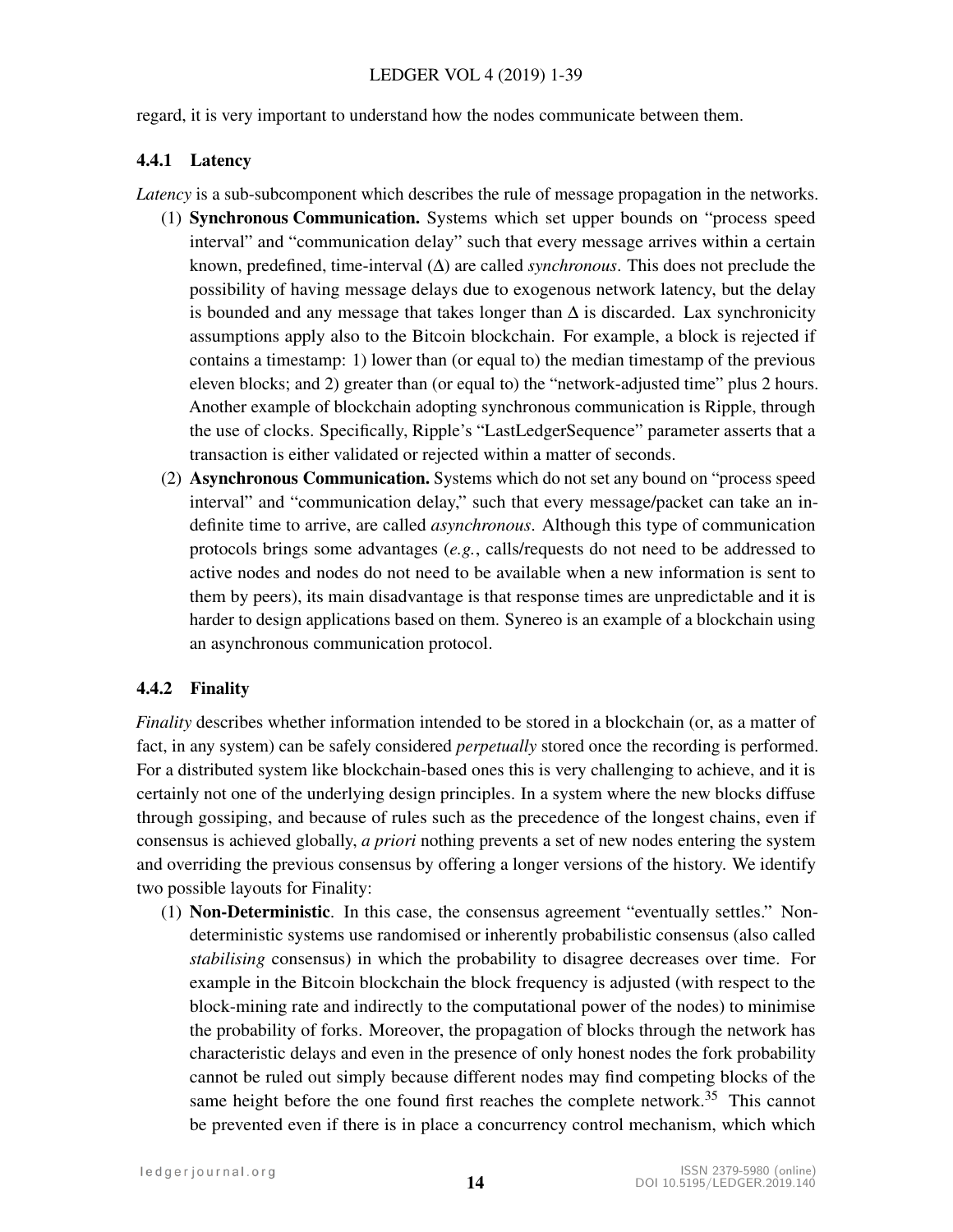attempts to correct results for simultaneous operations. Therefore, overall, the protocol is non-deterministic. Thus, even though the widespread heuristic "wait until 6 confirmed blocks are appended to the chain" reduces the likelihood that a transaction is overridden afterwards, it does not eliminate completely the probability of a previously validated block being pruned and removed from the blockchain in the future.

(2) Deterministic. In this case, consensus agreement converges with certainty and transactions are immediately confirmed/rejected in/from the blockchain. This property turns out to be very useful for smart contracts where, using state-machine replication, consistent execution of the contracts can be achieved across multiple nodes. All blockchains based on Lamport Byzantine Fault Tolerance achieve deterministic consensus.<sup>[36](#page-33-8)</sup> A prime example of an implementation featuring deterministic finality is Stellar. Another example of deterministic systems is in private blockchains, where new blocks follow a predefined set of rules.

# 5. Transaction Capabilities

The second main component, *Transaction Capabilities*, is important to illustrate scalability of transactions and usability in possible applications and platforms. One of the major challenges for blockchain technologies is to increase the transaction throughput to compete with other solutions already available in the market (*e.g.*, centralised payment systems, like credit cards). In order to achieve these improvements, quantitative parameters (*e.g.*, data storage in block header, transactions per second (or TPS)), need to be redesigned to realise such improvements. Figure [1](#page-7-0) illustrates the subcomponents forming the component Transaction Capabilities:

- [1] Data Structure in the Blockheader
- [2] Transaction Model
- [3] Server Storage
- [4] Block Storage
- [5] Limits to Scalability
	- [5.1] Transactions
	- [5.2] Users
	- [5.3] Nodes
	- [5.4] Confirmation Time

*5.1. Data Structure in the Blockheader—*The data stored in the block header has different functions. On the one hand, it includes the transaction hashes for validation purposes; on the other, it contains additional information for different application layers or blockchain technology platforms. The *data structure in the blockheader* describes the capabilities of the system to store transaction information. The original application of Merkle proof was implemented in Bitcoin, as described in Nakamoto's white paper.<sup>[1](#page-31-0)</sup> We identify two possible layouts for data structure in the blockheader:

(1) Binary Merkle Tree. Bitcoin uses the *binary Merkle tree* within the block header to store the transactions.<sup>[37](#page-33-9)</sup> The information in the block header in the Merkle tree structure contains a hash of the previous header, timestamp, mining difficulty value, proof of work nonce, and root hash for the Merkle tree containing the transactions for that block, which are used for the verification process to scale up the transactions speed. By convention, the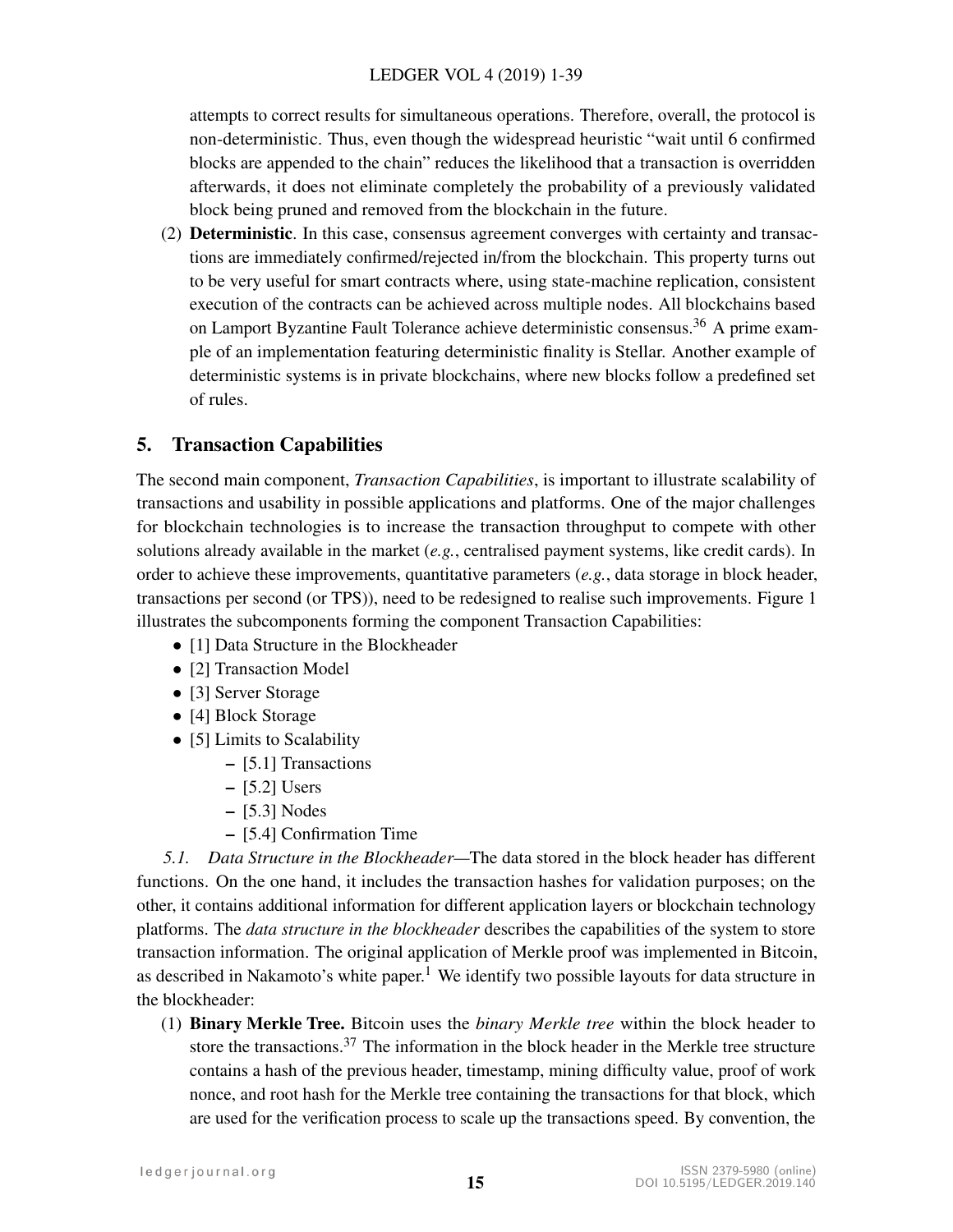longest chain (from the so-called Genesis block) is considered to be the current status of the blockchain.

(2) Patricia Merkle Tree. One the one hand, the *Patricia Merkle tree* or simply *Patricia tree* (from Practical Algorithm To Retrieve Information Coded In Alphanumeric)<sup>[38](#page-33-10)</sup> allows activities like inserting, editing or deleting information referring to the balance and nonce of accounts, which enables faster and more flexible validation of transactions than the binary Merkle tree.<sup>[39](#page-33-11)</sup> However, with respect to applications, it has the important advantage of allowing for verification of specific branches of the tree. Ethereum uses the Patricia tree within the block header to store more information than what is possible in the binary Merkle tree.<sup>[40](#page-33-12)</sup> Those contain transactions, receipts (essentially, pieces of data showing the effect of each transaction), and state.<sup>[39](#page-33-11)</sup> Importantly, this technology allows even blocks outside the longest chain to contribute to the validation process, building a confirmation system that is less centralised. This is the so called Ghost rule, a variant of which is also implemented in the Ethereum blockchain.<sup>[39](#page-33-11)</sup>

*5.2. Transaction Model—*The *transaction model* can be imagined as an accounting ledger which tracks the inputs and outputs of each transaction. The transaction model describes how the nodes connected to the P2P network store and update the user information in the distributed ledger. The challenge of the transaction model is to prevent data that ought not to be trusted by the parties connected to the system—*e.g.*, data originating in untrustworthy behaviour, like double spending—from entering into the ledger

As of the time of writing, it is possible to identify two possible transaction model layouts in the more widely used blockchain-based systems:

- (1) The Unspent Transaction Output (UTXO). The *UTXO* model includes a refractory number of blocks (currently 100 for Bitcoin ) during which network participants are prevented from using the transaction output in new transactions. In this way, it forbids miners from spending transactions fees and block rewards before stable validation status of the block chain. This measure prevents the *forking problem* of blockchains. This transaction mechanism is available in blockchain technologies like Bitcoin.<sup>[41](#page-33-13)</sup>
- (2) Traditional Ledger. In comparison to the UTXO model, different implementations of blockchain systems—like Stellar and Ripple—use a more traditional ledger model to record the transactions recorded in the system. In particular, Stellar lists every single transaction in the Stellar distributed ledger history. Also, Ripple uses the traditional ledger transaction model to register increments/decrements of balance and clear all account balances. In Ethereum some transactions are used to execute actions in smart contracts defined in specific atomic records in the blockchain. Those transactions can be seen as order executions of stakeholders which perform the actions out of said smart contracts.

*5.3. Server Storage—*At the core of blockchain-based systems is their decentralised nature. This requires that nodes connected to the peer-to-peer network are indistiguishable from each other. This concept, however, cannot be fully realized when the storage needs, computing power, or bandwidth constraints of the network nodes do not permit it. In these scenarios, different nodes have access to different layers of information, and those which do not store the information fully are "thin clients" connected to the peer-to-peer network.<sup>[42](#page-33-14)</sup> We identify two possible layouts for *Server Storage*:

(1) Full Node Only. All nodes connected to the network, and which are part of the validation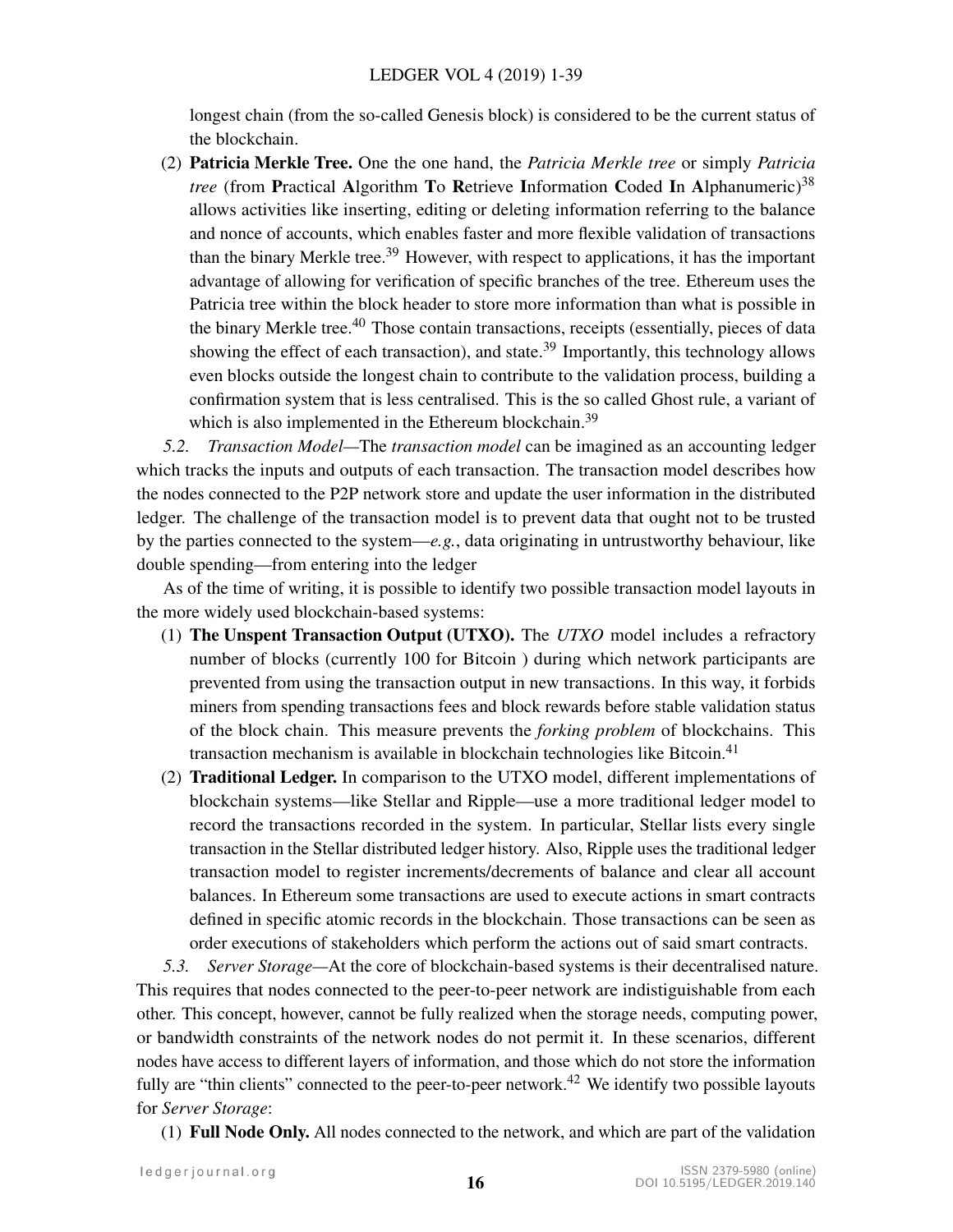#### LEDGER VOL 4 (2019) 1-39

process, are of the same kind. This is a genuinely peer-to-peer network where all the nodes are equivalent in terms of information contained. This property creates a large degree of information redundancy, which makes the system more resilient to attacks or malfunctioning.

(2) Thin Node Capable. In this setup, some nodes connected to the network contain only a selected subset of all the information contained in the blockchain. This creates more scalable systems (in terms of number of nodes connected to the network and the concomitant network traffic and storage needs), but may deteriorate the resiliency as only a fraction of the nodes contain the complete blockchain information.

*5.4. Block Storage—*The information stored in the blockchain determines the scalability of the system across some dimensions. More crucially, it also allows us to understand how concomitant information from users are abstracted within the system. We identify two possible layouts for *Block Storage*:

- (1) Transactions. In systems like Bitcoin, only the transactions are stored. They contain a set of inputs and outputs that help to identify the emitter(s) and receiver(s) of a specific transaction. This kind of approach is preserved in more exotic applications of blockchainlike technologies, like IOTA, which relies on the storage of a directed-acyclic-graph to store every single transaction. This kind of approach works not only for cryptocurrency applications, but also underlies all property-transfer-like applications.
- (2) User Balance. In systems like Ripple, the decentralised storage also contains information about user balances. This approach may limit the storage needs of the system, but at the same time reduces accountability and the possibility to roll back transactions.

*5.5. Limits to Scalability—*The decentralised nature of blockchain systems and the concomitant redundancy in storage impose different kinds of limits to the way in which a specific implementation scales with *system size*. System size is used here in a broad sense: it may refer to the number of nodes connected to the network, the number of users of the service, the set of network connections and/or amount of network traffic, the number of transactions, etc. It is worth remarking that these ingredients are intertwined in the real world,  $43$  and—depending upon usage and continuing development—the limiting factor of a particular blockchain system may vary over time. Because blockchain technologies are rapidly evolving at present,<sup>[44](#page-33-16)</sup> these limits are often changed in the course of platform development. An example of a change in scalability brought by technological evolution is the adoption of Segregated Witness (Segwit) technology.<sup>[45](#page-33-17)</sup> This technology (under the name BIP141) provided a solution to the problem of transaction malleability and enabled the storage of more transactions per block. Although some exponents of the Bitcoin community criticized Segwit to be a non-sufficient short-term scaling solution,  $46$  it triggered interesting side consequences for the Bitcoin system: first, the implementation of micropayment channels where the transactions are not necessarily recorded in the blockchain but take place off-chain between multiple trusted parties;  $47,48$  $47,48$  and second, the proposal of SegWit2x, which would have enabled an alternative approach to store information in the transactions, modifying the scalability properties of the platform by increasing the block size to two megabytes. $49$ 

The importance of this component is due to its influence on the final scaling of the system. Scaling is a property that specifies how growth will influence its overall performance. As an example, how the total network traffic induced by unverified transactions grow with the number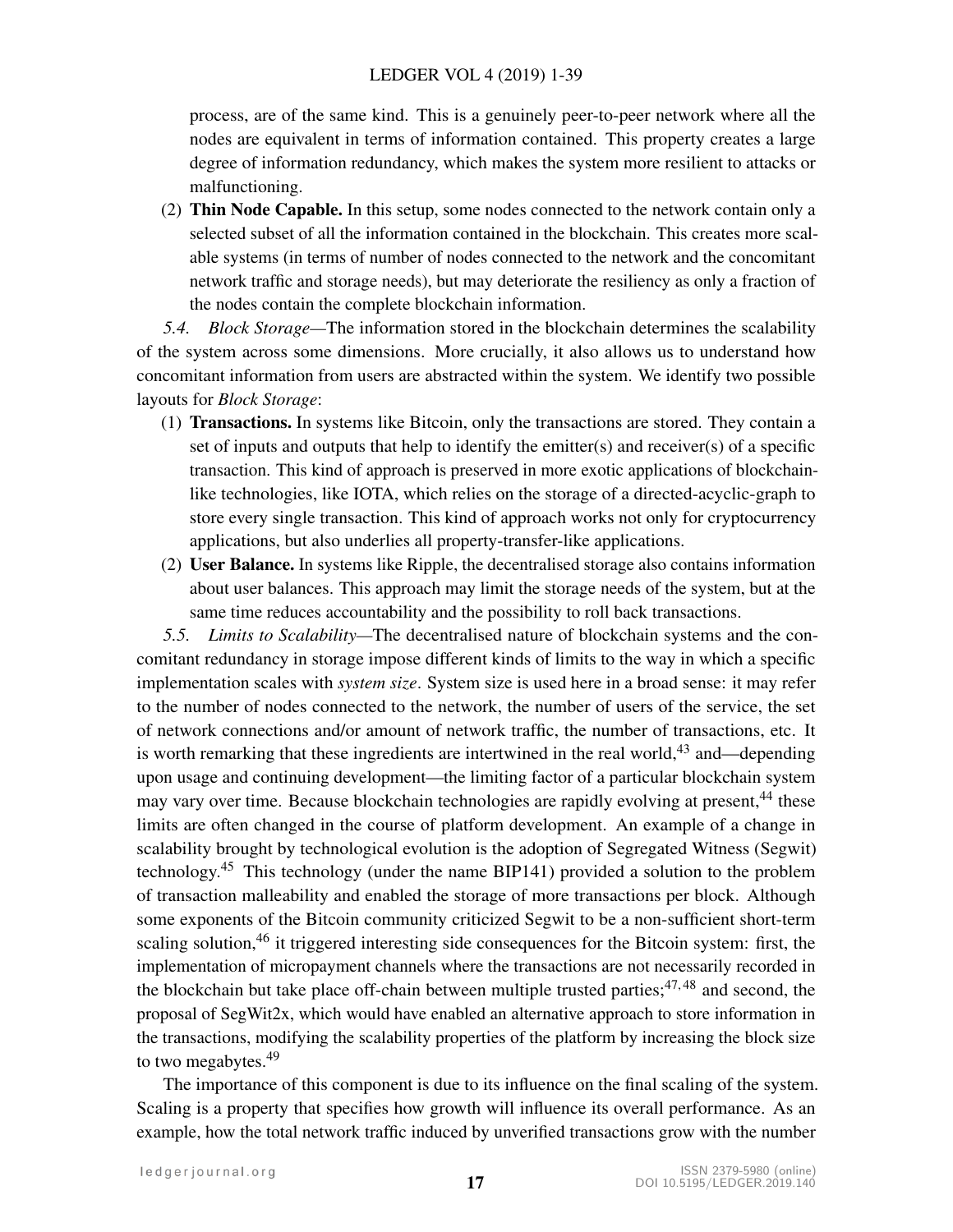of network nodes. If every node has a small—limited—number of connections, then the total network traffic will scale linearly with the number of nodes. In mathematical terms it will be  $\mathcal{O}(N)$ . However, if every node is connected to each other, then the traffic will be  $\mathcal{O}(N^2)$ , *i.e.*, it will grow quadratically with the number of nodes. Therefore, if—for a given implementation network traffic is the most crucial limiting factor, different logical topologies will have different scalability. Acknowledging that a categorical definition is a crude simplification, we will focus here on the most limiting element for each system. We identify five possible layouts, categorized by their respective *Limits to Scalability*:

- (1) Number of Transactions. The most common real-world example is found in Bitcoin, which has a limitation in the number of transactions it can process in every block, because of the hard-coded limit to the block size in bytes. Given that new blocks appear (on average) every ten minutes, this means that the number of transactions that can be included in a given time window is limited. Therefore the layout "Number of Transactions" refers regardless of the information stored in the blockchain—to the specific implementations,  $50$ where the number of operations that can be included in the blockchain is severely limited by design.
- (2) Number of Users. Bitcoin only stores transactions in its public ledger. This is different from other related technologies. Ripple, on the other hand, stores not only transactions, but also the state of the Ripple accounts. Therefore, in scenarios like this, it is the number of users of the system that limits its scalability. A similar problem occurs in Ethereum where the system will be constrained by the number of DAOs, individuals, etc. that it will contain, as these are the actors that generate activity in the system. Therefore, the term "Number of Users" for this layout is a broad reference to the number of objects with stored states. Needless to say, this layout is somewhat linked to the first, in that the number of transactions will depend on the number of users. However, each limiting factor can still appear irrespective of the other.
- (3) Number of Nodes. The number of nodes connected to the network, acting as verifiers for the information that is stored on the blockchain, presupposes a limiting factor because of the mechanism of information diffusion adopted. Gossiping is a process that requires larger times in decentralised networks to propagate into a consensus state,  $51$  and may even reach a point—when the relative time taken by network traffic is very long—where consensus cannot longer be reached and the blockchain naturally forks. Therefore this process naturally limits the applicability of fully decentralised solutions.
- (4) Possible Values. Each of these three layouts can have different values, depending on how detrimental a specific layout is to the overall performance of the system. The possible values that each layout can have are divided into four: (i) indifferent, (ii) at most linear, (iii) at most quadratic, and (iv) worse than quadratic. The first value describes when the relevant global characteristics of a system are independent of the number of specific classes;<sup>[52](#page-34-5)</sup> the other three categorical values depend on the number of elements in said class. For example, the number of users is largely irrelevant to the performance of the Bitcoin network (because this number is never translated into any property of the network). However, the number of transactions is linearly related to local network traffic.
- (5) Confirmation Time. The time it takes a specific action to be confirmed ultimately depends on the time it takes for it to be added to the blockchain, and to be validated by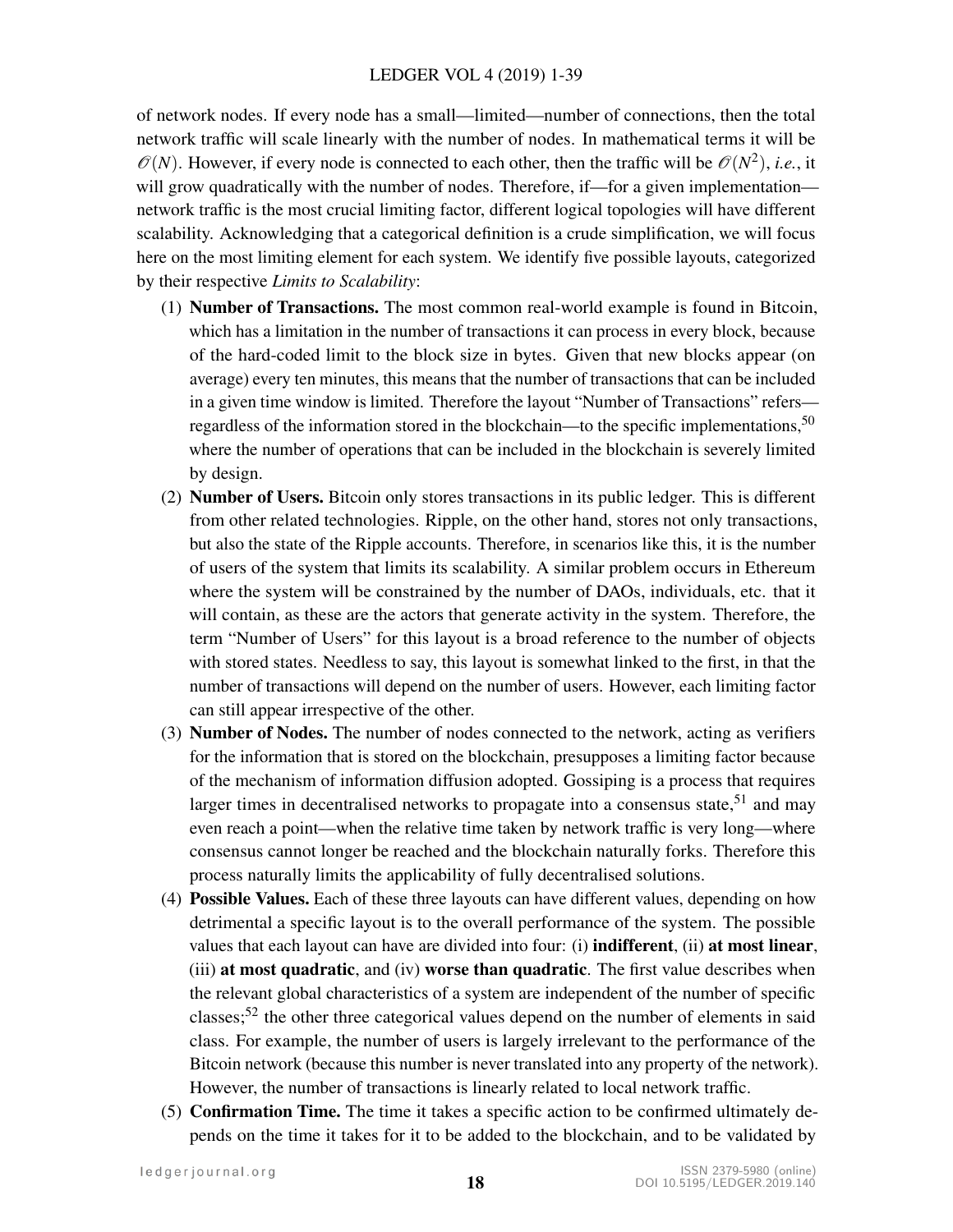further blocks later appended to it. Different approaches can be taken to this process: deterministic addition of new blocks at regular intervals (taken by Peercoin) and stochastic addition like in Bitcoin, where the process of mining induces an exponential distribution of inter-block discovery time.

# 6. Native Currency/Tokenisation

So far, cryptocurrencies and other transfer of property records are the most common usage of blockchain technologies. In cryptocurrencies, system participants who contribute to the verification process—if selected by some rule to issue a new block into the blockchain—are awarded the possibility to issue a transaction without issuer (so called "coinbase") to themselves. On the one hand, this is a customary way of introducing new assets into the system. On the other, it introduces an incentive for users to participate of the verification process which leads to an increased trustworthiness on the system.

The aforementioned incentive scheme is to be provided in a token,<sup>[53](#page-34-6)</sup> whose value is assigned precisely because of the cost associated with its production.<sup>[52,](#page-34-5)54</sup> Initially, solutions like Bitcoin created their own (and single) asset class (*the bitcoin*) that can be used for transactions within the system. This particular solution is not the only one possible—for example Ethereum, where beyond the native token, Ether, arbitrary new tokens can be created and exchanged via smart contracts. Further, the native currency possibilities (present, for example, in Ripple and tokenisation) enable different use cases of blockchain technologies like asset-transfers via tokens, exchanges, etc.<sup>[55](#page-34-8)</sup> All this is just the beginning of cryptoeconomics: it is of the utmost importance how these assets are supplied to the system, because this affects the way users are incentivised to participate in the validation process. Figure [1](#page-7-0) (above, page 107) illustrates the subcomponents forming the component Native Currency/Tokenisation:

- [1] Native Asset
- [2] Tokenisation
- [3] Asset Supply Management

*6.1. Native Asset—*Some systems implemented using blockchain technologies have an underlying native asset (which are normally called *cryptocurrencies*) which are digital tokens whose owners assign a value and which allow for the daily activities on the platforms or in their respective communities. Opinions may vary on whether these cryptocurrenties ought to be considered fiat or commodity currencies,  $56-58$  $56-58$  and whether they may eventually be massively adopted replacing traditional ones.<sup>[59](#page-34-11)</sup> We identify three possible layouts for *native assets*:

- (1) None. Private blockchain implementations do not require a native asset within to incentivise participation. In these cases, there is no native asset incorporated into the system
- (2) Own Cryptocurrency. Most implementations of cryptocurrencies only deal with transfer of property of its own tokens within the system. Bitcoin and Litecoin are examples of technologies with single asset compatibility. $60$  These technologies are limited to their own underlying digital currency, but can also have off-chain solutions to interoperate with other currencies, in order to execute transactions or to make use of smart contracts. There are also solutions like coloured-coins.<sup>[61](#page-34-13)</sup>
- (3) Convertible Multiple Assets. Other technologies like Counterparty and Ardor do have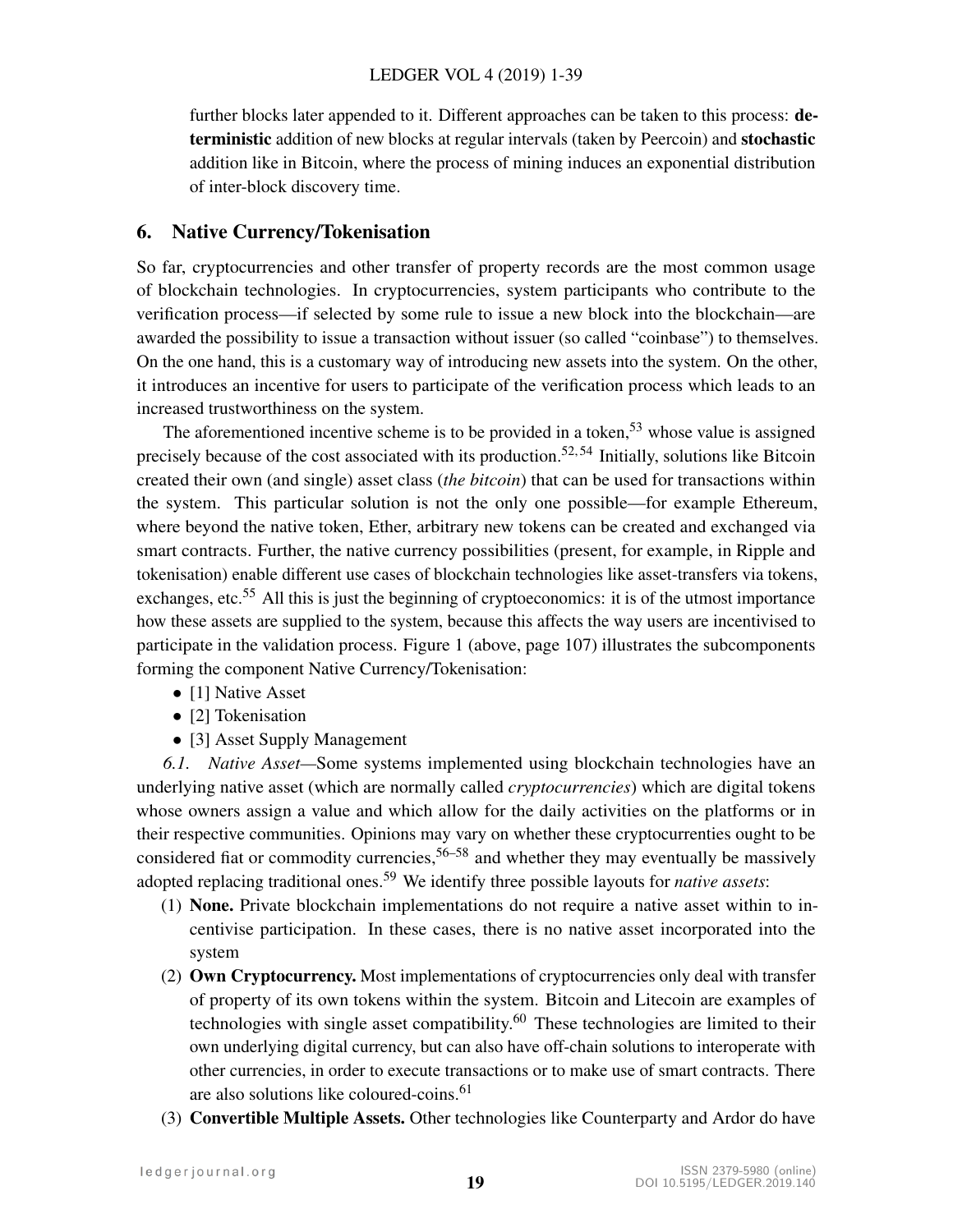their own underlying currencies or tokens to execute tasks. However, these technologies also enable the possibility of exchange of assets expressed in others beside those native to the platform. This approach of multiple, convertible currencies has the advantage of allowing for exchange markets be directly incorporated into the system.

*6.2. Tokenisation—*A token acts as a digital bearer bond, whose ownership is determined by the data embedded in the blockchain. Ownership of the tokens is transferable between holders using other transactions with associated "transfer" metadata. This does not require the approval of any other authority. The possibility of tokenisation enables a range of possible use cases for blockchain technologies outside the purely financial world.<sup>[52,](#page-34-5) [55,](#page-34-8) [62](#page-34-14)[–64](#page-34-15)</sup>

We identify three possible layouts for *Tokenisation*:

- (1) No Tokenisation Present. Bitcoin does not have native technologies that enable tokenisation and requires third-party technologies.
- (2) Tokenisation Through Third-Party Add-Ons. Bitcoin plus Colour-Coin enables the existence of tokenised transactions in the Bitcoin blockchain.<sup>[61](#page-34-13)</sup> Said solution is based on the cryptographic nature of Bitcoin addresses and the script language.
- (3) Tokenisation. The tokenisation possibilities together with the extensions of metadata are available in several implementations and constitute the backbone of blockchain-based property registries. The most paradigmatic example is Ethereum, where the creation of a new token is produced by means of the creation of a smart contract. Thanks to this flexibility, and the extreme possibilities for the expansion of such a platform, the conditions for creation of new tokens are countless.

*6.3. Asset Supply Management—*The process of digital asset (*i.e.*, cryptocurrency) creation varies across different blockchain technologies. Each approach has taken different economic frameworks, in most cases fixing a specific monetary policy for the future of a particular system. It is also generally a pillar of the incentive scheme that users have to participate (or not) in the validation process.<sup>[51](#page-34-4)</sup>

We identify three possible layouts for *Asset Supply Management*:

- (1) Limited-Deterministic. The most replicated system in the world of blockchain is the limited supply as introduced in Bitcoin. Not only does the supply grow sub-linearly over long periods of time (in contrast to what occurs in normal fiat currencies), but it is designed to have a well-defined limit. It is important that, while this incentivises users to adopt the technology and contribute to the process of verification—for which they receive remuneration—on the other hand, it also creates an incentive to hoard the asset, limiting transactions.
- (2) Unlimited-Deterministic. Very few blockchain-based digital currencies have attempted to create an unlimited supply, and those that have (for example Dogecoin or Freicoin) have not seen wide acceptance.
- (3) Pre-Mined. Some altcoins (with the purpose of funding the development of a platform, or with the sole idea of profiting) have distributed all the assets before the starting of the system. From that point on, a reward system induces some kind of redistribution.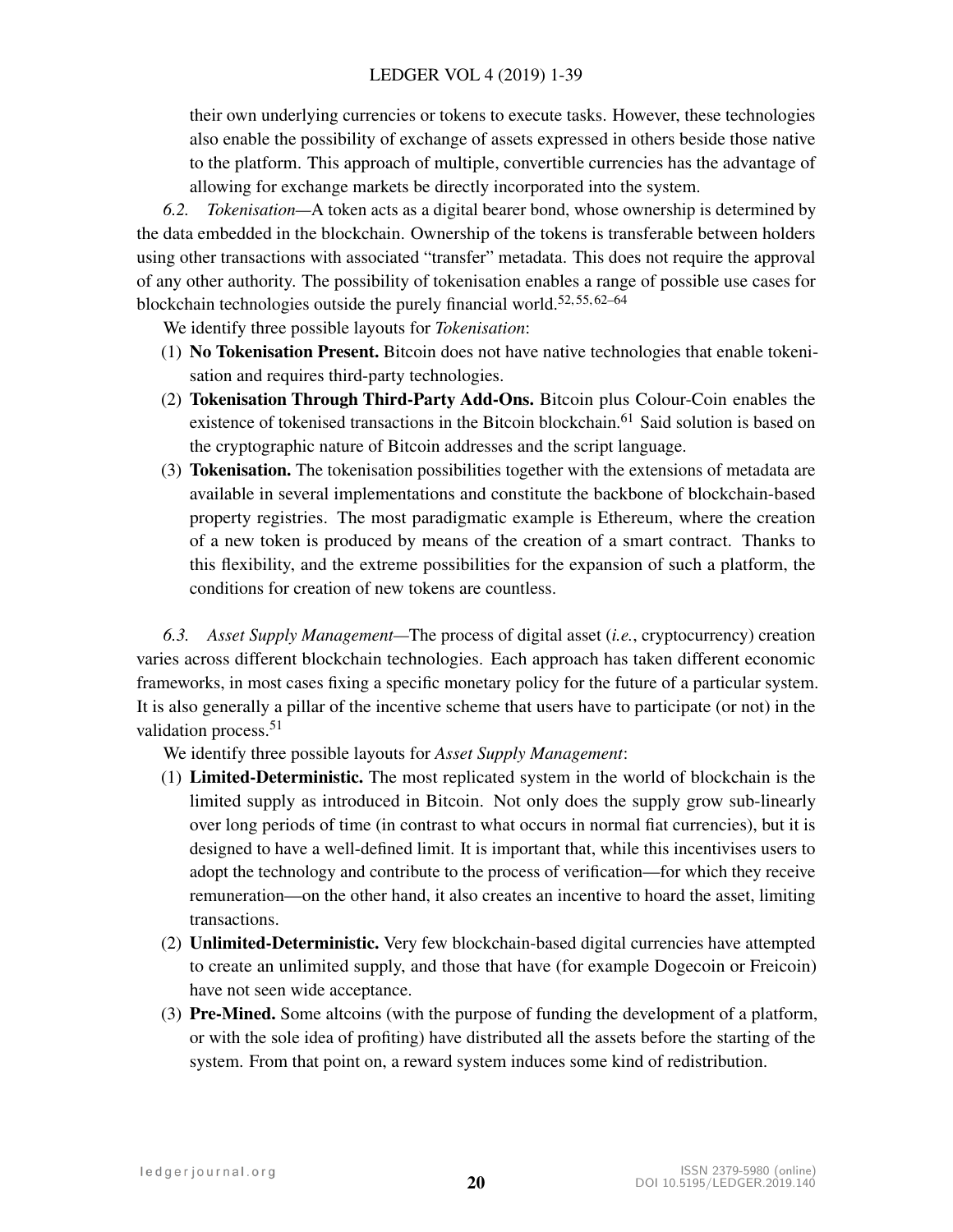# 7. Extensibility

The alignment of the interoperability, intraoperability, governance, and script language determine the future ecosystem of the blockchain network and the integration possibilities of a variety of blockchain related technologies. Figure [1](#page-7-0) (see above, page 107) illustrates the subcomponents forming the component Extensibility:

- [1] Interoperability
- [2] Intraoperability
- [3] Governance
- [4] Script Language

*7.1. Interoperability—Interoperability* illustrates the overall capability of blockchains to exchange information with other systems, outside of blockchains. It allows inflow, outflow, and information retrieval of data providers that are not necessarily a blockchain-based system, *e.g.*, financial data providers.<sup>[65](#page-34-16)</sup> We identify three possible layouts for Interoperability:

- (1) Implicit Interoperability. This occurs when the smart contracts that specify conditions under which a particular transaction (or event) is to take place can be written in a Turingcomplete blockchain script language. In this context, implicitly any kind of condition can be specified, even those involving specific statuses in other systems. This implies an (albeit cumbersome) way of interaction between a blockchain solution and any API tool or interface.
- (2) Explicit Interoperability. If the script language is not Turing complete or the system has specific tools implemented that enable interoperability with the real world (like Bitcoin with Counterparty), then we term this explicit interoperability, as it is brought purportedly into the system as one of its design principles.
- (3) No Interoperability. A blockchain without any possibility for interacting with other systems. As implemented, Bitcoin in the absence of external solutions (*i.e.*, off-chain layers) has no interoperability implemented. It applies to most existing blockchain-based systems whose script language is not Turing complete.

*7.2. Intraoperability—*Intraoperability illustrates the overall capability of blockchains to exchange information with other blockchains. It allows inflow, outflow, and exchange of data between different blockchains.<sup>[66](#page-35-0)</sup> We identify three possible layouts for *Intraoperability*:

- (1) Implicit Intraoperability. This occurs when the smart contracts that specify conditions under which a particular transaction (or event) is to take place can be written in a Turingcomplete blockchain script language. In this context, implicitly any kind of condition can be specified, even those involving specific statuses in other blockchains.
- (2) Explicit Intraoperability. If the script language is not Turing complete but is specifically designed to allow for intraoperability, then we term this explicit intraoperability, because it is brought purportedly into the blockchain and is one of its design principles. An example of this is Bitcoin with Counterparty.
- (3) No Intraoperability. A blockchain without any possibility for interaction with other blockchains. As implemented, Bitcoin in the absence of external solutions has no intraoperability implemented. Solutions for non-intraoperable blockchains rely on: 1) Trusted proxies to connect blockchains; 2) Pegged blockchain systems; 3) Distinguishing tokens within the same blockchain based system.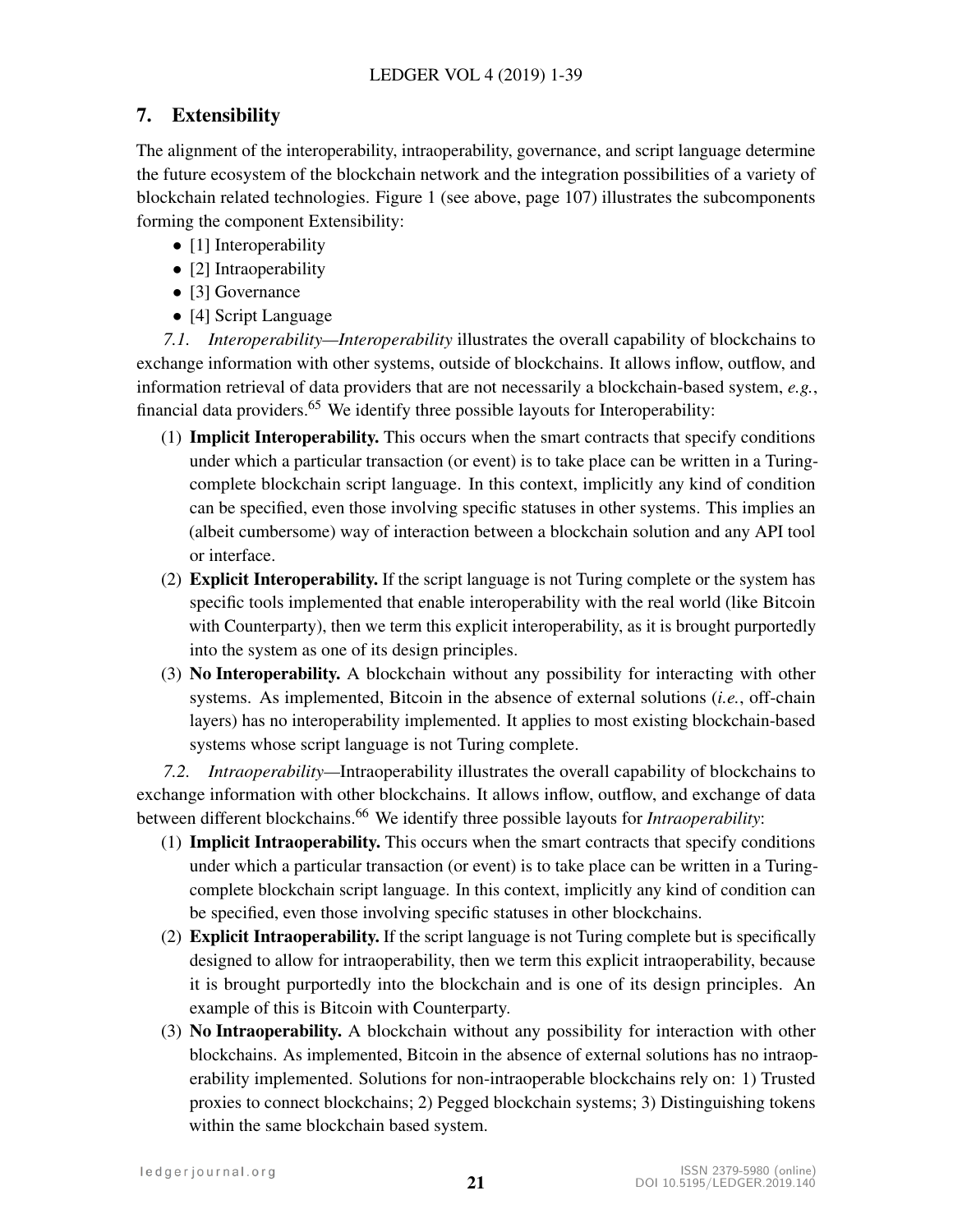*7.3. Governance—*Effective governance rules are crucial for the successful implementation of blockchains and for their capability to adapt, change and interact. As blockchain deployment structures (public chain, private chain, consortium chain) are different, their management patterns are also quite different. We identify two types of governance rules: 1) *technical rules* of selfgovernance, defined by the participants. Technical rules are composed of software, protocols, procedures, algorithms, supporting facilities and other technical elements; 2) *regulatory rules*, defined by external regulatory bodies composed of regulatory frameworks, provisions, industry policies, and other components.<sup>[67](#page-35-1)[–69](#page-35-2)</sup> Regulatory rules are by definition not technical in nature and therefore outside the scope of this taxonomy. We focus instead on technical rules which are particularly interesting for the way they feed back into the proposed technological solutions. We identify three possible layouts for *Governance*:

- Open-Source Community. In this case, open communities of protocol developers (following open-source principles) and validators (very often in coordination with the blockchain foundation) coordinate upgrades and technical adjustments of the blockchain. For example, Bitcoin is mainly maintained by a team of core developers who in coordination with miners agree on changing parameters or other settings of the Bitcoin network. Ethereum and Hyperledger (backed up by the Linux Foundation) also follow an open-source community model. Open-sources governance has been criticized for turning out to become sometimes too centralized and obstructive.<sup>[51,](#page-34-4)70</sup> For example, the Bitcoin protocol core developers can veto external proposals to change rules and big mining pools can signaling support for an upgrade earlier than expected.
- Technical. Since blockchain technologies are very versatile and can be applied to many business cases, enterprises with a measure of technical strength (*e.g.*, IBM and Microsoft) have proposed themselves as technical solution providers for blockchain architectures (*i.e.*, providers of proprietary hardware and software systems and basic services). In these cases, the technical rules of blockchain governance are dictated by the companies according to their business goals. For example, in 2015 Microsoft collaborated with ConsenSys to create an Ethereum blockchain technology service and implemented it as part of the Microsoft Azure service (EBaaS) to provide distributed ledger technology trials for enterprise customers, partners and developers. In order to protect their often proprietary blockchain architectures, these companies generally apply also for patents. According to a 2016 World Economic Forum report, 2,500 patents on this topic have been filed from [2](#page-31-1)014 to  $2016<sup>2</sup>$
- Alliance. This is the blockchain governance model proposed by industry consortia (*e.g.*, B3i, R3) composed of companies with common business or technological progress demands. The alliance model has the scope to create shared technology platforms and to build common business models and standards. Only companies that meet certain criteria (*e.g.*, payment of the fees, qualification of the organisation) are given license to collaborate to set the technical rules of blockchain governance. Those companies join together to promote commercial and technological progress in the area of blockchain technology to their mutual benefit based on common contribution.

*7.4. Scripting Language—*Widespread programming languages are Turing-complete, which in formal terms refers to the fact that it is possible to implement an algorithm on it to simulate any Turing machine. These are therefore general purpose languages, in which arbitrary computations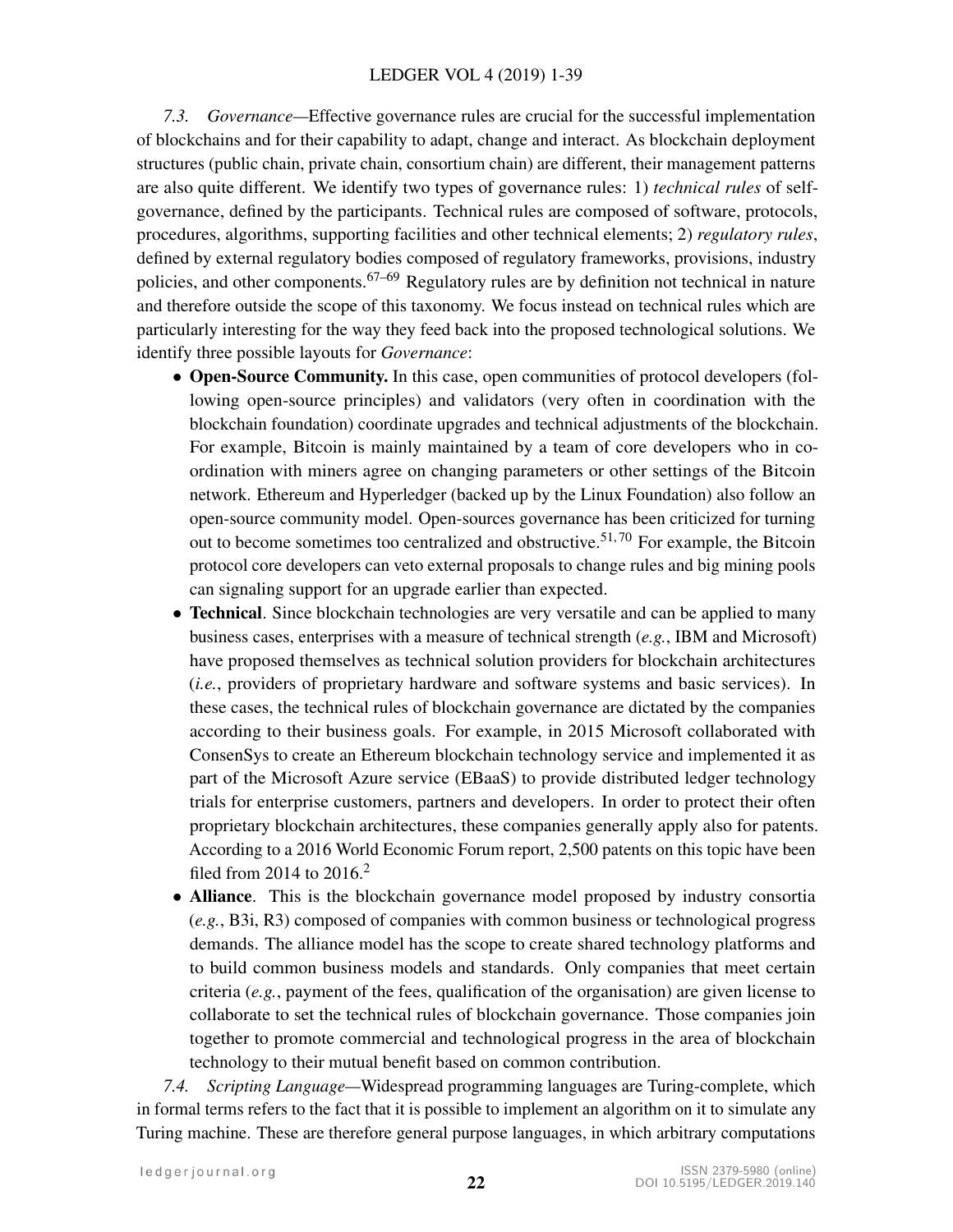can be performed. Languages that are not of this kind, are so because of design reasons which aim to prevent specific behaviours of code execution, like undefined termination.

Blockchain systems make it possible to modify the conditions under which certain information (*e.g.*, transactions) will be included in the public record. These conditions must be specified in an algorithmic manner, and in some contexts are termed *smart contracts*. These algorithms are elicited in a *scripting language* designed purely for this purpose. Therefore the intended flexibility given to the users, with respect to the scope that the algorithm can develop, affects tremendously the degree of freedom to create conditions for some actions to occur (on the one hand) and the hypothetical computational effort that may be necessary to assess if a particular condition is fulfilled or not.<sup>[71](#page-35-4)</sup>

It is worth remarking here that the degree to which the scope of the scripting language is limited is another design decision developers must carefully consider before the implementation of the blockchain, as abrupt changes (or bugs) may undermine the logic of particular transactions. We identify four possible layouts for Scripting Language:

- (1) Turing Complete. Ethereum refers to a suite of protocols that define a platform for decentralised applications. With respect to scripting languages, on the one end of the spectrum, the Ethereum Virtual Machine (EVM) can execute code of arbitrary algorithmic complexity. In the terms described above, Ethereum is "Turing complete," because developers can create applications that run on the EVM. Furthermore, Counterparty also uses Ethereum's entire smart contract platform to enable users to write Turing complete smart contracts. It has been pointed out that there exist scalability and security concerns regarding the usage of Turing complete scripting languages in blockchain systems.<sup>[72](#page-35-5)</sup> As of this writing, these have not been resolved.
- (2) Generic Non-Turing Complete. When designing Bitcoin, a decision was made to keep the scripting language limited in scope, to reduce the impact of these calculations on the efficiency of the system. It is therefore a non-Turing complete language, and most blockchain implementations have followed this path. There is no connectivity in these to so-called "oracles" that allows data to be obtained from sources that gather data that is exogenous to the blockchain.
- (3) Application-Specific Non-Turing Complete. There are some non-Turing complete languages that are more expressive than the generic ones and purposely designed for certain cases. By restricting the language to be only able to write programs relevant to specific limited cases, the potential outputs of those programs become predictable. This allows those outputs to be queried and easily analysed. One example is Digital Asset Modelling Language (DAML) which is designed to codify only financial rights and obligations for execution in private networks. DAML is also more expressive than Bitcoin's scripting language and easier to read for a non-technical audience.
- (4) Non-Turing Complete + External Data. There exists a third category, barely used so far, that (while keeping the nature of the scripting language non-Turing complete) allows for the existence of oracles. These oracles are considered trustful sources and add a layer of simplification to the validation to be performed by the language, empowering above Turing-completeness (as long as the oracles are reliable). This layout is thereby deemed "non-Turing Complete + External Data."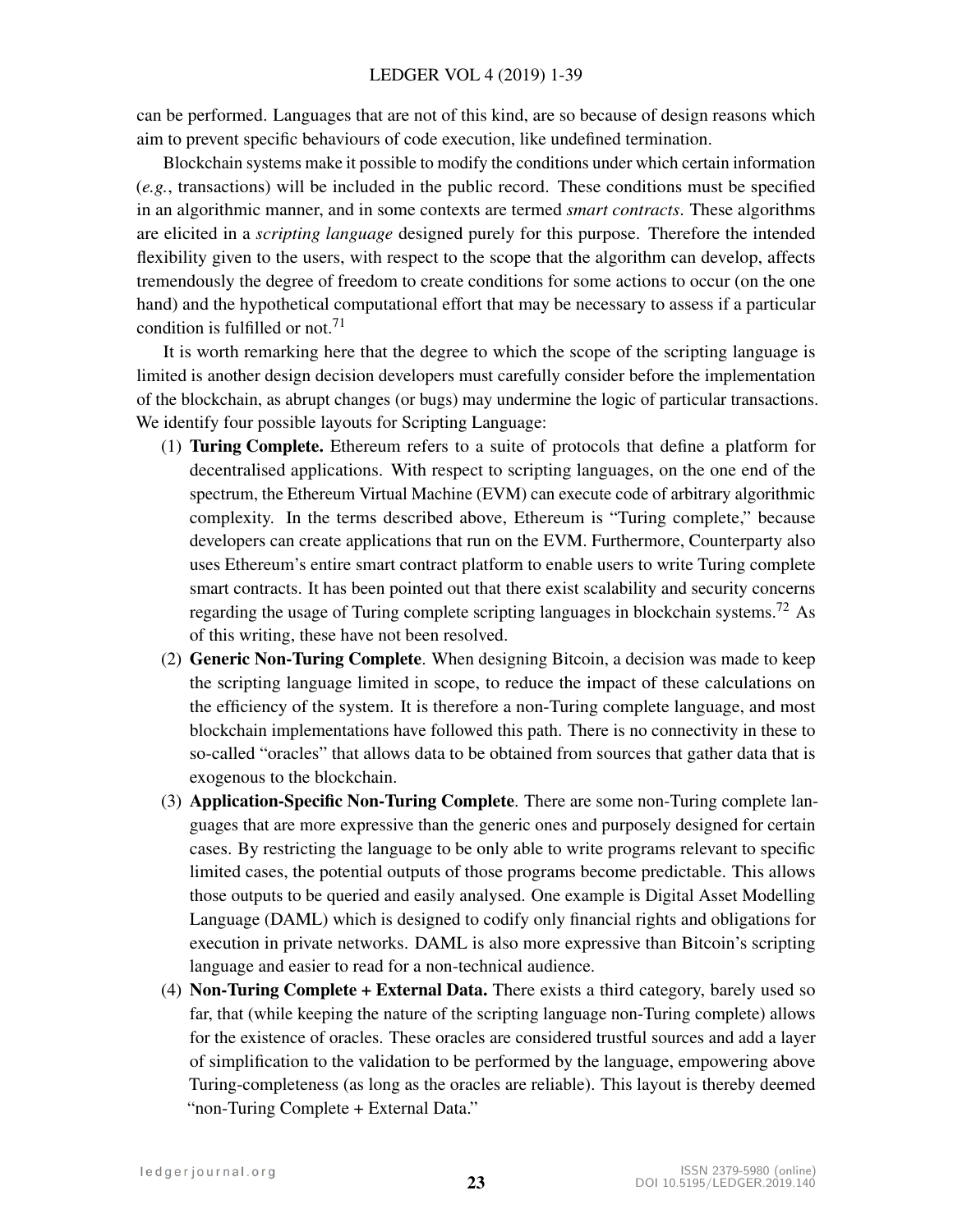# 8. Security and Privacy

The recent evolution and new implementations of blockchain systems bring risks, both technical and operational, associated with security and privacy. Thus, we group together security and privacy as two interrelated faces of the same problem. Similarly, ISO TC 307 has created a dedicated Working Group on "Security and Privacy."<sup>[73](#page-35-6)</sup>

Security of blockchain systems is a matter of significant concern. Cryptocurrencies, the most widely deployed application of blockchain systems, have suffered from cyberattacks which became possible because of the mismanagement of sensitive data and the flawed design of the systems.<sup>[74](#page-35-7)</sup> Without going into the detailed distinction between "risks," "threats," "attack surfaces," and "vulnerabilities," the security of blockchain systems generally comprises: 1) Information mismanagement (alternation, deletion, destruction, disclosure, etc.); 2) Implementation vulnerabilities (including cryptomechanisms' implementation vulnerabilities, run-time leakage of information, etc.); 3) Cryptographic mechanism mismanagement (including use of weak algorithms, key disclosure, etc.); 4) User privilege mismanagement. For a recent comprehensive survey specifically detailing the security and privacy aspects of Bitcoin and its related concepts, we refer the readers to Conti (*et al.*) "A Survey on Security and Privacy Issues of Bitcoin"  $(2017)$ .<sup>[75](#page-35-8)</sup> When we speak of privacy we are referring to "freedom from intrusion into the private life or affairs of an individual when that intrusion results from undue or illegal gathering and use of data about that individual," as cited in ISO 25237 and other ISO standards. These privacy principles apply to any ICT system containing or processing PII, including blockchain systems. Figure [1](#page-7-0) (above, page 107) illustrates the subcomponents forming the component Security  $\&$ Privacy:

- [1] Data Encryption
- [2] Data Privacy

*8.1. Data Encryption—*By *Data Encryption* we refer to cryptographic primitives. Cryptographic primitives (cryptographic algorithms) are used to ensure authenticity, integrity, and order of events. For example, Bitcoin blockchain uses the ECDSA digital signature scheme for authenticity and integrity, and the SHA-2 hash function for integrity and order of events. Hash functions are also commonly used as a part of a Proof-of-Work consensus mechanism. We identify two major layouts for Data Encryption:

- (1) SHA-2. SHA stands for Secure Hash Algorithm. In its two incarnations, SHA-256 and SHA-512, SHA (originally developed by the National Security Agency of the United States of America) is the most widely-used for hashing functions, likely stemming from its use in Bitcoin.<sup>[76,](#page-35-9) [77](#page-35-10)</sup> When applied to hash transactions, it requires a piece of information from the issuer, *i.e.*, the public key for the validation to take place.<sup>[78](#page-35-11)</sup>
- (2) ZK-SNARKS. The Zero-Knowledge—Succinct Non-interactive Argument of Knowl-edge is a newer technology where no data has to be provided to validate a specific hash,<sup>[79](#page-35-12)</sup> but the hash itself serves as proof. Therefore both the hashed message and the encrypted one are sufficient proof of existence. This novel approach anonymises the individual information to a much greater degree.

*8.2. Data Privacy—*Although public/private key infrastructures and other measures like hashing functions should ensure that only the intended recipient can read the message and have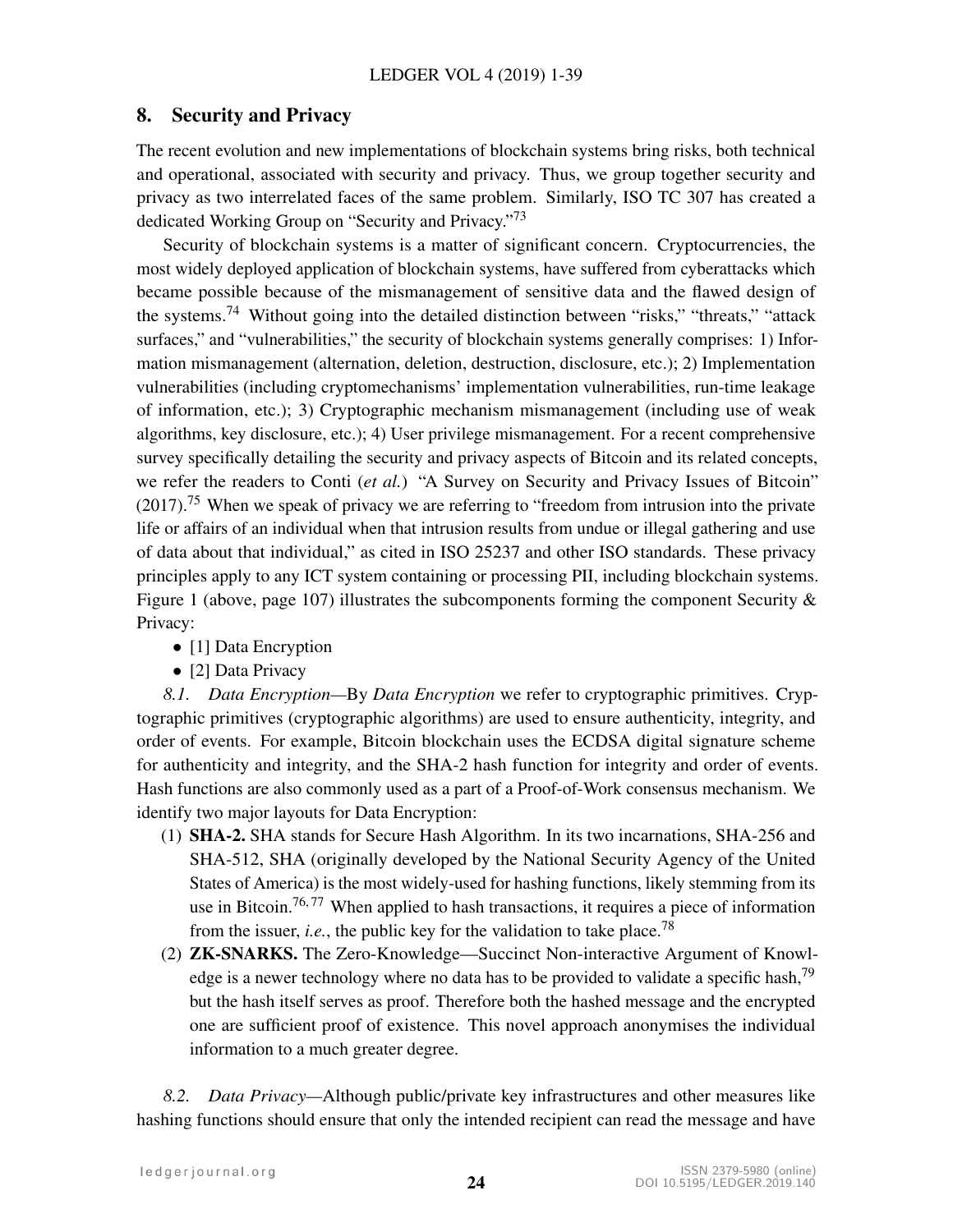access to the content of the transaction, the research shows that blockchain transactions (*e.g.*, in Bitcoin) can be linked together in order to extract additional information and eventually also the identity of the participants.<sup>[80](#page-35-13)</sup> Indeed, there exists an inevitable tradeoff between a decentralised peer-validated system and the security and privacy of information. In this regard, several alternative solutions have been proposed to "encrypt" the data in such a way that even though computations and transactions occur in plain sight, the underlying information is kept completely obfuscated. Obfuscation is a way of turning any program into a "black box." This is equivalent to the original program: it runs the same "internal logic" and provides the same outputs for the same inputs, but information on the data and processes is inaccessible. Of course there exists a strong interrelation between *Data Privacy* and *Data Encryption*. Based on the solutions proposed so far to enhance Data Privacy, we identify two possible layouts:

- (1) Built-In Data Privacy. With built-in data privacy we include all those blockchains that by default provide obfuscation of information. For example ZeroCash uses built-in zero-knowledge cryptography to encrypt the payment information in the transactions.<sup>[81](#page-35-14)</sup> Although ZeroCash payments are published on a public blockchain, the sender, recipient, and amount of a transaction remain private. Alternatively, blockchains like Enigma (a project that seeks to implement the "secret sharing" DAO concept) uses built-in secure multi-party computation guaranteed by a verifiable secret sharing scheme.<sup>[82](#page-35-15)</sup> In this case, the data can be split among N parties in such a way that  $M < N$  are needed to cooperate in order to either complete the computation or reveal any internal data in the program or the state. But *M*-1 parties cannot recover any information at all (which implies the need for trust on the majority of the participants to be honest). Finally, CORDA by R3 proposes a Node to Node (*N*-to-*N*) system characterised by encrypted transactions where only the parties involved in the transaction have access to the data.<sup>[83](#page-35-16)</sup> This is suitable for financial transactions where a high degree of confidentiality is required. Third parties like central banks or other market authorities may have access to the data by invitation only.
- (2) Add-On Data Privacy. In this case, pseudonymous or public blockchains must resort to external solutions in order to obfuscate the information. One method is the *mixing* service like Coinjoin. The principle behind this method is quite simple: several transactions are grouped together so to become a unique *M*-to-*N* transaction. If for example, Alice wants to send one coin to Bob, and Carla wants to send one coin to David, a mixing transaction could be established whereby the addresses of Alice and Carla are both listed as inputs, and the addresses of Bob and David are listed as outputs in one unique transaction. Thus, when inspecting the 2-to-2 transaction from outside it is impossible to discern who is the sender and who the recipient.<sup>[84,](#page-36-0) [85](#page-36-1)</sup> Alternative to mixing services, *secret sharing* allows data to be stored in a decentralised way across *N* parties such that any *K* parties can work together to reconstruct the data, but *K*-1 parties cannot recover any information at all. Alternative add-on data privacy tools include *ring signatures* and *stealth addesses* which hide the recipient of a transaction and can be used by any blockchain.<sup>[86,](#page-36-2) [87](#page-36-3)</sup> Ring signatures—firstly introduced by Rivest, Shamir, and Tauman in "How to Leak a Secret"  $(2001)^{88}$  $(2001)^{88}$  $(2001)^{88}$ —and its variant, linkable ring signatures, allow users to hide transactions within a set of others' transactions. In this case the transaction is tied to multiple senders' private keys but only one of them is the initiator. Thus, the verifier may only identify that one of them was a signer, but not who exactly that was. In the case of stealth addresses, a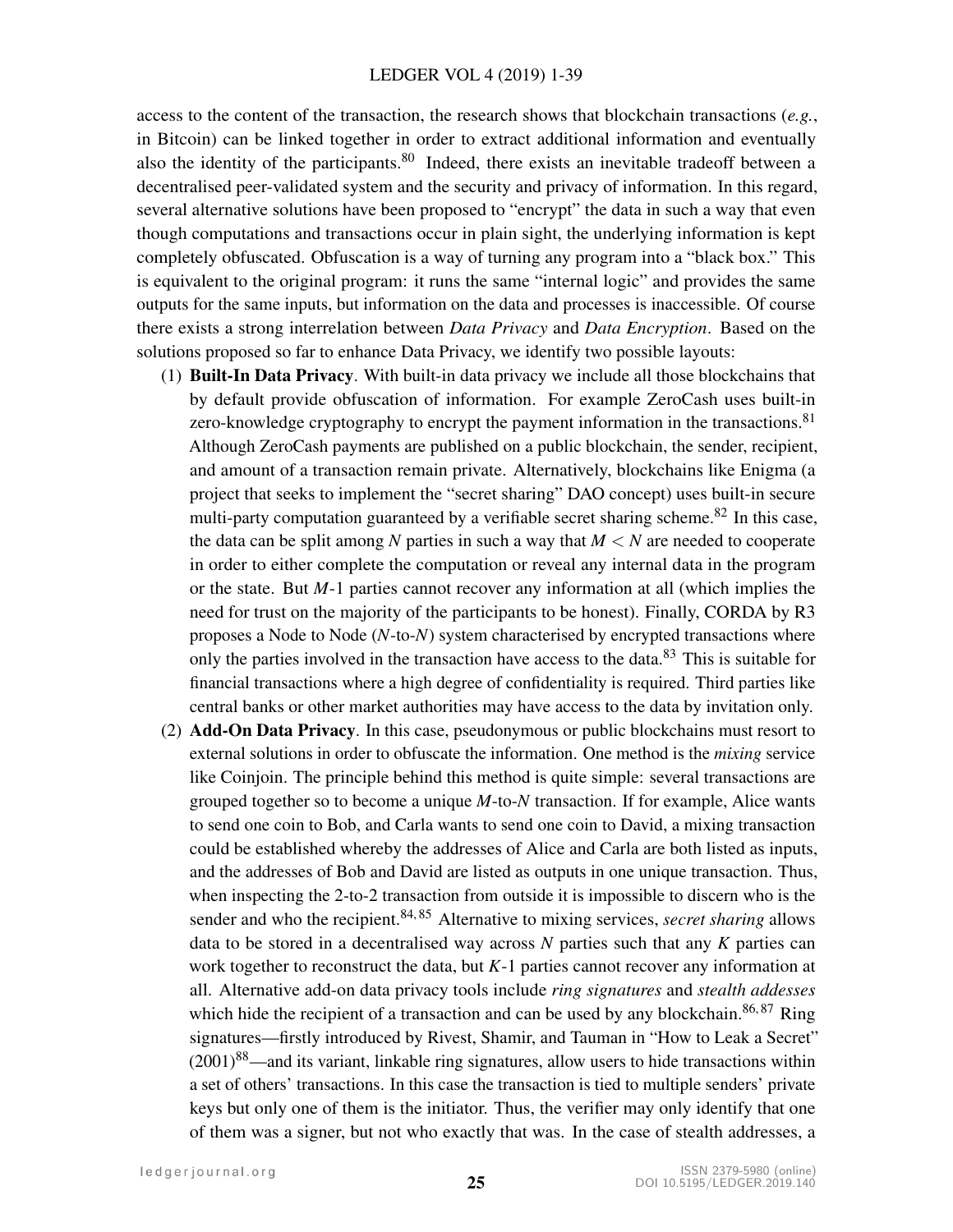receiver generates a new dedicated address and a "secret key" and then sends this address to someone who he wants payment from. The sender use the address generated by the receiver plus a "nonce" (one time random number) in order to generate the address he/she will send funds to. The sender communicates the nonce to the receiver who can unlock the address by using the nonce and the secret key generated earlier. Monero is an example of a blockchain that aims to achieve privacy through the use of traceable ring signatures and stealth addresses.

# 9. Codebase

The codebase of blockchain technologies delivers information about which challenges a developer could face and what kind of changes the underlying programming language could undergo. Therefore the main component 'Codebase' is essential to align and increase the efficiency of blockchain-related IT architectures. Figure [1](#page-7-0) (above, page 107) illustrates the subcomponents forming the component Codebase:

- [1] Coding Language
- [2] Code License
- [3] Software Architecture

*9.1. Coding Language—*Coding language illustrates the interconnectivity of programming languages of blockchain technologies. We identify two possible layouts for *Coding Language*:

- (1) Single Language. Bitcoin has released Bitcoin Core version 0.13.1 in the underlying coding language C++. As Bitcoin is open source, implementations occurred (much less popular than the original codebase) in different languages (like Java).
- (2) Multiple Languages. Ethereum uses C++, Ethereum Virtual Machine Language, and Go, which enables more interaction with other languages. Stellar maintains JavaScript, Java, and Go-based SDKs for communicating with Horizon. There are also communitymaintained SDKs for Ruby, Python, and C-Sharp.

*9.2. Code License—*The Code License illustrates the possibility of changes to the source code of the underlying technology. We identify thee possible layouts for *Code License*:

- (1) Open-Source. Regardless of the exact licence used for specific projects, we refer only to the openness in the source code as the only differentiating factor. Bitcoin core developers have continuously licenced the source code under the MIT licence. Counter-intuitively, a permissive licence like the MIT one (in which other developers can take the source code and fork it) eventually prevents multiple implementations. It also allows for continued development, more code growth, and adoption at a faster pace. Ripple and Stellar have licensed their codes with the ISC License, which is another permissive licence.
- (2) Closed-Source. For private implementations of blockchain-based systems, the source code is not necessarily openly distributed. Just as an example, most the blockchains running on the Ethereum Enterprise Alliance (rather than on the public Ethereum blockchain) use closed-source codes. In this case, risking the existence of unadressed bugs or unreported characteristics that may violate the expected conditions of use and functioning, the code may be kept outside of reach for users.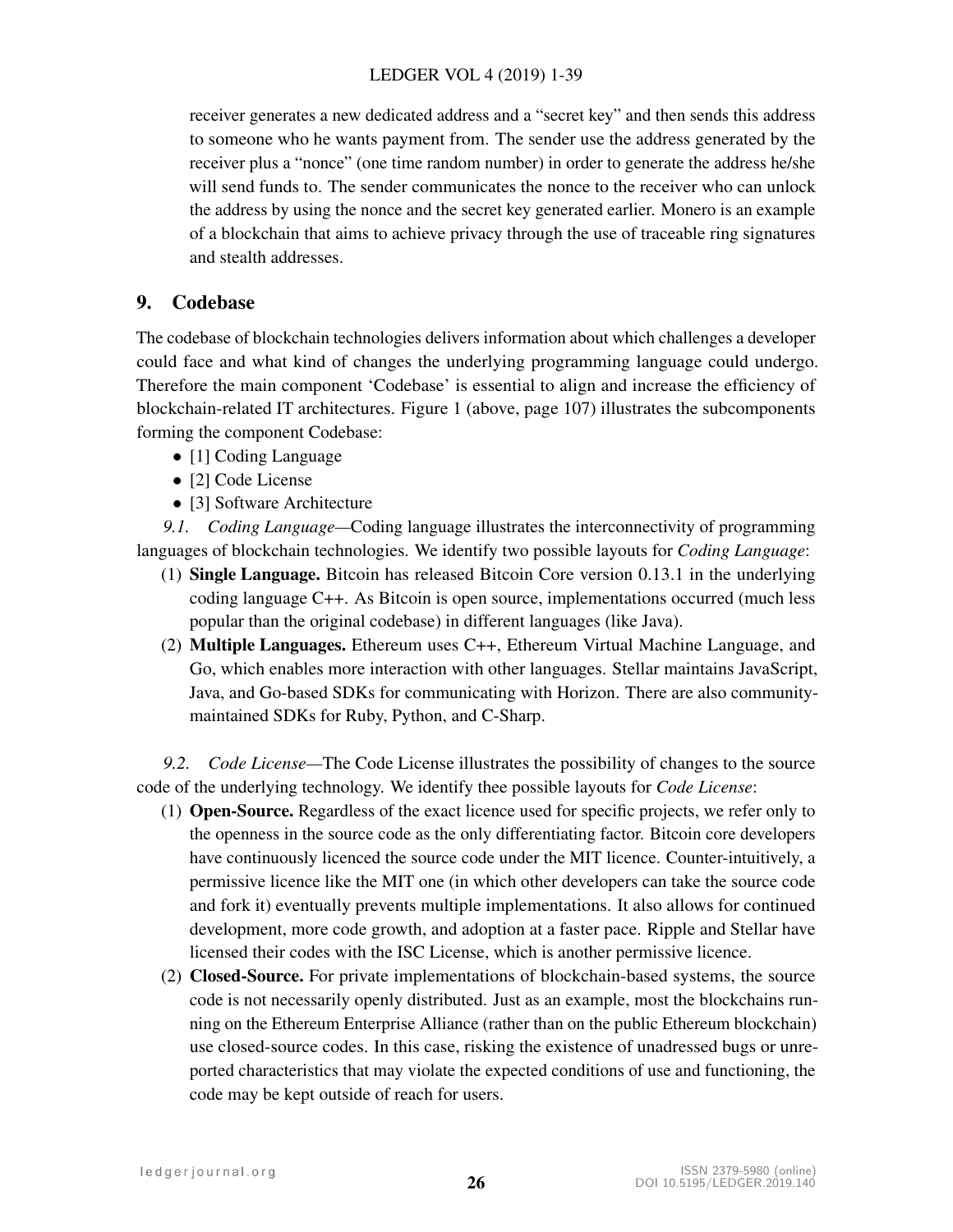*9.3. Software Architecture—*The *Software Architecture* refers to the high level structures of the blockchain system. Each structure is composed of software elements, the relations between them, and the properties that emerge from those elements and relations. The choice of the software architecture is very important in order to better manage changes once implemented. Software architecture choices include specific structural options among the possibilities that are available for software design.

We identify two possible layouts for *Software Architecture*:

- (1) Monolithic Design. In this case, all the aspects of a decentralised ledger (P2P connectivity, the "mempool" broadcasting of transactions, criterion for consensus on the most recent block, account balances, nature of smart contracts, user-level permissions, etc.) are handled by a blockchain built as a single-tier software application without modularity. Examples of blockchains with monolithic design include Bitcoin and Ethereum. These architectures suffer from a lack of extensibility on the long run.
- (2) Polylithic Design. The Polylithic approach decouples the consensus engine and P2P layers from the details of the application state of the particular blockchain application. For example, in Tendermint the blockchain design is "decomposed." Between the application process and its application-agnostic "consensus engine" (TenderminCore), it offers a very simple API which enables it to run Byzantine fault-tolerant applications, written in any programming language, not just the one the consensus engine is written in. Also Hyperledger Fabric follows a polylithic design as it is composed of interchangeable modules representing different components of blockchain technologies.

# 10. Identity Management

The main component *Identity Management* ensures secure access to sensitive data to establish a suitable governance model for the blockchain. This is a complex matter, as different levels of authority, accountability and responsibility are attached to different type of participants (*e.g.*, users, administrators, developers, validators, etc). Generally, the set of rules are defined and enforced through mechanisms intrinsic to the system itself (on-chain governance). The subcomponents also eventually determine the concept of digital identity that users end up having within the systems. Figure [1](#page-7-0) (above, page 107) illustrates the subcomponents forming the component Identity Management:

- [1] Access and Control Layer
- [2] Identity Layer

*10.1. Access and Control Layer—*When establishing the right governance structure for a blockchain it is important to consider the ledger construction. Depending on its purpose, the ledger could be run by a central authority and governed by it, or it could be run in a decentralised fashion according to a set of governance rules adhered to and enforced by participants on the blockchain network. The governance structure determines the authorisation and the control policy management functions. Those rules provide permission for users to access to or use blockchain resources. Those are a set of rules that manage user, system and node permissions that must be followed in security-related activities. Blockchains may have different permissions according to different levels of access to and control of data. The distinguishing features must answer to the following questions: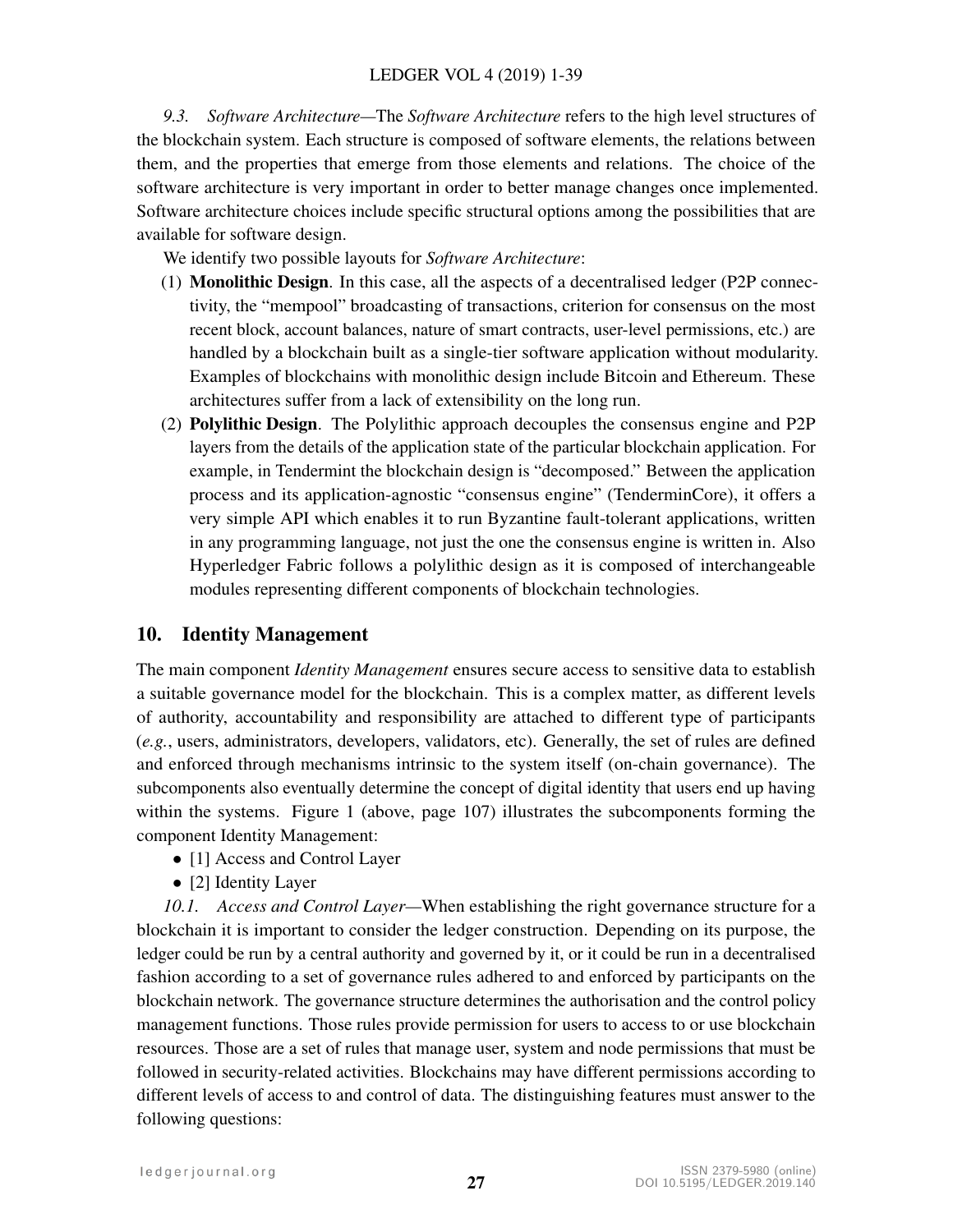- Which users have "read" access?
- Which users have "write" access?
- Is it there anyone who can "manage consensus" (*i.e.*, update and maintain the integrity of the ledger)?

According to the set of governance rules, we may have different system designs that reply to the above questions in a different way in order to better serve either a public or a private interest of either a *general* (like in the case of Ethereum) or a *special* (like in the case of Corda) purpose. On one side, private blockchains are generally those with a set of constrained "read/write" access alongside a consensus algorithm which allows only a pre-selected group of people to contribute and maintain blockchain integrity. Instead, public blockchains do not control "read/write" access or in the consensus algorithm for any given set of participants. Nevertheless, this does not mean that certain permission structures can not be implemented as part of a specific application.

Although different variations are possible, the authority to perform transactions on a blockchain generally belongs to one of the following main models of the *Access and Control Layer*: [89](#page-36-5)

- (1) Public Blockchain. In this case, there is no preference in access or in managing consensus. All participants (nodes), have "read/write" access and without any control can contribute to the update and management of the ledger. An example of a blockchain in this model is Bitcoin, where every participant can either choose just to use the blockchain to exchange Bitcoins (or other data on the top of it, in general by means of third-party technologies), run a full node, or even become a miner to participate in the process of transaction validation.
- (2) Permissioned Public Blockchain. In this case "read" access is enabled for all users, however "write" access and/or "consensus management" require permission by a preselected set of nodes. Ripple belongs to this group, as to validate transactions a participant need to be part of the so-called *Unique Node List*. Some other examples include Ethereum and Hyperledger Fabric which is used for the exchange of tangible assets (real estate and hardware) and intangible assets (contracts and intellectual property) between enterprises.
- (3) Permissioned Private Blockchain. In this case, "read/write" and "consensus management" rights can only be granted by a centralised organisation. One example of this type is Monax (formerly known as Eris).

*10.2. Identity Layer—*The onboarding and offboarding of nodes / entities to a blockchain network is handled differently by various software solutions. By *identification* we mean the capability to identify an entity uniquely in a given context. Digital identity can be defined as a set of identifying attributes of an entity that together enable the unique identification of the entity in a context (UID). A vital part of any identity system (and most information systems) is that a UID is managed throughout the entity's lifecycle to protect it from negligence and fraud, and to preserve the UID's uniqueness. A UID can then be assigned to the identity and used to link or bind the entity to the claimed identity and to any digital credential (software or hardware) issued to the entity. This digital credential acts a trusted proxy for the physical or logical entity and is used to support a wide range of personal and trust-related functions such as authentication, encryption, digital signatures, application logins and physical access control.

AML and KYC procedures—generally required to process personal or private data *e.g.*, medical data, bank information, or other personal data—are the key aspects to consider when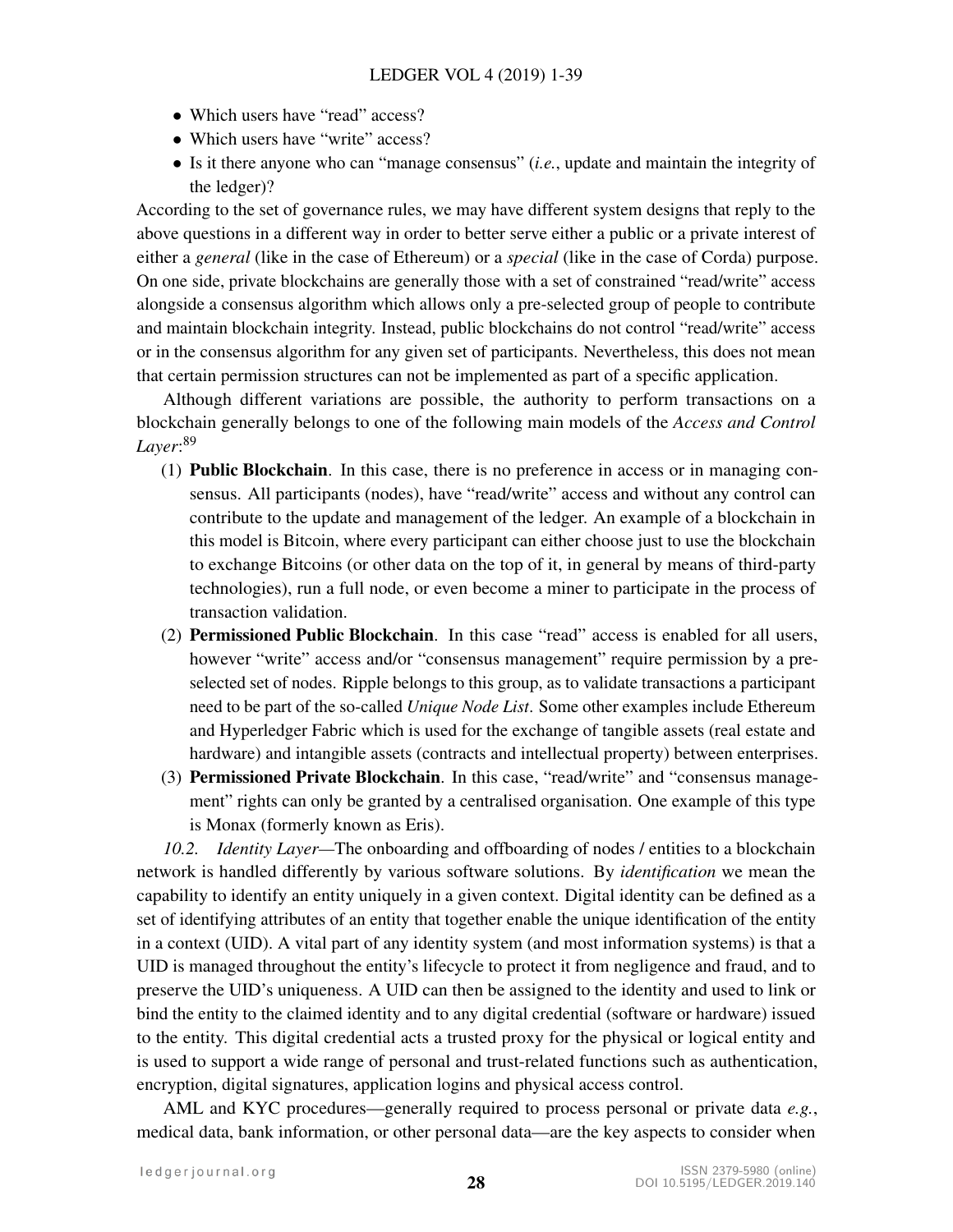looking at the *Identity Layer*. We identify two possible layouts:

(1) KYC/AML.

Know-Your-Customer (KYC) and Anti-Money-Laundering (AML)-compliant blockchains have the ability to validate organisations and their attribute data from authoritative sources to ensure the quality of data written to the blockchain and linked to identifiers in the blockchain. One example is Stellar, which sets requirements for all integrators to implement KYC/AML identity verification processes to increase the transparency of the Stellar network participants. For another example, Ripple forces its financial services partners to implement an identity layer to verify the user information. The financial services partners have to perform due diligence, depending on the requirements they must fulfill.

(2) Anonymous. A common misunderstanding regarding the level of anonymity within Bitcoin networks is that the majority of the users do not distinguish between anonymity and pseudonymity. The Bitcoin protocol has no identity layer to identify the users, which could lead to misuse of Bitcoins and money laundering activities through its blockchain network, but to control approaches to anonymity in Bitcoin and other cryptocurrencies.<sup>[90](#page-36-6)</sup> Regal Reid and Martin Harrigan have been able to demonstrate that several pseudonymous addresses can be linked to one single user. <sup>[91](#page-36-7)</sup> See also Tasca, Liu, and Hayes, "The Evolution of the Bitcoin Economy" (2016) for a Bitcoin transaction-path driven useridentification method.[80](#page-35-13)

# <span id="page-28-0"></span>11. Charging and Rewarding System

Blockchain systems incur operational and maintenance costs that are generally absorbed by the participants in the network. Different kinds of cost models are applied according to: 1) the architectural configuration design; 2) the governance system; and 3) the data structure and the computation required on-chain. One of the costs common to the wide majority of blockchains is the verification cost. This is required to sustain the validation process of the transactions that compete to be appended to (and never removed from) the ledger. The potential financial costs incurred when taking part in a blockchain platform require an incentive scheme that maintains consistency in the cost structure across the different stakeholders. Figure [1](#page-7-0) (above, page 107) illustrates the subcomponents of the component we label the Charging and Rewarding System:

- [1] Reward System
- [2] Fee System
	- [2.1] Fee Reward
	- [2.2] Fee Structure

*11.1. Reward System—*This subcomponent illustrates the reward mechanisms automatically put in place and triggered by the systems in order to compensate active members contributing to data storage or transaction validation and verification. We identify two possible layouts for *Reward System*:

(1) **Lump-Sum Reward.** Individuals taking part in the storage, validation, and/or verification processes (*e.g.*, in Bitcoin verification is only performed by users called *miners*) may be rewarded for their action. For example, in Bitcoin, the first transaction in each block is called the *coinbase*, and the recipient is the user (or users) who created the block. The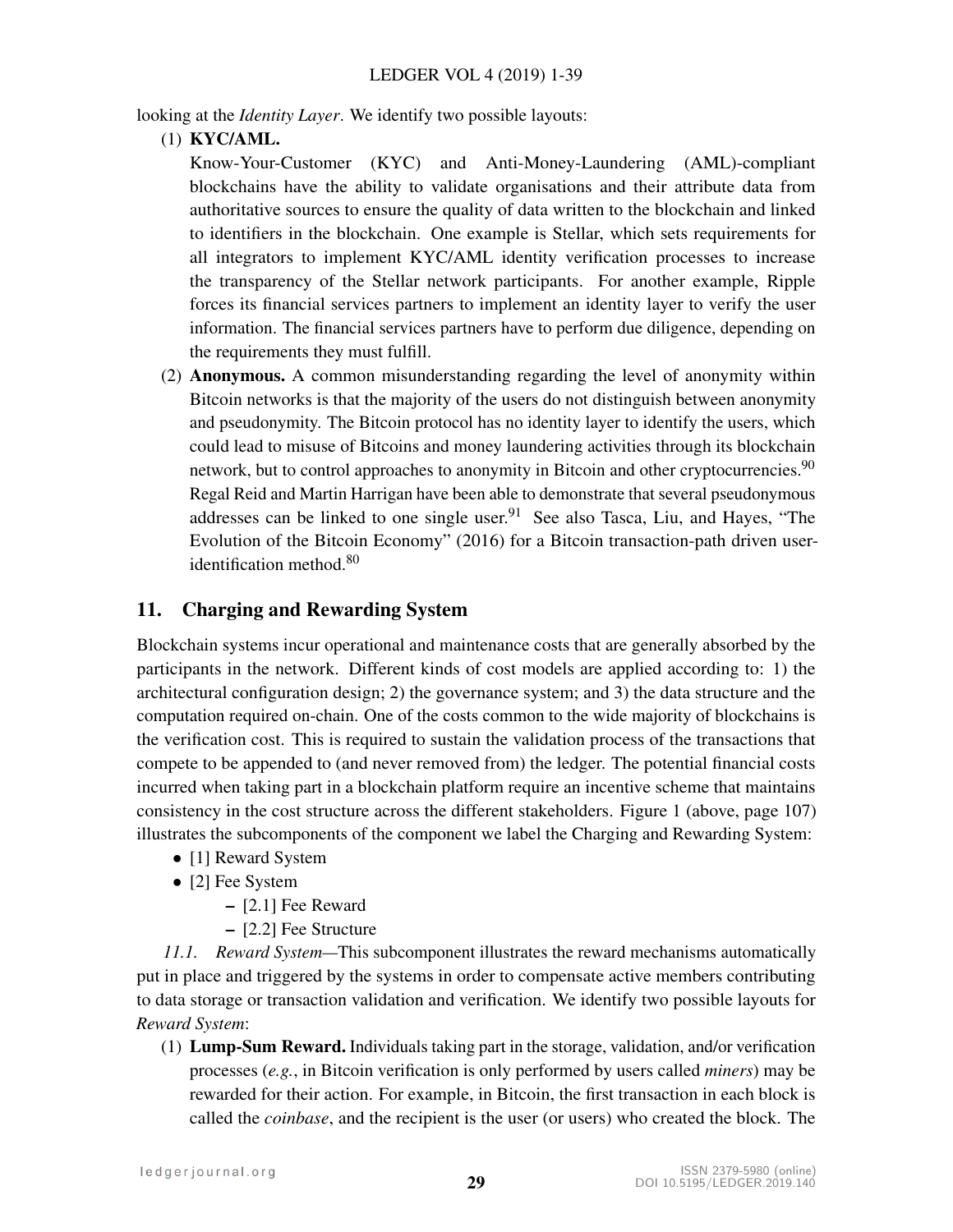## LEDGER VOL 4 (2019) 1-39

lump-sum reward can be fixed, like in Enigma, or variable, like in Bitcoin.

(2) Block + Security Reward. In other blockchain-based technologies, like Ethereum, the blockchain rewarding system includes, besides the block reward, a reward for including forked blocks that are still valid in the validation. The purpose of the design is to incentivise cross-validation of transactions (crucial in a setting where validation can be arbitrarily costly).[92](#page-36-8)

*11.2. Fee System—*A different kind of reward is that provided directly by the users to other participants in the system when launching any request in the network for storage, data retrieval, or computation and validation. With regards to this, we identify two sub-subcomponents: *Fee Reward* and *Fee Structure*.

# 11.2.1 Fee Reward

A *Fee Reward* is composed of the fees that users are required to contribute when using a blockchain. The fee system has been shown to play an important role in the way verifiers behave.<sup>[93,](#page-36-9) [94](#page-36-10)</sup> This kind of design-time consideration ought not to be neglected, though it often is. We identify three possible layouts for *Fee Reward*:

- (1) Optional Fees. In Bitcoin and related technologies users can optionally pay a voluntary fee for the validation process.<sup>[95](#page-36-11)</sup> This fee is optional, but it is assumed that the larger the fee is, the lower the processing time for a transaction (*i.e.*, the less time it will take for the transaction to be added to a block), as miners will be more incentivised to include it in a block. Moreover, given that the coinbase reward halves approximately every four years, currently, the reference Bitcoin client refuses to relay transactions with a zero transaction fee value.
- (2) Mandatory Fees. Some systems like Stellar force all users to include fees in any transaction added into the system.
- (3) No Fees. In comparison, Hyperledger Fabric is a blockchain solution for businesses, which combines a permissioned network and an identity layer without any transaction fees.

# 11.2.2 Fee Structure

When provided by the system, fees can follow either a fixed or a variable structure. There are two alternative layouts for *Fee Structure*:

(1) Variable Fees. In this case, the fee is somehow linked to the "size" of the request. In Bitcoin, the larger the transaction size, the higher the fee the user will pay in order to compensate for taking up space inside the block. Miners usually include transactions with the highest fee-per-byte value first. The user can decide how many "Satoshis" to pay per byte of transaction (a Satoshi is 0.00000001 Bitcoins, or one hundred-millionth of a Bitcoin). For example, if the transaction is 1,000 bytes and the user pay a fee of 300,000 Satoshis, he/she will be in the 300 Satoshi/bytes section (300,000/1,000=300.00). At the time of writing, this implies that the transaction will be included in the next 2 blocks (*i.e.*, within about 20 minutes). However, to avoid queuing, the user can opt to increase the fee. At the time of writing, the fastest and cheapest transaction fee is currently 360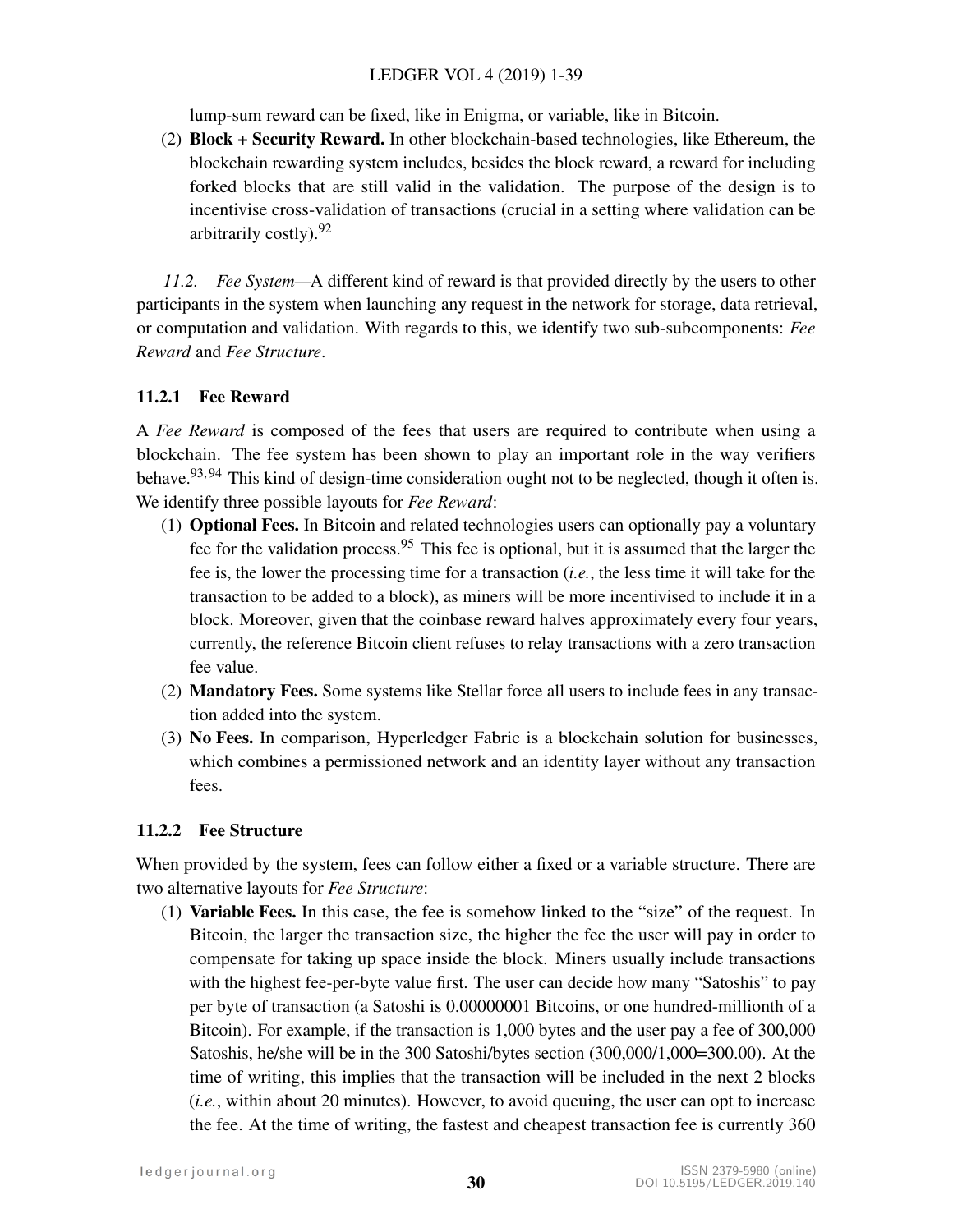Satoshis/byte. For an average transaction size of 226 bytes, a fee of 81,360 Satoshis is currently the cheaper fee in order to get the transaction included in the first available block without delays. Other blockchains apply variable fees and follow similar rules to Bitcoin.

(2) Fixed Fees. In this case, the fee is linked to the request, not to its "size." For example, in Enigma every request in the network for storage, data retrieval, or computation has a fixed price, similar to the concept of Gas in Ethereum. However, since Enigma is a Turing-complete system, the fee can be different depending on the specific request. Another example of a blockchain with a fixed transaction fee is Peercoin which requires a fixed 0.01 PPC per kilobyte.

# 12. Conclusion

In the 21st century, blockchain technologies will likely affect most, if not all, business areas: financial services, $96-99$  $96-99$  IoT, $100, 101$  $100, 101$  consumer electronics, $102$  insurance, $103, 104$  $103, 104$  the energy industry, logistics,<sup>[105,](#page-37-4) [106](#page-37-5)</sup> transportation, media,<sup>[107](#page-37-6)</sup> communications,<sup>[108,](#page-37-7) [109](#page-37-8)</sup> entertainment, healthcare,<sup>[110](#page-37-9)</sup> automation, and even robotics will be involved. After the creation of the Internet, it represents perhaps the most prominent technological innovation, and it will shape the forthcoming products and services in nearly every industry. Since the introduction of Bitcoin in 2009, the awareness of blockchain technologies has considerably increased. The first mover regarding the adoption of blockchain was the financial industry. This is explained by the fact that blockchain technology enables cost reductions and increases to efficiency in several business processes (both internal and external) for financial institutions. An example of the outsized impact of blockchain in the financial industry can be seen in the networks of global payments: monetary transactions in exchange for goods, services, or legal obligations between both individuals and economic entities. Beyond payments, blockchains allow for real-time settlements, which reduce operational costs for banks. Further, the immutability of the blockchain reduces the risk of fraud, and banks can use sophisticated smart contracts to capture digital obligations and to eliminate operational errors. Global payments are just a fraction of the overall use cases in the financial industry. In addition to this, many other industries, including the public sector, are now looking at blockchain-enabled solutions for their own processes. This trend is causing a proliferation of multiple blockchain architectures which often are not interoperable and are built according to different engineering designs. Lately, software architectures, companies, and regulators have begun to realise the need for standardisation of some of their components. This is becoming a necessary step for blockchain technologies in order to: 1) gain global adoption and compatibility, 2) create cross-industry solutions, and 3) provide cost-effective solutions. As always with standardisation processes, their creation must find equilibrium between different parties. But in this particular case, the open-source community that brought forward this disruptive technology—and which continues to develop the most implementations—should play a crucial role, as heralds of the advancement of blockchains and blockchain technologies.

Based on the review of the current literature on blockchain technologies, our work is an early stage analysis across existing software architectures with the aim of proposing a taxonomy: a reference architectural model for blockchains and their possible configurations. Organized on the basis of component-based design, the blockchain taxonomy deconstructs the various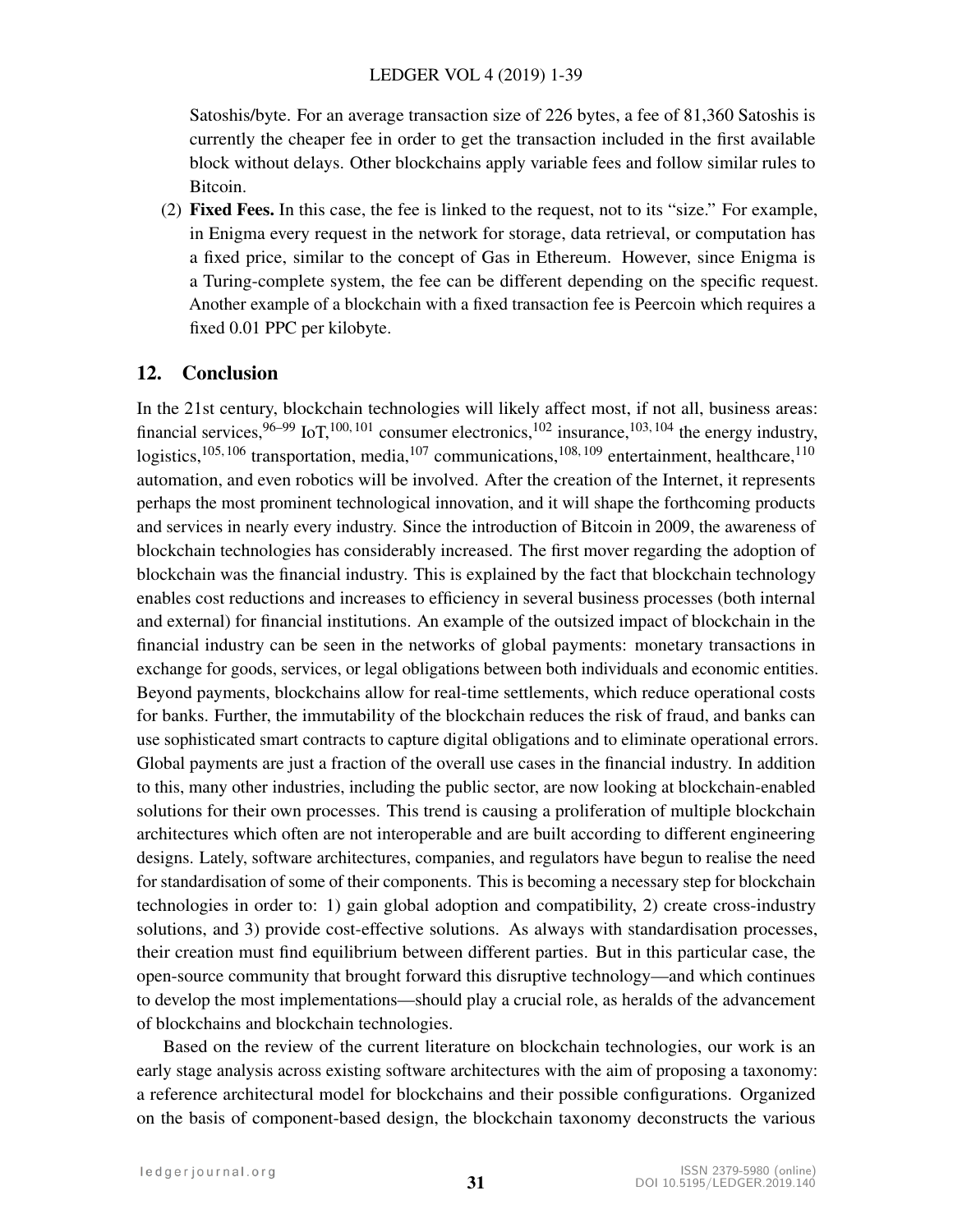blockchains into individual functional or logical components and identifies possible different layouts. It is hoped that this blockchain taxonomy will assist in the exploration of design domains, in the implementation, deployment, and measurement of the performance of different blockchain architectures.

Our work sheds light on the current proliferation of non-interoperable blockchain platforms and on the need for—and current discussions about—blockchain standards. Although our work contributes to the ongoing efforts to set blockchain standards, we do not conclude by insisting on the need for a set of standards *now*. This process generally takes several years in order to produce concrete solutions (even 10 years for complex subjects). Therefore, we think that our taxonomy represents a timely, honest intellectual exercise to be used as preliminary supporting material for all those interested in reducing blockchain complexity. At the same time, we are aware that our taxonomy tree, although hopefully very useful, is very preliminary and likely the first version of subsequent more complex evolutions.

# Acknowledgement

PT and CJT thank Harvey R. Campbell for his invaluable comments on a previous version of this paper. They also thank Alessandro Recchia and Thayabaran Thanabalasingham for their support and contribution. PT acknowledges the University College London for financial support through the EPSRC program EP/P031730/1. CJT acknowledges the University of Zurich for financial support through the University Research Priority Programme on Social Networks.

# Notes and References

<span id="page-31-0"></span><sup>1</sup> Nakamoto, S. "Bitcoin: A Peer-to-Peer Electronic Cash System." (2008) (accessed 29 October 2018) <https://bitcoin.org/bitcoin.pdf>.

<span id="page-31-1"></span><sup>2</sup> McWaters, R. J. "The Future of Financial Infrastructure: An Ambitious Look at How Blockchain Can Reshape Financial Services." *World Economic Forum* (2016) (accessed 29 October 2018) [https://www.weforum.org/reports/](https://www.weforum.org/reports/the-future-of-financial-infrastructure-an-ambitious-look-at-how-blockchain-can-) [the-future-of-financial-infrastructure-an-ambitious-look-at-how-blockchain-can](https://www.weforum.org/reports/the-future-of-financial-infrastructure-an-ambitious-look-at-how-blockchain-can-)<reshape-financial-services>.

<span id="page-31-2"></span><sup>3</sup> Tasca, P. "The Dual Nature of Bitcoin as Payment Network and Money." SUERF Conference Proceedings 2016/1 "Cash on Trial". (2016) <http://dx.doi.org/10.2139/ssrn.2805003>.

<span id="page-31-3"></span><sup>4</sup> Meguerditchian, V. "Roadmap for Blockchain Standards Report–March 2017." *Standards Australia* (2017) (accessed 29 October 2018) [https://www.standards.org.au/getmedia/](https://www.standards.org.au/getmedia/ad5d74db-8da9-4685-b171-90142ee0a2e1/Roadmap_for_Blockchain_Standards_report.pdf.aspx) [ad5d74db-8da9-4685-b171-90142ee0a2e1/Roadmap\\_for\\_Blockchain\\_Standards\\_report.pdf.](https://www.standards.org.au/getmedia/ad5d74db-8da9-4685-b171-90142ee0a2e1/Roadmap_for_Blockchain_Standards_report.pdf.aspx) [aspx](https://www.standards.org.au/getmedia/ad5d74db-8da9-4685-b171-90142ee0a2e1/Roadmap_for_Blockchain_Standards_report.pdf.aspx).

<span id="page-31-4"></span><sup>5</sup> See: <http://arstweb.clayton.edu/interlex>.

<span id="page-31-5"></span><sup>6</sup> Tasca, P. "Digital currencies: Principles, Trends, Opportunities, and Risks." *SSRN* (2015) (accessed 29 October 2018) <https://ssrn.com/abstract=2657598>.

<span id="page-31-6"></span><sup>7</sup> Marian, O. "A Conceptual Framework for the Regulation of Cryptocurrencies." *University of Chicago Law Review Online* 82.4 53 (2015) [https://chicagounbound.uchicago.edu/uclrev\\_online/vol82/](https://chicagounbound.uchicago.edu/uclrev_online/vol82/iss1/4) [iss1/4](https://chicagounbound.uchicago.edu/uclrev_online/vol82/iss1/4).

<span id="page-31-7"></span><sup>8</sup> Aste, T., Tasca, P., Di Matteo, T. "Blockchain Technologies: The Foreseeable Impact on Society and Industry." *Computer* 50.9 18–28 (2017) [http://doi.ieeecomputersociety.org/10.1109/MC.2017.](http://doi.ieeecomputersociety.org/10.1109/MC.2017.3571064) [3571064](http://doi.ieeecomputersociety.org/10.1109/MC.2017.3571064).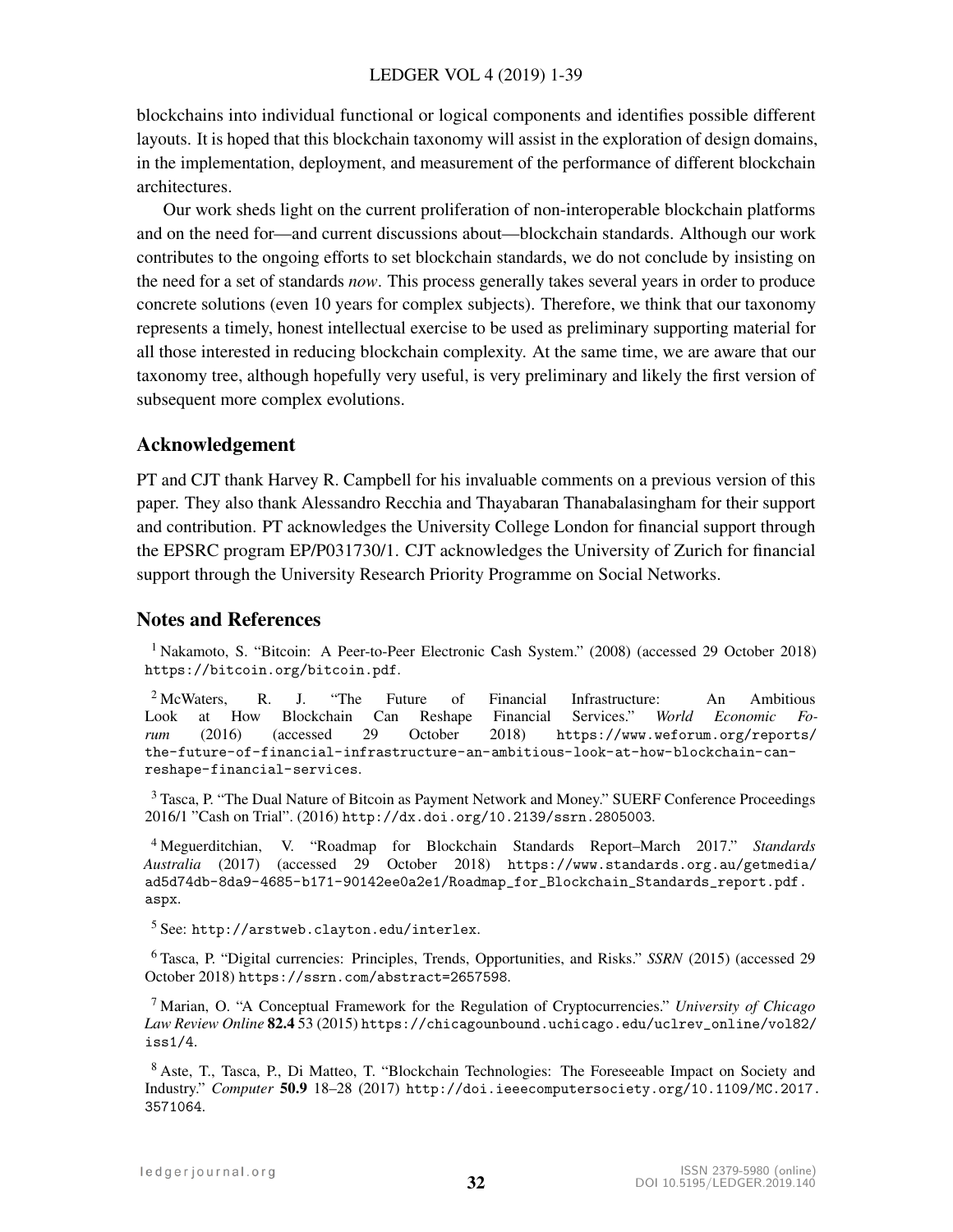<span id="page-32-0"></span><sup>9</sup> Barber, S., Boyen, X., Shi, E., Uzun, E. "Bitter to Better—-How to Make Bitcoin a Better Currency." In A. Keromytis (Ed.), *International Conference on Financial Cryptography and Data Security.* Berlin: Springer 399–414 (2012) [https://doi.org/10.1007/978-3-642-32946-3\\_29](https://doi.org/10.1007/978-3-642-32946-3_29).

<span id="page-32-1"></span><sup>10</sup> Walch, A. "The Path of the Blockchain Lexicon (and the Law)." *Review of Banking and Financial Law* 36 713 (2017) <https://www.bu.edu/rbfl/files/2017/09/p729.pdf>.

<span id="page-32-2"></span><sup>11</sup> Clack, C. D., Bakshi, V. A., Braine, L. "Smart Contract Templates: Essential Requirements and Design Options." *arXiv* (2016) (accessed 29 October 2018) <https://arxiv.org/abs/1612.04496>.

<span id="page-32-3"></span><sup>12</sup> Cawrey, D. "Why New Forms of Spam Could Bloat Bitcoin's Block Chain." *CoinDesk* (2014) (accessed 13 January 2017) <http://www.coindesk.com/new-forms-spam-bloat-bitcoins-block-chain/>.

<span id="page-32-4"></span><sup>13</sup> Xu, X., *et al.* "A Taxonomy of Blockchain-Based Systems for Architecture Design." In *2017 IEEE International Conference on Software Architecture.* 243–252 (2017) <https://doi.org/10.1109/ICSA.2017.33>.

<span id="page-32-5"></span><sup>14</sup> Otto, K. N., Wood, K. L. "Product Evolution: A Reverse Engineering and Redesign Methodology." *Research in Engineering Design* 10.4 226–243 (1998) <https://doi.org/10.1007/s001639870003>.

<span id="page-32-6"></span><sup>15</sup> Bonneau, J., Miller, A., Clark, J., Narayanan, A., Kroll, J. A., Felten, E. W. "SoK: Research Perspectives and Challenges for Bitcoin and Cryptocurrencies." In *2015 IEEE Symposium on Security and Privacy.* IEEE 104–121 (2015) <https://doi.org/10.1109/SP.2015.14>.

<span id="page-32-7"></span><sup>16</sup> Mattila, J. "The Blockchain Phenomenon–The Disruptive Potential of Distributed Consensus Architectures." *The Research Institute of the Finnish Economy* (2016) (accessed 29 October 2018) [https://ideas.](https://ideas.repec.org/p/rif/wpaper/38.html) [repec.org/p/rif/wpaper/38.html](https://ideas.repec.org/p/rif/wpaper/38.html).

<span id="page-32-8"></span><sup>17</sup> Wright, A., De Filippi, P. "Decentralized Blockchain Technology and the Rise of Lex Cryptographia." *SSRN* (2015) (accessed 29 October 2018) <https://dx.doi.org/10.2139/ssrn.2580664>.

<span id="page-32-9"></span><sup>18</sup> Rabbit. "So You Want to Run Rippled?" *Ripple* (2018) (accessed 1 November 2018) [https://](https://xrpcommunity.blog/rippled/) [xrpcommunity.blog/rippled/](https://xrpcommunity.blog/rippled/).

<span id="page-32-10"></span><sup>19</sup> No Author. "History Sharding." *Ripple* (2018) (accessed 1 November 2018) [https://developers.](https://developers.ripple.com/history-sharding.html) [ripple.com/history-sharding.html](https://developers.ripple.com/history-sharding.html).

<span id="page-32-11"></span><sup>20</sup> No Author. "Validator Details." *Ripple* (2018) (accessed 1 November 2018) [https://xrp.media/](https://xrp.media/validator-details/) [validator-details/](https://xrp.media/validator-details/).

<span id="page-32-12"></span><sup>21</sup> Driscoll, K., Hall, B., Sivencrona, H., Zumsteg, P. "Byzantine Fault Tolerance: from Theory to Reality." In S. Anderson, M. Felici, B. Littlewood (Eds.), *International Conference on Computer Safety, Reliability, and Security.* Berlin: Springer 235–248 (2003) [https://doi.org/10.1007/978-3-540-39878-3\\_19](https://doi.org/10.1007/978-3-540-39878-3_19).

<span id="page-32-13"></span><sup>22</sup> Castro, M., Liskov, B., *et al.* "Practical Byzantine Fault Tolerance." In *Proceedings of the Third Symposium on Operating Systems Design and Implementation, New Orleans, USA, February 1999.* 173–186 (1999) <https://www.usenix.org/legacy/events/osdi99/castro.html>.

<span id="page-32-14"></span><sup>23</sup> Cristian, F. "Understanding Fault-Tolerant Distributed Systems." *Communications of the ACM* 34.2 56–78 (1991) <https://doi.org/10.1145/102792.102801>.

<span id="page-32-15"></span><sup>24</sup> Fischer, M. J. "The Consensus Problem in Unreliable Distributed Systems (A Brief Survey)." In M. Karpinski (Ed.), *International Conference on Fundamentals of Computation Theory.* Berlin: Springer 127–140 (1983) [https://doi.org/10.1007/3-540-12689-9\\_99](https://doi.org/10.1007/3-540-12689-9_99).

<span id="page-32-16"></span><sup>25</sup> Tsukerman, M. "Proof of Stake versus Proof of Work." (2015) (accessed 29 October 2018) [https://](https://bitfury.com/content/downloads/pos-vs-pow-1.0.2.pdf) [bitfury.com/content/downloads/pos-vs-pow-1.0.2.pdf](https://bitfury.com/content/downloads/pos-vs-pow-1.0.2.pdf).

<span id="page-32-17"></span><sup>26</sup> O'Dwyer, K. J., Malone, D. "Bitcoin Mining and its Energy Footprint." In *25th IET Irish Signals and Systems Conference 2014 and 2014 China-Ireland International Conference on Information and Communications Technologies (ISSC 2014/CIICT 2014).* (2014) <https://dx.doi.org/10.1049/cp.2014.0699>.

<span id="page-32-18"></span><sup>27</sup> Lewenberg, Y., Bachrach, Y., Sompolinsky, Y., Zohar, A., Rosenschein, J. S. "Bitcoin Mining Pools: A Cooperative Game Theoretic Analysis." In *Proceedings of the 2015 International Conference on Autonomous Agents and Multiagent Systems.* Istanbul: International Foundation for Autonomous Agents and Multiagent Systems 919–927 (2015) <http://dl.acm.org/citation.cfm?id=2772879.2773270>.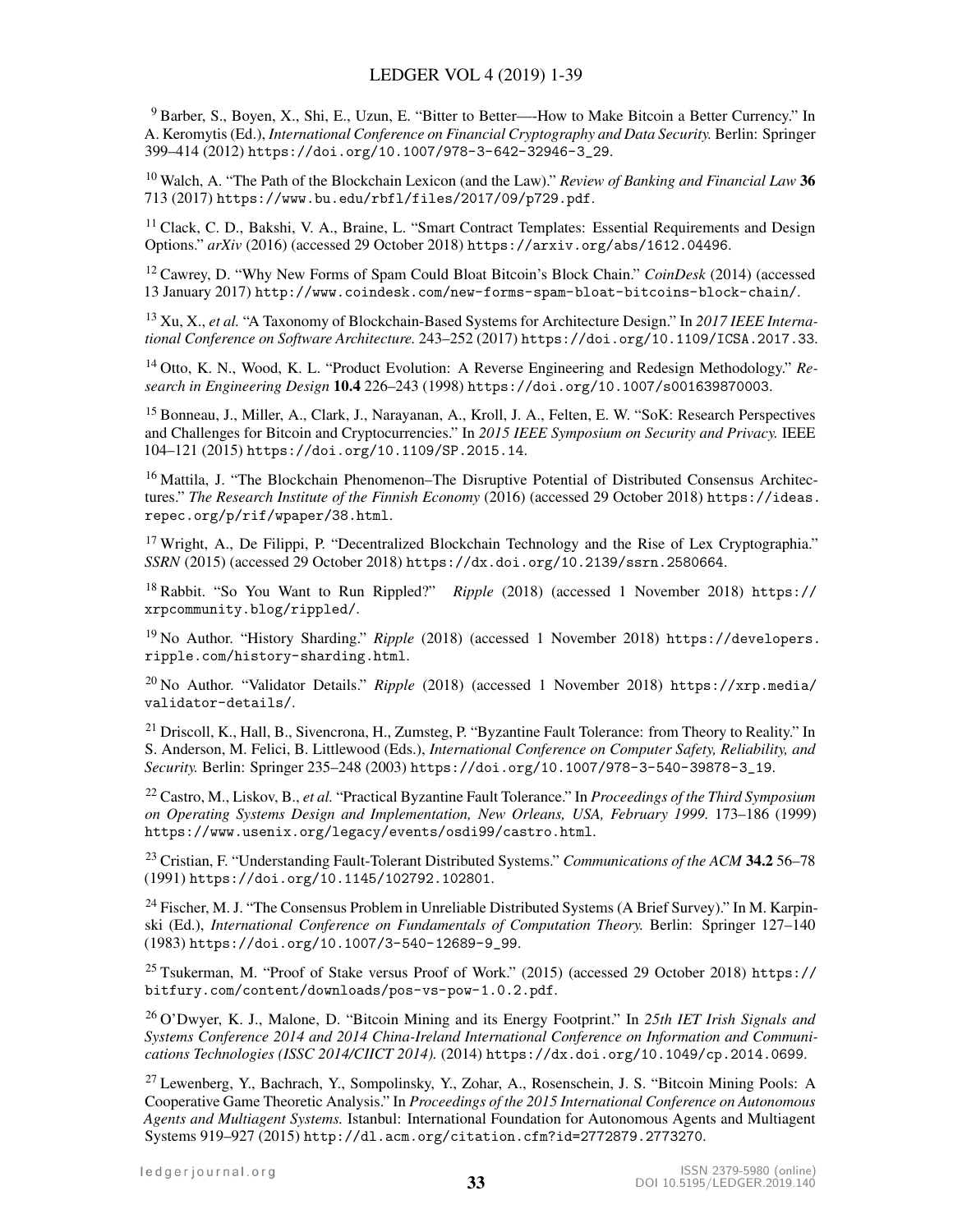<span id="page-33-0"></span><sup>28</sup> Eyal, I., Sirer, E. G. "Majority Is Not Enough: Bitcoin Mining Is Vulnerable." In N. Christin, R. Safavi-Naini (Eds.), *Financial Cryptography and Data Security 18th International Conference, FC 2014, Christ Church, Barbados, March 3-7, 2014.* Berlin: Springer 436–454 (2014) [https://doi.org/10.1007/](https://doi.org/10.1007/978-3-662-45472-5_28) [978-3-662-45472-5\\_28](https://doi.org/10.1007/978-3-662-45472-5_28).

<span id="page-33-1"></span><sup>29</sup> Dziembowski, S., Faust, S., Kolmogorov, V., Pietrzak, K. "Proofs of Space." In R. Gennaro, M. Robshaw (Eds.), *Advances in Cryptology–CRYPTO 2015.* Berlin: Springer 585–605 (2015) [https://doi.org/10.](https://doi.org/10.1007/978-3-662-48000-7_29) [1007/978-3-662-48000-7\\_29](https://doi.org/10.1007/978-3-662-48000-7_29).

<span id="page-33-2"></span><sup>30</sup> Park, S., Pietrzak, K., Alwen, J., Fuchsbauer, G., Gazi, P. "Spacecoin: A Cryptocurrency Based on Proofs of Space." *IACR Cryptology ePrint Archive* (2015) (accessed 29 October 2018) [https://eprint.iacr.](https://eprint.iacr.org/2015/528.pdf) [org/2015/528.pdf](https://eprint.iacr.org/2015/528.pdf).

<span id="page-33-3"></span><sup>31</sup> Patterson, R. "Alternatives for Proof of Work, Part 2: Proof of Activity, Proof of Burn, Proof of Capacity, and Byzantine Generals." *Bytecoin* (2015) (accessed 25 April 2017, no longer online but available via Internet Archive Wayback Machine) [https://web.archive.org/web/20160304055454/https://](https://web.archive.org/web/20160304055454/https://bytecoin.org/blog/proof-of-activity-proof-of-burn-proof-of-capacity) [bytecoin.org/blog/proof-of-activity-proof-of-burn-proof-of-capacity](https://web.archive.org/web/20160304055454/https://bytecoin.org/blog/proof-of-activity-proof-of-burn-proof-of-capacity).

<span id="page-33-4"></span><sup>32</sup> No Author. "ripple.com." *Ripple* (2015) (accessed 1 June 2015) <http://www.ripple.com>.

<span id="page-33-5"></span><sup>33</sup> Barabási, A.-L., Pósfai, M. *Network Science*. Cambridge: Cambridge University Press (2016).

<span id="page-33-6"></span><sup>34</sup> Douceur, J. R. "The Sybil Attack." In P. Druschel, F. Kaashoek, A. Rowstron (Eds.), *Peer-to-Peer Systems.* Berlin: Springer 251–260 (2002) [https://doi.org/10.1007/3-540-45748-8\\_24](https://doi.org/10.1007/3-540-45748-8_24).

<span id="page-33-7"></span><sup>35</sup> Decker, C., Wattenhofer, R. "Information Propagation in the Bitcoin Network." In *2013 IEEE Thirteenth International Conference onPeer-to-Peer Computing.* IEEE 1–10 (2013) [https://doi.org/10.1109/P2P.](https://doi.org/10.1109/P2P.2013.6688704) [2013.6688704](https://doi.org/10.1109/P2P.2013.6688704).

<span id="page-33-8"></span><sup>36</sup> Lamport, L., Shostak, R., Pease, M. "The Byzantine Generals Problem." *ACM Transactions on Programming Languages and Systems* 4.3 382–401 (1982) <https://doi.org/10.1145/357172.357176>.

<span id="page-33-9"></span><sup>37</sup> Merkle, R. C. "A Digital Signature Based on a Conventional Encryption Function." In C. Pomerance (Ed.), *Advances in Cryptology–CRYPTO '87.* Berlin: Springer 369–378 (1988) [https://doi.org/10.1007/](https://doi.org/10.1007/3-540-48184-2_32) [3-540-48184-2\\_32](https://doi.org/10.1007/3-540-48184-2_32).

<span id="page-33-10"></span><sup>38</sup> Morrison, D. R. "PATRICIA—Practical Algorithm To Retrieve Information Coded In Alphanumeric." *Journal of the ACM* 15.4 514–534 (1968) <https://doi.org/10.1145/321479.321481>.

<span id="page-33-11"></span><sup>39</sup> Wood, G. "Ethereum: A Secure Decentralised Generalised Transaction Ledger." *Ethereum* (2014) (accessed 29 October 2018) <https://ethereum.github.io/yellowpaper/paper.pdf>.

<span id="page-33-12"></span><sup>40</sup> Buterin, V., Ray, J. "Light Client Protocol: Background: Patricia Merkle Trees." (2014) (accessed 10 November 2018), [https://github.com/ethereum/wiki/wiki/Light-client-protocol#](https://github.com/ethereum/wiki/wiki/Light-client-protocol#background-patricia-merkle-trees) [background-patricia-merkle-trees](https://github.com/ethereum/wiki/wiki/Light-client-protocol#background-patricia-merkle-trees).

<span id="page-33-13"></span><sup>41</sup> No Author. "Developer : Block Chain Overview." *bitcoin.org* (2015) (accessed 25 April 2017) [https:](https://bitcoin.org/en/developer-guide#block-chain-overview) [//bitcoin.org/en/developer-guide#block-chain-overview](https://bitcoin.org/en/developer-guide#block-chain-overview).

<span id="page-33-14"></span><sup>42</sup> Xu, Q., Aung, K. M. M., Zhu, Y., Yong, K. L. "A Blockchain-Based Storage System for Data Analytics in the Internet of Things." In R. Yager, J. Pascual Espada (Eds.), *New Advances in the Internet of Things.* Berlin: Springer 119–138 (2018) [https://doi.org/10.1007/978-3-319-58190-3\\_8](https://doi.org/10.1007/978-3-319-58190-3_8).

<span id="page-33-15"></span><sup>43</sup> Tessone, C. J., Tasca, P. "A Parsimonious Model for Blockchain Consensus: Scalability and Consensus Collapse." (2017) Unpublished Working Paper UZH and UCL.

<span id="page-33-16"></span><sup>44</sup> Tasca, P., Widmann, S. "The Challenges Faced by Blockchain Technologies–Part 1." *Journal of Digital Banking* 2.2 132–147 (2017).

<span id="page-33-17"></span><sup>45</sup> Lombrozo, E., Lau, J., Wuille, P. "Segregated Witness (Consensus Layer)." (2015) Technical Report BIP-141, Bitcoin Improvement Proposal [https://github.com/bitcoin/bips/blob/master/bip-0141.](https://github.com/bitcoin/bips/blob/master/bip-0141.mediawiki) [mediawiki](https://github.com/bitcoin/bips/blob/master/bip-0141.mediawiki).

<span id="page-33-18"></span><sup>46</sup> Garzik, J. "Segregated Witness in the Context of Scaling Bitcoin." (2015) (accessed 29 October 2018) <https://www.mail-archive.com/bitcoin-dev@lists.linuxfoundation.org/msg03051.html>.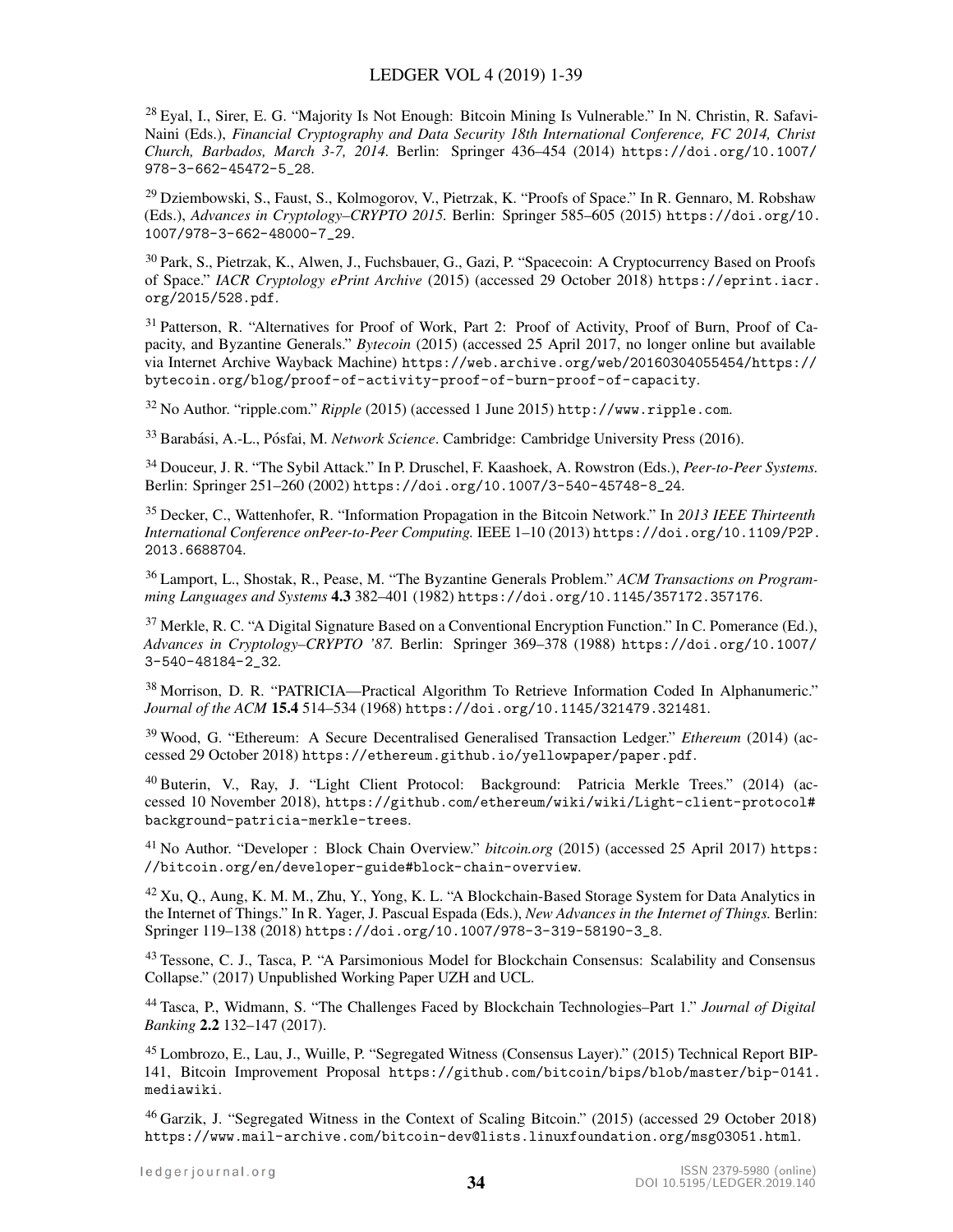<span id="page-34-0"></span><sup>47</sup> Decker, C., Wattenhofer, R. "A Fast and Scalable Payment Network with Bitcoin Duplex Micropayment Channels." In A. Pelc, A. Schwarzmann (Eds.), *Stabilization, Safety, and Security of Distributed Systems, 17th International Symposium, SSS 2015, Edmonton, AB, Canada, August 18-21, 2015, Proceedings.* Berlin: Springer 3–18 (2015) [https://doi.org/10.1007/978-3-319-21741-3\\_1](https://doi.org/10.1007/978-3-319-21741-3_1).

<span id="page-34-1"></span><sup>48</sup> Poon, J., Dryja, T. "The Bitcoin Lightning Network: Scalable Off-chain Instant Payments." See: [https:](https://lightning.network/lightning-network-paper.pdf) [//lightning.network/lightning-network-paper.pdf](https://lightning.network/lightning-network-paper.pdf).

<span id="page-34-2"></span><sup>49</sup> Lerner, S. D. "Segwit2Mb–combined soft/hard fork–Request For Comments." (2017) (accessed 29 October 2018) [https://lists.linuxfoundation.org/pipermail/bitcoin-dev/2017-March/013921.](https://lists.linuxfoundation.org/pipermail/bitcoin-dev/2017-March/013921.html) [html](https://lists.linuxfoundation.org/pipermail/bitcoin-dev/2017-March/013921.html).

<span id="page-34-3"></span><sup>50</sup> Eyal, I. "The Miner's Dilemma." In *2015 IEEE Symposium on Security and Privacy.* IEEE 89–103 (2015) <https://doi.org/10.1109/SP.2015.13>.

<span id="page-34-4"></span><sup>51</sup> Tessone, C. J., Garcia, D. "Bitcoin: The Centralisation of a Decentralised Economy." (2017) Unpublished Working Paper UZH.

<span id="page-34-5"></span><sup>52</sup> Catalini, C., Gans, J. S. "Some Simple Economics of the Blockchain." *SSRN* (2017) (accessed 29 October 2018) <https://ssrn.com/abstract=2874598>.

<span id="page-34-6"></span><sup>53</sup> Sompolinsky, Y., Zohar, A. "Bitcoin's Underlying Incentives." *Communications of the ACM* 61.3 46–53 (2018) <https://doi.org/10.1145/3155112.3168362>.

<span id="page-34-7"></span><sup>54</sup> Garcia, D., Tessone, C. J., Mavrodiev, P., Perony, N. "The Digital Traces of Bubbles: Feedback Cycles Between Socio-Economic Signals in the Bitcoin Economy." *Journal of The Royal Society Interface* 11.99 20140623 (2014) URL <https://dx.doi.org/10.1098/rsif.2014.0623>.

<span id="page-34-8"></span><sup>55</sup> Tsukerman, M. "The Block Is Hot: A Survey of the State of Bitcoin Regulation and Suggestions for the Future." *Berkeley Technology Law Journal* 30 1127 (2015) <https://doi.org/10.15779/Z38CK4X>.

<span id="page-34-9"></span><sup>56</sup> Grinberg, R. "Bitcoin: An Innovative Alternative Digital Currency." *Hastings Science & Technology Law Journal* 4 159 (2012) <https://ssrn.com/abstract=1817857>.

<sup>57</sup> Selgin, G. "Synthetic Commodity Money." *Journal of Financial Stability* 17 92–99 (2015) [https://](https://econpapers.repec.org/article/eeefinsta/v_3a17_3ay_3a2015_3ai_3ac_3ap_3a92-99.htm) [econpapers.repec.org/article/eeefinsta/v\\_3a17\\_3ay\\_3a2015\\_3ai\\_3ac\\_3ap\\_3a92-99.htm](https://econpapers.repec.org/article/eeefinsta/v_3a17_3ay_3a2015_3ai_3ac_3ap_3a92-99.htm).

<span id="page-34-10"></span><sup>58</sup> Luther, W. J. "Is Bitcoin Intrinsically Worthless?" *Journal of Private Enterprise* 33.1 31– 45 (2018) [http://journal.apee.org/index.php/2018\\_Journal\\_of\\_Private\\_Enterprise\\_Vol\\_](http://journal.apee.org/index.php/2018_Journal_of_Private_Enterprise_Vol_33_No_1_Spring_parte3) [33\\_No\\_1\\_Spring\\_parte3](http://journal.apee.org/index.php/2018_Journal_of_Private_Enterprise_Vol_33_No_1_Spring_parte3).

<span id="page-34-11"></span><sup>59</sup> Luther, W. J. "Cryptocurrencies, Network Eeffects, and Switching Costs." *Contemporary Economic Policy* 34.3 553–571 (2016) <https://doi.org/10.1111/coep.12151>.

<span id="page-34-12"></span><sup>60</sup> Buterin, V., *et al.* "A Next-Generation Smart Contract and Decentralized Application Platform." (2014) (accessed 29 October 2018) <https://github.com/ethereum/wiki/wiki/White-Paper>.

<span id="page-34-13"></span><sup>61</sup> Rosenfeld, M. "Overview of Colored Coins." (2012) (accessed 29 October 2018) [https://bitcoil.co.](https://bitcoil.co.il/BitcoinX.pdf) [il/BitcoinX.pdf](https://bitcoil.co.il/BitcoinX.pdf).

<span id="page-34-14"></span> $62$  Rohr, J., Wright, A. "Blockchain-Based Token Sales, Initial Coin Offerings, and the Democratization of Public Capital Markets." *SSRN* (2017) (accessed 29 October 2018) [https://ssrn.com/abstract=](https://ssrn.com/abstract=3048104) [3048104](https://ssrn.com/abstract=3048104).

<sup>63</sup> Adhami, S., Giudici, G., Martinazzi, S. "Why Do Businesses Go Crypto? An Empirical Analysis of Initial Coin Offerings." *Journal of Economics and Business* (in press) [https://doi.org/10.1016/j.jeconbus.](https://doi.org/10.1016/j.jeconbus.2018.04.001) [2018.04.001](https://doi.org/10.1016/j.jeconbus.2018.04.001).

<span id="page-34-15"></span><sup>64</sup> Conley, J. P. "Blockchain and the Economics of Crypto-Tokens and Initial Coin Offerings." *Vanderbilt University Department of Economics Working Papers* (2017) (accessed 29 October 2018) [https://ideas.](https://ideas.repec.org/p/van/wpaper/vuecon-sub-17-00007.html) [repec.org/p/van/wpaper/vuecon-sub-17-00007.html](https://ideas.repec.org/p/van/wpaper/vuecon-sub-17-00007.html).

<span id="page-34-16"></span><sup>65</sup> Dilley, J., Poelstra, A., Wilkins, J., Piekarska, M., Gorlick, B., Friedenbach, M. "Strong Federations: An Interoperable Blockchain Solution to Centralized Third Party Risks." *arXiv* (2016) (accessed 29 October 2018) <https://arxiv.org/abs/1612.05491>.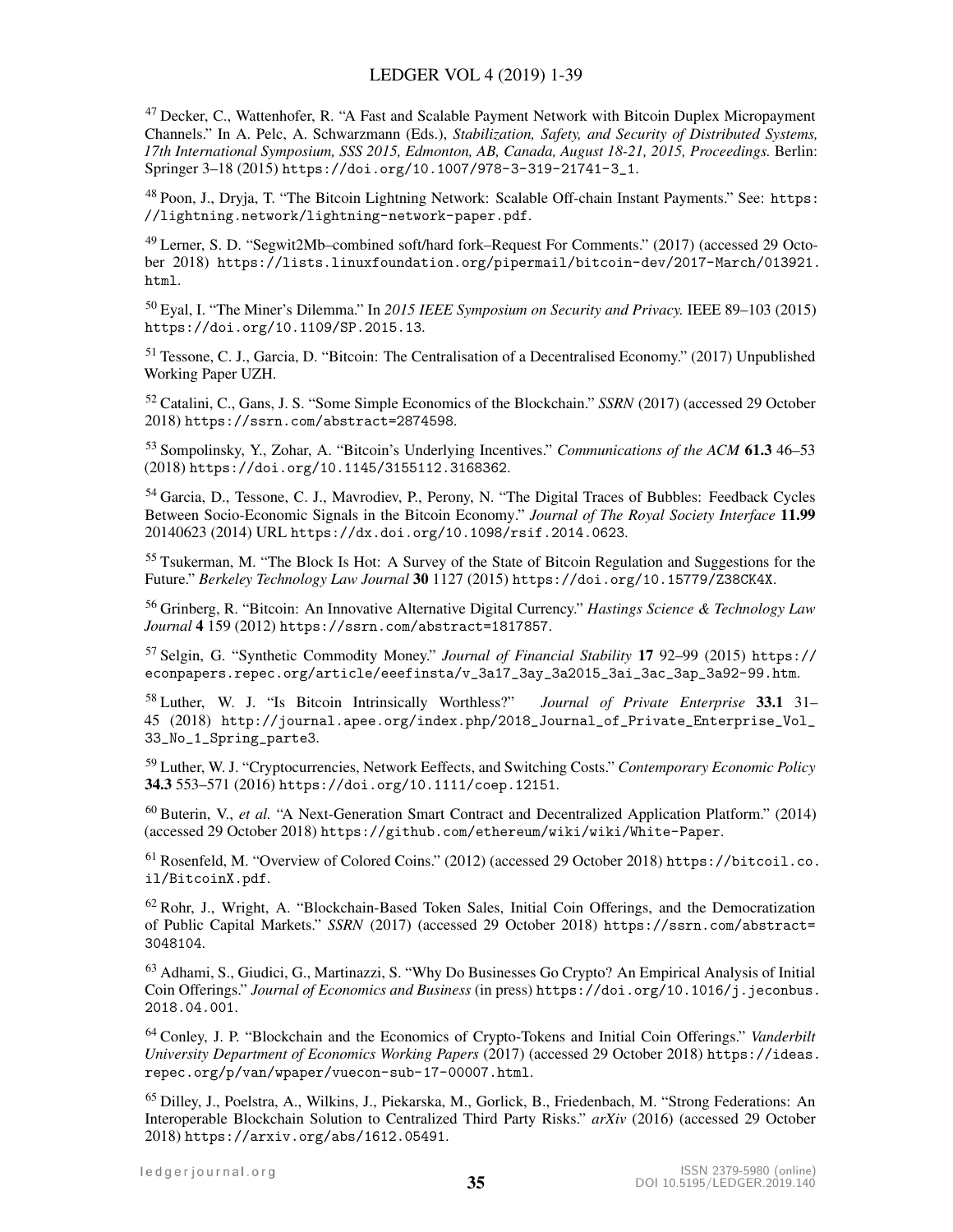<span id="page-35-0"></span><sup>66</sup> Chen, Z.-D., Zhuo, Y., Duan, Z.-B., Kai, H. "Inter-Blockchain Communication." *DEStech Transactions on Computer Science and Engineering* <http://dx.doi.org/10.12783/dtcse/cst2017/12539>.

<span id="page-35-1"></span><sup>67</sup> Atzori, M. "Blockchain Technology and Decentralized Governance: Is the State Still Necessary?" *Journal of Governance and Regulation* 6.1 [https://dx.doi.org/10.22495/jgr\\_v6\\_i1\\_p5](https://dx.doi.org/10.22495/jgr_v6_i1_p5).

<sup>68</sup> Davidson, S., De Filippi, P., Potts, J. "Disrupting Governance: The New Institutional Economics of Distributed Ledger Technology." *SSRN* (2016) (accessed 29 October 2018) [https://ssrn.com/abstract=](https://ssrn.com/abstract=2811995) [2811995](https://ssrn.com/abstract=2811995).

<span id="page-35-2"></span><sup>69</sup> Wright, A., De Filippi, P. "Decentralized Blockchain Technology and the Rise of Lex Cryptographia." *SSRN* (2015) (accessed 29 October 2018) <https://ssrn.com/abstract=2580664>.

<span id="page-35-3"></span><sup>70</sup> Tasca, P. "The Hope and Betrayal of Blockchain." (2018) (accessed 9 November 2018) [https://www.](https://www.nytimes.com/2018/12/04/opinion/blockchain-bitcoin-technology-revolution.html) [nytimes.com/2018/12/04/opinion/blockchain-bitcoin-technology-revolution.html](https://www.nytimes.com/2018/12/04/opinion/blockchain-bitcoin-technology-revolution.html).

<span id="page-35-4"></span><sup>71</sup> Kim, H., Laskowski, M. "A Perspective on Blockchain Smart Contracts: Reducing Uncertainty and Complexity in Value Exchange." *arXiv* (2018) (accessed 29 October 2018) [https://ssrn.com/abstract=](https://ssrn.com/abstract=2975770) [2975770](https://ssrn.com/abstract=2975770).

<span id="page-35-5"></span><sup>72</sup> Atzei, N., Bartoletti, M., Cimoli, T. "A Survey of Attacks on Ethereum Smart Contracts (SoK)." In M. Maffei, M. Ryan (Eds.), *Principles of Security and Trust, 6th International Conference, POST 2017, Held as Part of the European Joint Conferences on Theory and Practice of Software, ETAPS 2017, Uppsala, Sweden, April 22-29, 2017, Proceedings.* Berlin: Springer 164–186 (2017) [https://doi.org/10.1007/](https://doi.org/10.1007/978-3-662-54455-6_8) [978-3-662-54455-6\\_8](https://doi.org/10.1007/978-3-662-54455-6_8).

<span id="page-35-6"></span><sup>73</sup> Details available at <https://www.iso.org/committee/6266604.html>.

<span id="page-35-7"></span><sup>74</sup> Lin, I.-C., Liao, T.-C. "A Survey of Blockchain Security Issues and Challenges." *International Journal of Network Security* 19.5 653–659 (2017) [https://dx.doi.org/10.6633/IJNS.201709.19\(5\).01](https://dx.doi.org/10.6633/IJNS.201709.19(5).01).

<span id="page-35-8"></span><sup>75</sup> Conti, M., Lal, C., Ruj, S., Sandeep, K. E. "A Survey on Security and Privacy Issues of Bitcoin." *arXiv* (2017) (accessed 29 October 2018) <https://arxiv.org/abs/1706.00916>.

<span id="page-35-9"></span><sup>76</sup> Crosby, M., Pattanayak, P., Verma, S., Kalyanaraman, V. "Blockchain Technology: Beyond Bitcoin." *Applied Innovation Institute* (2016) (accessed 29 October 2018) [https://www.](https://www.appliedinnovationinstitute.org/blockchain-technology-beyond-bitcoin/) [appliedinnovationinstitute.org/blockchain-technology-beyond-bitcoin/](https://www.appliedinnovationinstitute.org/blockchain-technology-beyond-bitcoin/).

<span id="page-35-10"></span><sup>77</sup> Harvey, C. R. "Cryptofinance." *SSRN* (2016) (accessed 29 October 2018) [https://ssrn.com/](https://ssrn.com/abstract=2438299) [abstract=2438299](https://ssrn.com/abstract=2438299).

<span id="page-35-11"></span><sup>78</sup> Meiklejohn, S., Orlandi, C. "Privacy-Enhancing Overlays in Bitcoin." In M. Brenner, N. Christin, B. Johnson, K. Rohloff (Eds.), *Financial Cryptography and Data Security, FC 2015 International Workshops, BIT-COIN, WAHC, and Wearable, San Juan, Puerto Rico, January 30, 2015, Revised Selected Papers.* Berlin: Springer 127–141 (2015) [https://doi.org/10.1007/978-3-662-48051-9\\_10](https://doi.org/10.1007/978-3-662-48051-9_10).

<span id="page-35-12"></span><sup>79</sup> Ben-Sasson, E., Chiesa, A., Tromer, E., Virza, M. "Scalable Zero Knowledge Via Cycles of Elliptic Curves." In J. A. Garay, R. Gennaro (Eds.), *Advances in Cryptology–CRYPTO 2014.* Berlin: Springer 276– 294 (2014) [https://doi.org/10.1007/978-3-662-44381-1\\_16](https://doi.org/10.1007/978-3-662-44381-1_16).

<span id="page-35-13"></span><sup>80</sup> Tasca, P., Liu, S., Hayes, A. "The Evolution of the Bitcoin Economy: Extracting and Analyzing the Network of Payment Relationships." *The Journal of Risk Finance* 19.2 94–126 (2016) [https://doi.org/](https://doi.org/10.1108/JRF-03-2017-0059) [10.1108/JRF-03-2017-0059](https://doi.org/10.1108/JRF-03-2017-0059).

<span id="page-35-14"></span><sup>81</sup> Ben-Sasson, E., *et al.* "Zerocash: Decentralized Anonymous Payments from Bitcoin." In *2014 IEEE Symposium on Security and Privacy.* IEEE 459–474 (2014) <https://doi.org/10.1109/SP.2014.36>.

<span id="page-35-15"></span><sup>82</sup> de Wit, J. "DAO, Can It Be Viable? An Exploratory Research on the Viability of a Blockchain Based Decentralized Autonomous Organization." *Radboud University* (2017) (Master's Thesis) [https://theses.](https://theses.ubn.ru.nl/handle/123456789/4517) [ubn.ru.nl/handle/123456789/4517](https://theses.ubn.ru.nl/handle/123456789/4517).

<span id="page-35-16"></span><sup>83</sup> Hearn, M. "Corda: A distributed ledger." (2016) (accessed 29 November 2018) [https://www.r3.com/](https://www.r3.com/wp-content/uploads/2017/06/corda_technical_R3.pdf) [wp-content/uploads/2017/06/corda\\_technical\\_R3.pdf](https://www.r3.com/wp-content/uploads/2017/06/corda_technical_R3.pdf).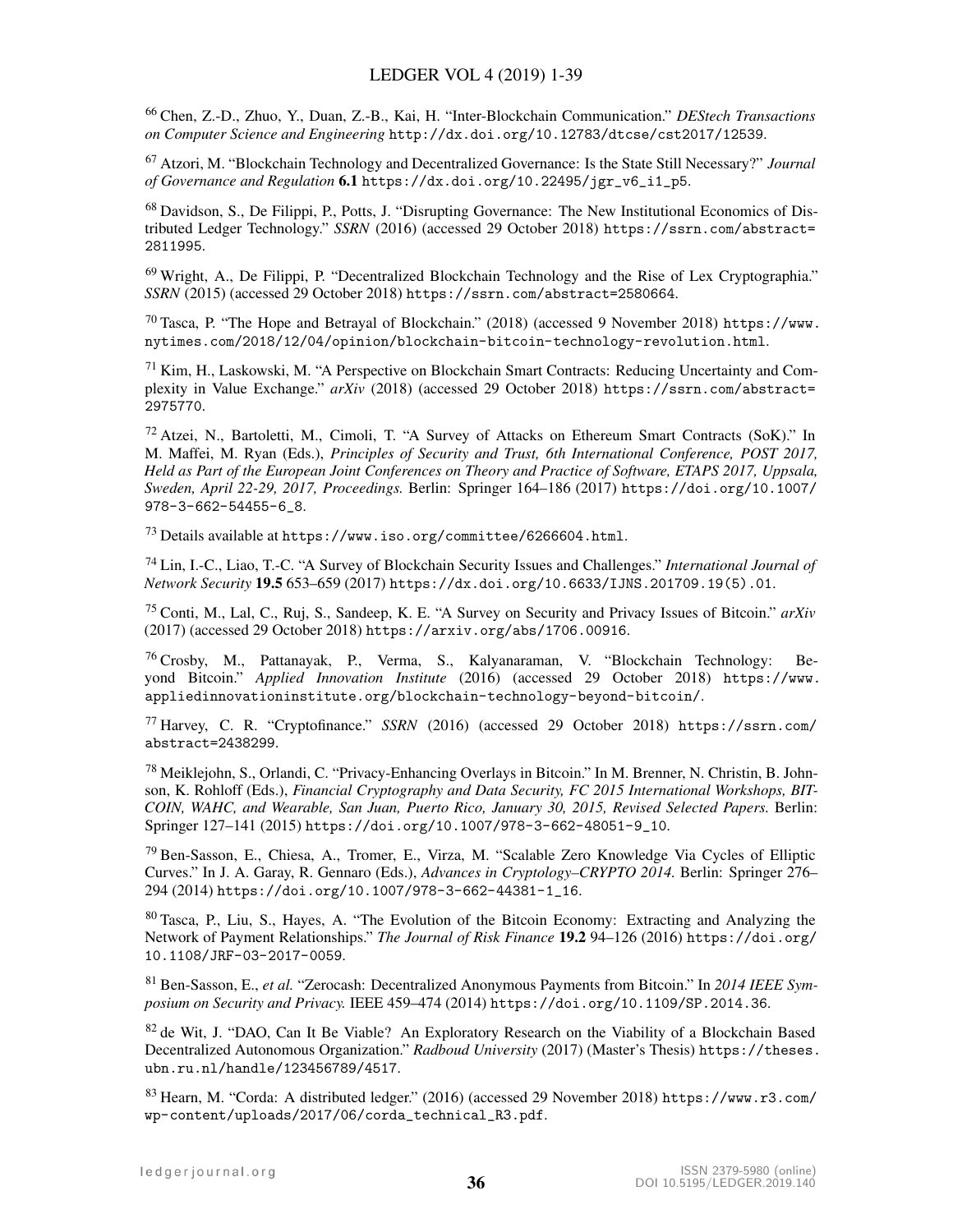<span id="page-36-0"></span><sup>84</sup> No Author. "Mixing Service." *Bitcoin Wiki* (accessed 1 January 2018) [https://en.bitcoin.it/wiki/](https://en.bitcoin.it/wiki/Mixing_service) [Mixing\\_service](https://en.bitcoin.it/wiki/Mixing_service).

<span id="page-36-1"></span><sup>85</sup> No Author. "CoinJoin." *Bitcoin Wiki* (accessed 1 June 2017) [https://en.bitcoin.it/wiki/](https://en.bitcoin.it/wiki/CoinJoin) [CoinJoin](https://en.bitcoin.it/wiki/CoinJoin).

<span id="page-36-2"></span><sup>86</sup> Noether, S., Mackenzie, A., Monero Research Lab. "Ring Confidential Transactions." *Ledger* 1 1–18 (2016) <https://doi.org/10.5195/ledger.2016.34>.

<span id="page-36-3"></span> $87$  Möser, M., Böhme, R. "Anonymous Alone? Measuring Bitcoin's Second-Generation Anonymization Techniques." In *2017 IEEE European Symposium on Security and Privacy Workshops.* IEEE 32–41 (2017) <https://doi.org/10.1109/EuroSPW.2017.48>.

<span id="page-36-4"></span><sup>88</sup> Rivest, R., Shamir, A., Tauman, Y. "How to Leak a Secret." In C. Boyd (Ed.), *Advances in Cryptology— ASIACRYPT 2001.* Berlin: Springer (2001) [https://doi.org/10.1007/3-540-45682-1\\_32](https://doi.org/10.1007/3-540-45682-1_32).

<span id="page-36-5"></span>89 Guegan, D. "Public Blockchain Versus Private Blockchain." *Université Panthéon-Sorbonne (Paris 1), Centre d'Economie de la Sorbonne working papers* (2017) (accessed 29 October 2018) [https://econpapers.](https://econpapers.repec.org/RePEc:mse:cesdoc:17020) [repec.org/RePEc:mse:cesdoc:17020](https://econpapers.repec.org/RePEc:mse:cesdoc:17020).

<span id="page-36-6"></span><sup>90</sup> Maurer, F. K. "A Survey on Approaches to Anonymity in Bitcoin and Other Cryptocurrencies." In H. C. Mayr, M. Pinzger (Eds.), *46. Jahrestagung der Gesellschaft fur Informatik, Informatik 2016, 26- ¨* 30 September 2016, Klagenfurt, Österreich. Bonn: Gesellschaft für Informatik 2145–2150 (2016) [https:](https://dl.gi.de/20.500.12116/1110) [//dl.gi.de/20.500.12116/1110](https://dl.gi.de/20.500.12116/1110).

<span id="page-36-7"></span><sup>91</sup> Reid, F., Harrigan, M. "An Analysis of Anonymity in the Bitcoin System." In A. Y., Y. Elovici, A. Cremers, N. Aharony, A. Pentland (Eds.), *Security and Privacy in Social Networks.* New York: Springer 197–223 (2013) [https://doi.org/10.1007/978-1-4614-4139-7\\_10](https://doi.org/10.1007/978-1-4614-4139-7_10).

<span id="page-36-8"></span><sup>92</sup> Timmerman, K., Thomas, M., *et al.* "Ethereum: More than 'The New Bitcoin'." *The Proctor* 37.5 26 (2017).

<span id="page-36-9"></span> $93$  Möser, M., Böhme, R. "Trends, Tips, Tolls: A Longitudinal Study of Bitcoin Transaction Fees." In M. Brenner, N. Christin, B. Johnson, K. Rohloff (Eds.), *Financial Cryptography and Data Security, FC 2015 International Workshops, BITCOIN, WAHC, and Wearable, San Juan, Puerto Rico, January 30, 2015, Revised Selected Papers.* Berlin: Springer 19–33 (2015) [https://doi.org/10.1007/](https://doi.org/10.1007/978-3-662-48051-9_2) [978-3-662-48051-9\\_2](https://doi.org/10.1007/978-3-662-48051-9_2).

<span id="page-36-10"></span><sup>94</sup> Carlsten, M. *The Impact of Transaction Fees on Bitcoin Mining Strategies*. (PhD Thesis) Princeton University (2016).

<span id="page-36-11"></span><sup>95</sup> No Author. "Developer Guide: Mining." *bitcoin.org* (2015) (accessed 25 April 2017) [https://bitcoin.](https://bitcoin.org/en/developer-guide#mining) [org/en/developer-guide#mining](https://bitcoin.org/en/developer-guide#mining).

<span id="page-36-12"></span><sup>96</sup> Alvseike, R., Iversen, G. A. G. "Blockchain and the Future of Money and Finance: A Qualitative Exploratory Study of Blockchain Technology and Implications for the Monetary and Financial System." *Norwegian School of Economics* (2017) (Master's Thesis) <http://hdl.handle.net/11250/2453330>.

<sup>97</sup> Scott, B. "How Can Cryptocurrency and Blockchain Technology play a Role in Building Social and Solidarity Finance?" *United Nations Research Institute for Social Development, Working Paper* (2016) (accessed 29 October 2018) <http://www.unrisd.org/brett-scott>.

<sup>98</sup> Evans, C. "Bitcoin in Islamic Banking and Finance." *Journal of Islamic Banking and Finance* 3.1 1–11 (2015) <http://dx.doi.org/10.15640/jibf.v3n1a1>.

<span id="page-36-13"></span><sup>99</sup> Quintana Diaz, J. M. "The Merger of Cryptography and Finance-Do Cryptographic Economic Systems Lead to the Future of Money and Payments?" *SSRN* (2014) (accessed 29 October 2018) [https://ssrn.](https://ssrn.com/abstract=2536876) [com/abstract=2536876](https://ssrn.com/abstract=2536876).

<span id="page-36-14"></span><sup>100</sup> Boudguiga, A., *et al.* "Towards Better Availability and Accountability for IoT Updates by Means of a Blockchain." In *IEEE Security & Privacy on the Blockchain (IEEE S&B 2017) an IEEE EuroS&P 2017 and Eurocrypt 2017 Affiliated Workshop.* (2017) <https://doi.org/10.1109/EuroSPW.2017.50>.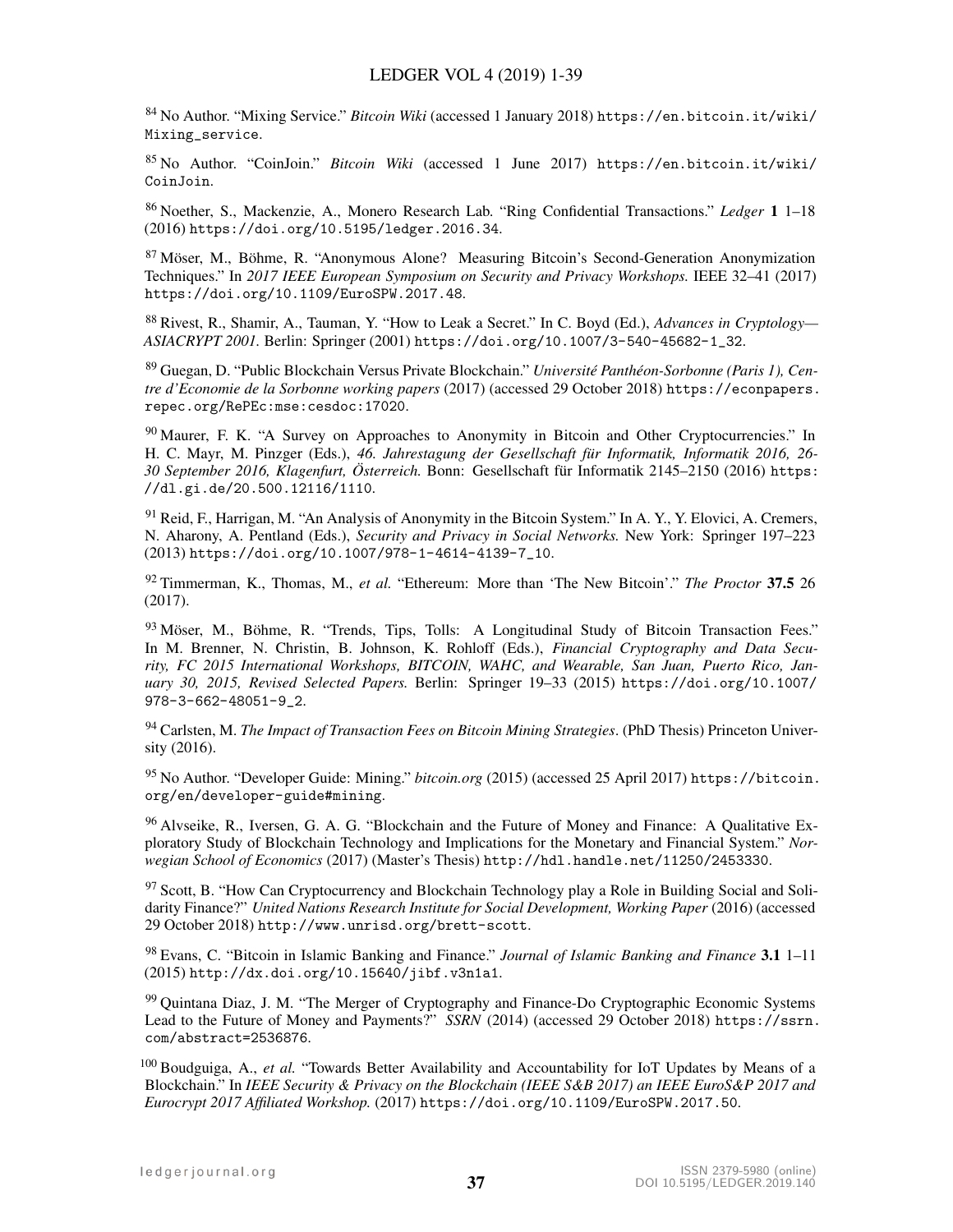<span id="page-37-0"></span><sup>101</sup> Dorri, A., Kanhere, S. S., Jurdak, R. "Towards an Optimized BlockChain for IoT." In *Proceedings of the Second International Conference on Internet-of-Things Design and Implementation.* New York: Association for Computing Machinery 173–178 (2017) <https://doi.org/10.1145/3054977.3055003>.

<span id="page-37-1"></span><sup>102</sup> Andrews, C., Broby, D., Paul, G., Whitfield, I. "Utilising Financial Blockchain Technologies in Advanced Manufacturing." *University of Strathclyde* (2017) (accessed 29 October 2018) [https://strathprints.](https://strathprints.strath.ac.uk/id/eprint/61982) [strath.ac.uk/id/eprint/61982](https://strathprints.strath.ac.uk/id/eprint/61982).

<span id="page-37-2"></span><sup>103</sup> Mainelli, M., von Gunten, C. "Chain Of A Lifetime: How Blockchain Technology Might Transform Personal Insurance." *Long Finance and Z/Yen Group* (2014) (accessed 29 October 2018) [http://archive.](http://archive.longfinance.net/images/Chain_Of_A_Lifetime_December2014.pdf) [longfinance.net/images/Chain\\_Of\\_A\\_Lifetime\\_December2014.pdf](http://archive.longfinance.net/images/Chain_Of_A_Lifetime_December2014.pdf).

<span id="page-37-3"></span><sup>104</sup> Stellnberger, M. "Insurance Through Blockchain: A Hybrid Approach." *martinstellnberger.co* (2016) (accessed 29 October 2018) [https://www.martinstellnberger.co/s/](https://www.martinstellnberger.co/s/Insurance-through-Blockchain-A-hybrid-approach-2016-v3.pdf) [Insurance-through-Blockchain-A-hybrid-approach-2016-v3.pdf](https://www.martinstellnberger.co/s/Insurance-through-Blockchain-A-hybrid-approach-2016-v3.pdf).

<span id="page-37-4"></span><sup>105</sup> Badzar, A. "Blockchain for Securing Sustainable Transport Contracts and Supply Chain Transparency: An Explorative Study of Blockchain Technology in Logistics." *Lund University* (2016) (Master's Thesis) <http://lup.lub.lu.se/student-papers/record/8880383>.

<span id="page-37-5"></span><sup>106</sup> Hackius, N., Petersen, M. "Blockchain in Logistics and Supply Chain: Trick or Treat?" In W. Kersten, T. Blecker, C. M. Ringle (Eds.), *Proceedings of the Hamburg International Conference of Logistics (HICL).* Hamburg: epubli 3–18 (2017) <https://doi.org/10.15480/882.1444>.

<span id="page-37-6"></span><sup>107</sup> Kotobi, K., Bilén, S. G. "Blockchain-Enabled Spectrum Access in Cognitive Radio Networks." In *2017 Wireless Telecommunications Symposium.* IEEE 1–6 (2017) [https://doi.org/10.1109/WTS.2017.](https://doi.org/10.1109/WTS.2017.7943523) [7943523](https://doi.org/10.1109/WTS.2017.7943523).

<span id="page-37-7"></span><sup>108</sup> Plant, L., *et al.* "Implications of Open Source Blockchain for Increasing Efficiency and Transparency of the Digital Content Supply Chain in the Australian Telecommunications and Media Industry." *Australian Journal of Telecommunications and the Digital Economy* 5.3 15 (2017) [https://doi.org/10.18080/ajtde.](https://doi.org/10.18080/ajtde.v5n3.113) [v5n3.113](https://doi.org/10.18080/ajtde.v5n3.113).

<span id="page-37-8"></span><sup>109</sup> Chakravorty, A., Rong, C. "Ushare: User Controlled Social Media Based on Blockchain." In *Proceedings of the 11th International Conference on Ubiquitous Information Management and Communication.* New York: Association for Computing Machinery 99 (2017) [http://dx.doi.org/10.1145/3022227.](http://dx.doi.org/10.1145/3022227.3022325) [3022325](http://dx.doi.org/10.1145/3022227.3022325).

<span id="page-37-9"></span><sup>110</sup> Kuo, T.-T., Kim, H.-E., Ohno-Machado, L. "Blockchain Distributed Ledger Technologies for Biomedical and Health Care Applications." *Journal of the American Medical Informatics Association* 24.6 1211–1220 (2017) <https://dx.doi.org/10.1093/jamia/ocx068>.